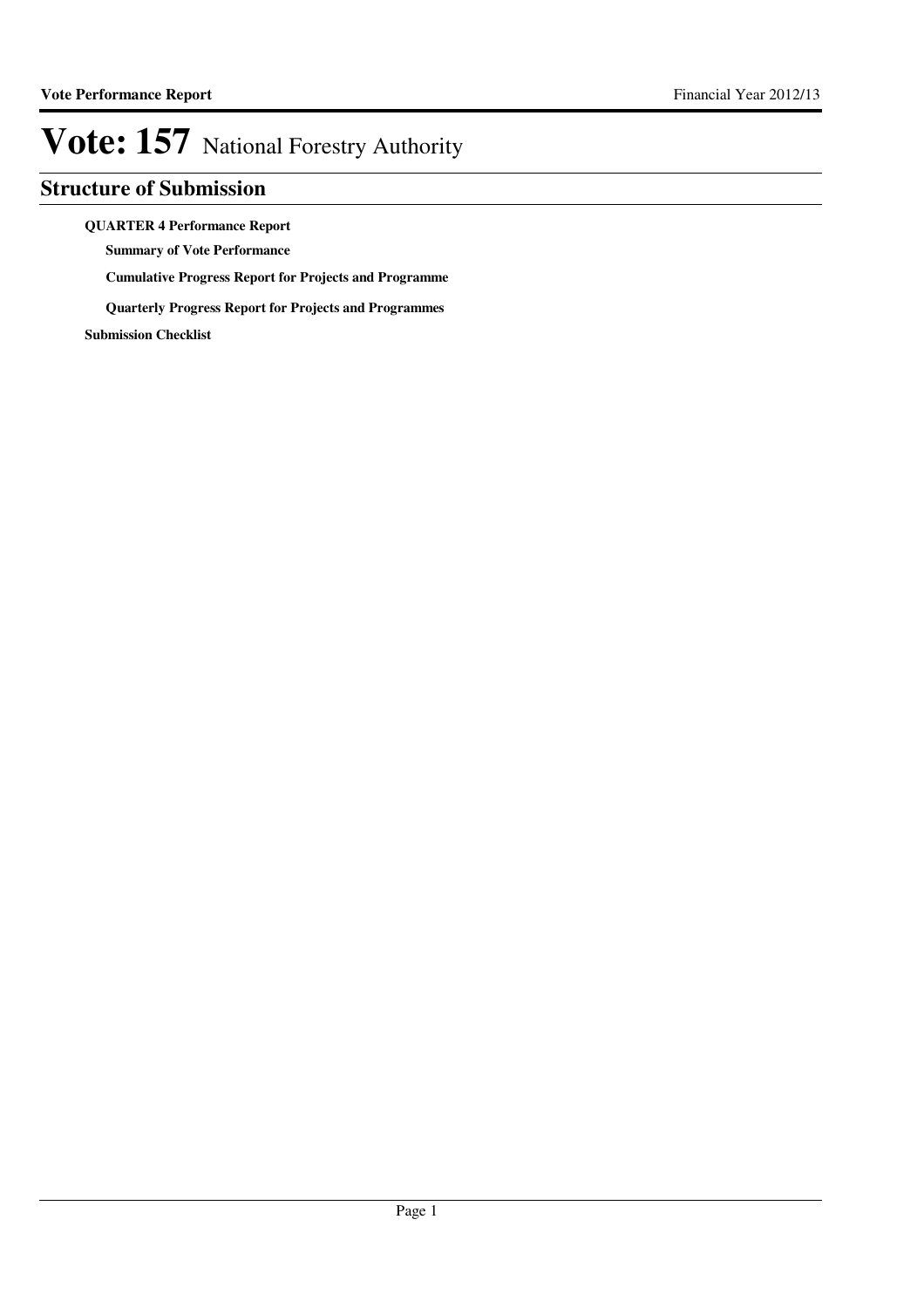### **QUARTER 4: Highlights of Vote Performance**

### *V1: Summary of Issues in Budget Execution*

*This section provides an overview of Vote expenditure* 

**(i) Snapshot of Vote Releases and Expenditures**

Table V1.1 below summarises cumulative releases and expenditures by the end of the quarter:

#### **Table V1.1: Overview of Vote Expenditures (UShs Billion)**

| (i)                           | <b>Excluding Arrears, Taxes</b> | Approved<br><b>Budget</b> | <b>Cashlimits</b><br>by End | <b>Released</b><br>by End | <b>Spent by</b><br><b>End Jun</b> | % Budget<br><b>Released</b> | Spent     | % Budget % Releases<br><b>Spent</b> |
|-------------------------------|---------------------------------|---------------------------|-----------------------------|---------------------------|-----------------------------------|-----------------------------|-----------|-------------------------------------|
|                               | Wage                            | 3.600                     | N/A                         | 0.000                     | 0.000                             | $0.0\%$                     | $0.0\%$   | N/A                                 |
| Recurrent                     | Non Wage                        | 0.146                     | 1.946                       | 5.346                     | 5.346                             | 3657.0%                     | 3657.0%   | 100.0%                              |
|                               | GoU                             | 1.000                     | 0.799                       | 0.799                     | 1.030                             | 79.9%                       | 103.0%    | 129.0%                              |
| Development                   | Donor $*$                       | 3.190                     | N/A                         | 1.605                     | 1.605                             | 50.3%                       | 50.3%     | 100.0%                              |
|                               | <b>GoU</b> Total                | 4.746                     | 2.745                       | 6.145                     | 6.376                             | $129.5\%$                   | $134.3\%$ | 103.8%                              |
| <b>Total GoU+Donor (MTEF)</b> |                                 | 7.936                     | N/A                         | 7.750                     | 7.982                             | $97.7\%$                    | 100.6%    | 103.0%                              |
| ( <i>ii</i> ) Arrears         | Arrears                         | 0.000                     | N/A                         | 0.000                     | 0.000                             | N/A                         | N/A       | N/A                                 |
| and Taxes                     | $Taxes**$                       | 0.300                     | N/A                         | 0.100                     | 0.100                             | 33.3%                       | 33.3%     | $100.0\%$                           |
|                               | <b>Total Budget</b>             | 8.236                     | 2.7449733                   | 7.850                     | 8.082                             | $95.3\%$                    | 98.1%     | $102.9\%$                           |
| <i>(iii) Non Tax Revenue</i>  |                                 | 11.081                    | N/A                         | 12.599                    | 12.599                            | 113.7%                      | 113.7%    | 100.0%                              |
|                               | <b>Grand Total</b>              | 19.317                    | 2.7449733                   | 20.449                    | 20.681                            | 105.9%                      | $107.1\%$ | $101.1\%$                           |
|                               | Excluding Taxes, Arrears        | 19.017                    | 2.7449733                   | 20.349                    | 20.581                            | 107.0%                      | 108.2%    | 101.1%                              |

*\* Donor expenditure information available*

*\*\* Non VAT taxes on capital expenditure*

The table below shows cumulative releases and expenditures to the Vote by Vote Function :

### **Table V1.2: Releases and Expenditure by Vote Function\***

| <b>Billion Uganda Shillings</b> | Approved Released<br><b>Budget</b> |       | <b>Spent</b> | Released  | % Budget % Budget<br>Spent | $\%$<br>Releases<br>Spent |
|---------------------------------|------------------------------------|-------|--------------|-----------|----------------------------|---------------------------|
| VF:0952 Forestry Management     | 19.02                              | 20.35 | 20.58        | $107.0\%$ | $108.2\%$                  | $101.1\%$                 |
| <b>Total For Vote</b>           | 19.02                              | 20.35 | 20.58        | $107.0\%$ | $108.2\%$                  | $101.1\%$                 |

*\* Excluding Taxes and Arrears*

### **(ii) Matters to note in budget execution**

The major challenge that affected the implementation of FY 2012/13 budget and plan was the high expenditure on litigation costs which were earlier on not been planned for. This led to some activities not being imlemented as earlier planned.

### **Table V1.3: High Unspent Balances and Over-Expenditure in the Domestic Budget (Ushs Bn)**

*(i) Major unpsent balances*

*(ii) Expenditures in excess of the original approved budget*

*\* Excluding Taxes and Arrears*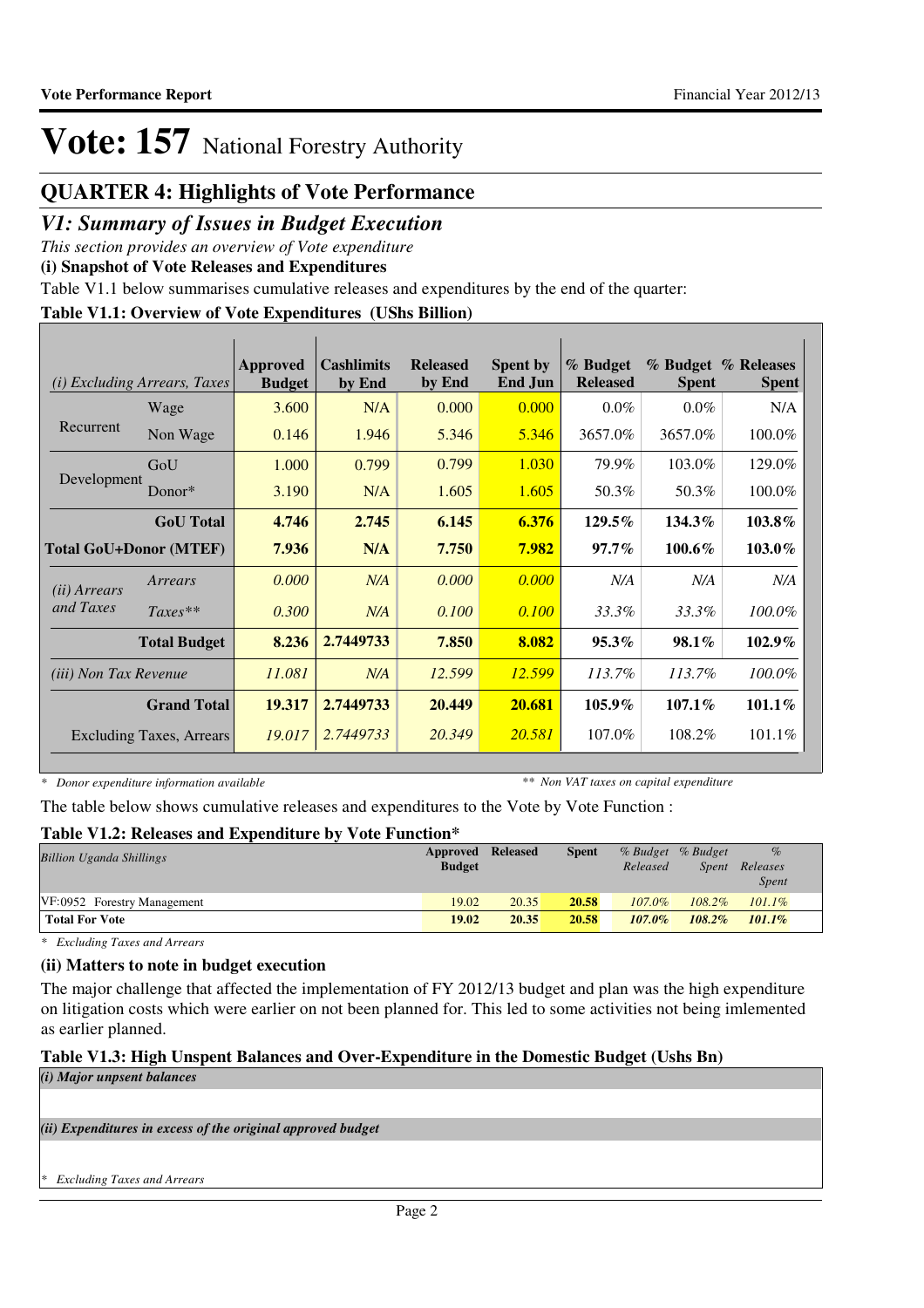## **QUARTER 4: Highlights of Vote Performance**

### *V2: Performance Highlights*

*This section provides highlights of output performance, focusing on key outputs and actions impelemented to improve section performance.*

### **Table V2.1: Key Vote Output Indicators and Expenditures\***

| Vote, Vote Function<br><b>Key Output</b>                                                                     | <b>Approved Budget and</b><br><b>Planned outputs</b>                                                                                                                                                                                        | <b>Cumulative Expenditure</b><br>and Performance                                                                                                                                                                                                                                                 | <b>Status and Reasons for</b><br>any Variation from Plans                                                                                                                                                |
|--------------------------------------------------------------------------------------------------------------|---------------------------------------------------------------------------------------------------------------------------------------------------------------------------------------------------------------------------------------------|--------------------------------------------------------------------------------------------------------------------------------------------------------------------------------------------------------------------------------------------------------------------------------------------------|----------------------------------------------------------------------------------------------------------------------------------------------------------------------------------------------------------|
| Vote Function: 0952 Forestry Management                                                                      |                                                                                                                                                                                                                                             |                                                                                                                                                                                                                                                                                                  |                                                                                                                                                                                                          |
| Output: 095201                                                                                               | <b>Mangement of Central Forest Reserves</b>                                                                                                                                                                                                 |                                                                                                                                                                                                                                                                                                  |                                                                                                                                                                                                          |
| Description of Performance: 122km forest boundaries                                                          | resurveyed & marked with<br>concrete pillars. 353Km<br>reopened.107Km<br>maintained.961ha encroached<br>land replanted.114ha bamboo<br>planted. 247 patrolmen<br>employed &150 armed<br>Environmental Protection Police Range and 103 Km of | 313 patrolmen employed &50<br>armed Environmental<br>Protection Police deployed in<br>areas where illegalities are<br>rampant. 581 hectares of<br>formerly encroachd land planted leave the CFRs took longer than<br>in Kassa and Kabukira CFRs<br>and other CFRs in lake Shore                  | Targets for planting the<br>formerly encroached areas and<br>forestry boundary marking were<br>not met because the<br>mobilization of encroachers to<br>anticipated thus affecting the<br>whole process. |
| Performance Indicators:                                                                                      |                                                                                                                                                                                                                                             |                                                                                                                                                                                                                                                                                                  |                                                                                                                                                                                                          |
| No. of Patrol personnel<br>employed                                                                          | 247                                                                                                                                                                                                                                         | 313                                                                                                                                                                                                                                                                                              |                                                                                                                                                                                                          |
| Distance (Km) of forest<br>boundary resurveyed and<br>marked                                                 | 122                                                                                                                                                                                                                                         | 103                                                                                                                                                                                                                                                                                              |                                                                                                                                                                                                          |
| Area (Ha) of formerly<br>encroached planted                                                                  | 961                                                                                                                                                                                                                                         | 581                                                                                                                                                                                                                                                                                              |                                                                                                                                                                                                          |
| <b>Output Cost:</b>                                                                                          | UShs Bn:<br>9.448                                                                                                                                                                                                                           | UShs Bn:                                                                                                                                                                                                                                                                                         | 75.8%<br>7.164 % Budget Spent:                                                                                                                                                                           |
| Output: 095202                                                                                               | <b>Establishment of new tree plantations</b>                                                                                                                                                                                                |                                                                                                                                                                                                                                                                                                  |                                                                                                                                                                                                          |
| Description of Performance: 1,386ha of plantation                                                            | plantations established in<br>various Central Forestry<br>reserves.                                                                                                                                                                         | A total of 689 ha were planted<br>during the period July 2012 to<br>March 2013 out of the planned<br>1,386ha. Planting was carried<br>out in Mafuga (150) ha, Kyoga<br>$(41)$ ha, 98 ha in North<br>Rwenzori, 142ha in Opit/Abera<br>and 100ha in Lendu and 163ha<br>for Mbarara plantation area | Performance under this output<br>has been hindered by the high<br>expenditure by the organisation<br>on litigation costs which were<br>earlier not planned for.                                          |
| Performance Indicators:                                                                                      |                                                                                                                                                                                                                                             |                                                                                                                                                                                                                                                                                                  |                                                                                                                                                                                                          |
| Hectares newly planted<br>forests with trees (Farm<br>Income Enhancement and<br><b>Forest Conservation</b> ) | $\boldsymbol{0}$                                                                                                                                                                                                                            | $\mathbf{0}$                                                                                                                                                                                                                                                                                     |                                                                                                                                                                                                          |
| Area(Ha) of degraded forests<br>replanted                                                                    | $\boldsymbol{0}$                                                                                                                                                                                                                            | $\boldsymbol{0}$                                                                                                                                                                                                                                                                                 |                                                                                                                                                                                                          |
| Area (ha) of Forest<br>Plantations Established by<br>National Forestry<br>Authority**                        | 1386                                                                                                                                                                                                                                        | 689                                                                                                                                                                                                                                                                                              |                                                                                                                                                                                                          |
| <b>Output Cost:</b>                                                                                          | UShs Bn:<br>1.625                                                                                                                                                                                                                           | UShs Bn:                                                                                                                                                                                                                                                                                         | 0.376 % Budget Spent:<br>23.2%                                                                                                                                                                           |
| Output: 095203                                                                                               | <b>Plantation Management</b>                                                                                                                                                                                                                |                                                                                                                                                                                                                                                                                                  |                                                                                                                                                                                                          |
|                                                                                                              | <i>Description of Performance:</i> 2,437 ha of plantations prunned<br>& thinned and 484 Km of fire<br>breaks maintained during dry                                                                                                          | 4,879 hectares maintained by<br>prunning and thinning in<br>plantations of Mafuga, South                                                                                                                                                                                                         | Plantation maintainance<br>(thinning and prunning)<br>performed above the target                                                                                                                         |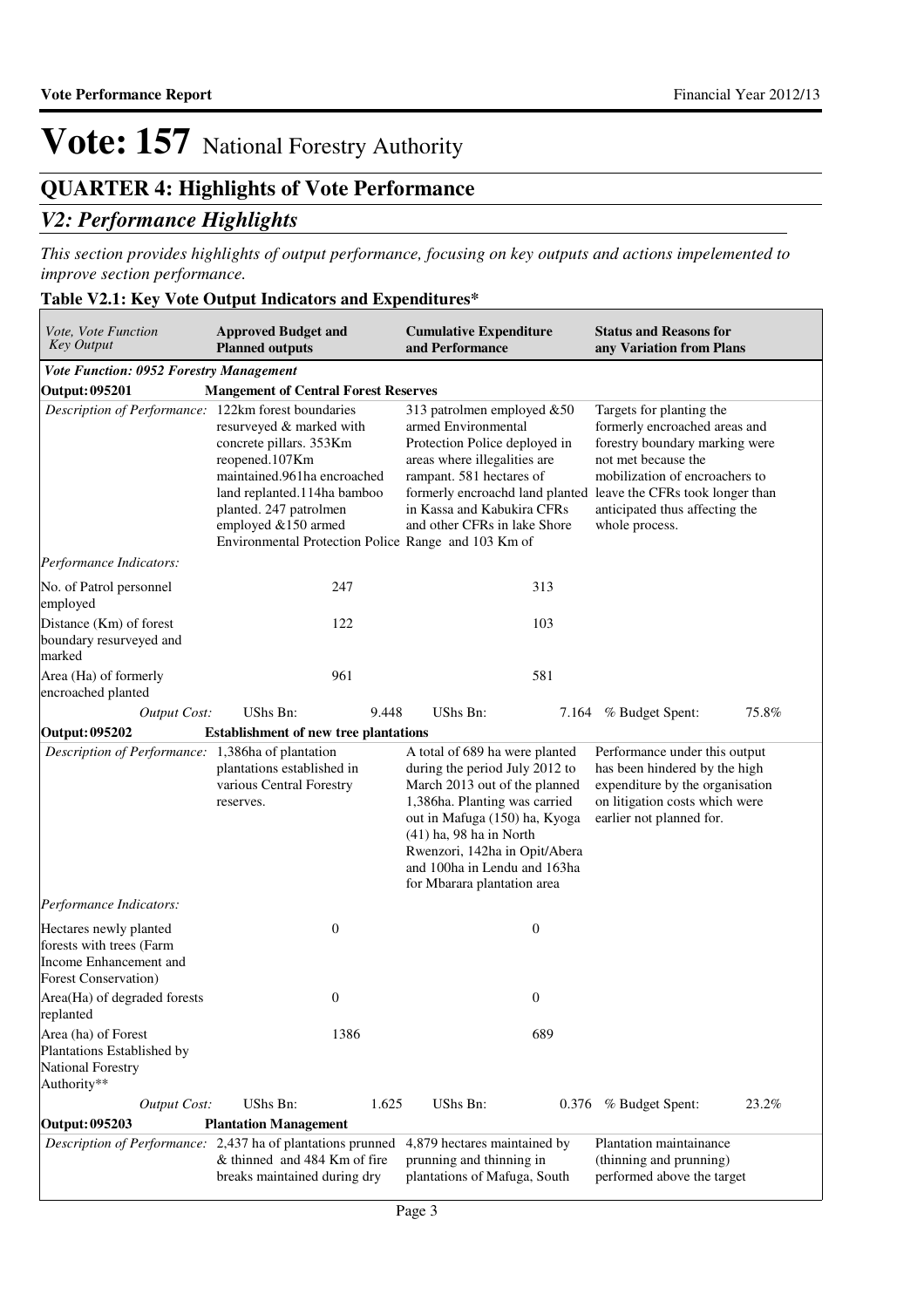## **QUARTER 4: Highlights of Vote Performance**

| Vote, Vote Function<br><b>Key Output</b>              | <b>Approved Budget and</b><br><b>Planned outputs</b>                                                                                                               | <b>Cumulative Expenditure</b><br>and Performance                                                                                  |         | <b>Status and Reasons for</b><br>any Variation from Plans                                                                                                                                      |        |
|-------------------------------------------------------|--------------------------------------------------------------------------------------------------------------------------------------------------------------------|-----------------------------------------------------------------------------------------------------------------------------------|---------|------------------------------------------------------------------------------------------------------------------------------------------------------------------------------------------------|--------|
|                                                       | season for protection of young<br>plantations from fires.                                                                                                          | Busoga, Opit, Mbarara, lendu,<br>Mwenge and Katugo. While<br>259 KM of fire breaks<br>maintained in the same<br>plantation areas. |         | because it is major priority for<br>the organisation.                                                                                                                                          |        |
| Performance Indicators:                               |                                                                                                                                                                    |                                                                                                                                   |         |                                                                                                                                                                                                |        |
| No. of hectares thinned and<br>pruned                 | 2437                                                                                                                                                               | 4879                                                                                                                              |         |                                                                                                                                                                                                |        |
| Km of Fire breaks<br>established and maintained       | 484                                                                                                                                                                | 157.2                                                                                                                             |         |                                                                                                                                                                                                |        |
| Output Cost:                                          | UShs Bn:                                                                                                                                                           | <b>UShs Bn:</b><br>2.974                                                                                                          | 2.859   | % Budget Spent:                                                                                                                                                                                | 96.1%  |
| <b>Output: 095205</b>                                 | Supply of seeds and seedlings                                                                                                                                      |                                                                                                                                   |         |                                                                                                                                                                                                |        |
| Description of Performance: 9,968,156 tree seedlings, | 101,720 grafted Fruit seedlings<br>produced from 270Kg of pine<br>seed imported) & 12,799Kg of<br>indigenous& Eucalyptus seed<br>collected from local seed stands. | 7,734,560 tree and fruit<br>seedlings produced from 260<br>Kg of imported pine seed and<br>4,883.4 kg Kg of local seed            |         | Seedling production has been<br>affected by several reasons<br>including late delivery of<br>imported seed and out of season<br>releases which do not match<br>with actual nursery activities. |        |
| Performance Indicators:                               |                                                                                                                                                                    |                                                                                                                                   |         |                                                                                                                                                                                                |        |
| No. of tree Seedlings raised                          | 9968156                                                                                                                                                            |                                                                                                                                   | 7734560 |                                                                                                                                                                                                |        |
| No. of fruit seedlings raised                         | 101720                                                                                                                                                             | 59229                                                                                                                             |         |                                                                                                                                                                                                |        |
| Output Cost:                                          | UShs Bn:                                                                                                                                                           | 2.809<br>UShs Bn:                                                                                                                 | 2.567   | % Budget Spent:                                                                                                                                                                                | 91.4%  |
| <b>Vote Function Cost</b>                             | <b>UShs Bn:</b>                                                                                                                                                    | 19.017 UShs Bn:                                                                                                                   |         | 20.581 % Budget Spent:                                                                                                                                                                         | 108.2% |
| <b>Cost of Vote Services:</b>                         | $UShs Bn$ :                                                                                                                                                        | 19.017 UShs Bn:                                                                                                                   |         | <b>20.581</b> % Budget Spent:                                                                                                                                                                  | 108.2% |

*\* Excluding Taxes and Arrears*

Some output were not attained due to poor financial flow under NTR and high expenditure on litigation costs by the organisation which were earlier on not planned for.

### **Table V2.2: Implementing Actions to Improve Vote Performance**

| <b>Planned Actions:</b>                                                                                                                                                                                                                                    | <b>Actual Actions:</b>                                                                                                                                                                                                                                                                     | <b>Reasons for Variation</b>                                                                                                                                                                             |
|------------------------------------------------------------------------------------------------------------------------------------------------------------------------------------------------------------------------------------------------------------|--------------------------------------------------------------------------------------------------------------------------------------------------------------------------------------------------------------------------------------------------------------------------------------------|----------------------------------------------------------------------------------------------------------------------------------------------------------------------------------------------------------|
| Vote: 157 National Forestry Authority                                                                                                                                                                                                                      |                                                                                                                                                                                                                                                                                            |                                                                                                                                                                                                          |
| Vote Function: 09.52 Forestry Management                                                                                                                                                                                                                   |                                                                                                                                                                                                                                                                                            |                                                                                                                                                                                                          |
| 30Km of Forest Reserve boundaries<br>resurveyed and marked with concrete<br>pillars, 353Km re-opened in highly<br>threatened CFRs.107Km maintained.<br>Sensitization meetings held with forest<br>edge communities to voluntarily leave the<br><b>CFRs</b> | 83 Km of boundaries re-opened in<br>various Central Forest reserves of<br>Matiri CFR, Ihimbo CFR in Rukungiri,<br>Kasongoire CFR in Hoima, Towa CFR<br>in Kalangala, Kyamugongo CFR in<br>Hoima, Muzuji CFR in Masaka,<br><b>Mbarara plantation and Nile Bank CFR</b><br>in Jinja district | The mobilisation for encroachers to leave<br>CFRs is taking quite a lot of time and this<br>partly affects boundary opening and<br>maintainance work. Thus the target for the<br>financial year not met. |
| Vote: 157 National Forestry Authority                                                                                                                                                                                                                      |                                                                                                                                                                                                                                                                                            |                                                                                                                                                                                                          |
| Vote Function: 09.52 Forestry Management                                                                                                                                                                                                                   |                                                                                                                                                                                                                                                                                            |                                                                                                                                                                                                          |
| 150 Environmental Protection Police<br>deployed countrywide together a small<br>unit of UPDF at HQS assisting Law<br>enforcement staff to carry out patrol. A<br>Police Liason officer and 6 crime<br>investigators deployed at NFA.                       | 313 patrolmen employed &50 armed<br><b>Environmental Protection Police</b><br>deployed in areas where illegalities are<br>rampant. These include Budongo,<br><b>Muzizi range and LakeShore Range</b>                                                                                       | Inadequate facilitation for EPF and the<br>patrol men affects protection of the CFRs.                                                                                                                    |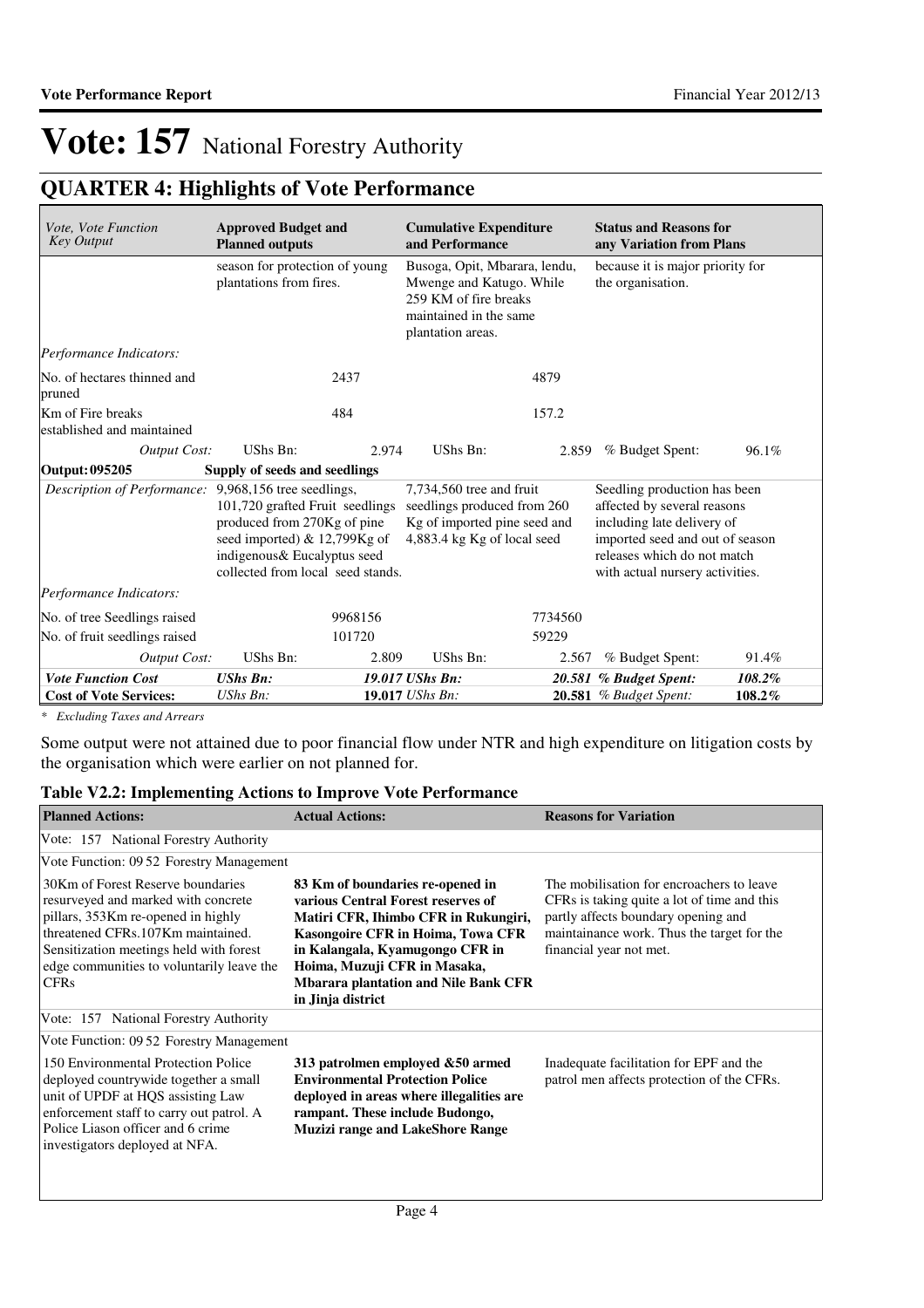### **QUARTER 4: Highlights of Vote Performance**

| <b>Planned Actions:</b>                                                                                                                                                                                                                                                                         | <b>Actual Actions:</b>                                                                                                                                                                                                | <b>Reasons for Variation</b>                                                                                                                                 |
|-------------------------------------------------------------------------------------------------------------------------------------------------------------------------------------------------------------------------------------------------------------------------------------------------|-----------------------------------------------------------------------------------------------------------------------------------------------------------------------------------------------------------------------|--------------------------------------------------------------------------------------------------------------------------------------------------------------|
| 990ha replanted by NFA in harvested<br>areas in Mafuga<br>$(300ha)$ , Rwoho & Bugamba<br>(390ha), Lendu (100ha), Opit-Abera<br>$(200ha)$ &7500ha planted by licensed tree<br>famers in CFRs.50ha demo, ensure future<br>supply of timber from plantations&reduce<br>pressure on natural forests | A total of 354 ha were planted during<br>the period July 2012 to March 2013 out<br>of the planned 1,386ha. Planting was<br>carried out in Mafuga (150) ha, Kyoga<br>(41) ha and 163ha for Mbarara<br>plantation area. | Performance under this output has been<br>hindered by the high expenditure by the<br>organisation on litigation costs which<br>were earlier not planned for. |

### *V3: Details of Releases and Expenditure*

*This section provides a comprehensive summary of the outputs delivered by the Vote and further details of Vote expenditures by Vote Function and Expenditure Item.*

#### **Table V3.1: GoU Releases and Expenditure by Output\***

| <b>Billion Uganda Shillings</b>              | Approved      | <b>Released</b> | <b>Spent</b> | $%$ GoU       | $%$ GoU       | $%$ GoU      |  |
|----------------------------------------------|---------------|-----------------|--------------|---------------|---------------|--------------|--|
|                                              | <b>Budget</b> |                 |              | <b>Budget</b> | <b>Budget</b> | Releases     |  |
|                                              |               |                 |              | Released      | <i>Spent</i>  | <i>Spent</i> |  |
| VF:0952 Forestry Management                  | 4.75          | 6.14            | 6.38         | $129.5\%$     | 134.3%        | 103.8%       |  |
| Class: Outputs Provided                      | 4.71          | 6.14            | 6.38         | 130.4%        | 135.3%        | 103.8%       |  |
| 095201 Mangement of Central Forest Reserves  | 3.83          | 5.43            | 5.48         | 141.8%        | 143.0%        | $100.9\%$    |  |
| 095202 Establishment of new tree plantations | 0.02          | 0.02            | 0.02         | 100.0%        | 100.0%        | $100.0\%$    |  |
| 095203 Plantation Management                 | 0.09          | 0.09            | 0.09         | $100.0\%$     | 100.0%        | $100.0\%$    |  |
| 095204 Forestry licensing                    | 0.08          | 0.08            | 0.08         | 100.0%        | 100.0%        | $100.0\%$    |  |
| 095205 Supply of seeds and seedlings         | 0.70          | 0.53            | 0.71         | $76.1\%$      | 102.6%        | 134.8%       |  |
| Class: Capital Purchases                     | 0.04          | 0.00            | 0.00         | $0.0\%$       | $0.0\%$       | N/A          |  |
| 095273 Roads, Streets and Highways           | 0.04          | 0.00            | 0.00         | $0.0\%$       | $0.0\%$       | N/A          |  |
| <b>Total For Vote</b>                        | 4.75          | 6.14            | 6.38         | $129.5\%$     | 134.3%        | 103.8%       |  |

*\* Excluding Taxes and Arrears*

### **Table V3.2: 2012/13 GoU Expenditure by Item**

| <b>Billion Uganda Shillings</b>                           | Approved<br><b>Budget</b> | <b>Releases</b> | Expend-<br>iture | % Budged<br><b>Released</b> | % Budget<br><b>Spent</b> | %Releases<br><b>Spent</b> |
|-----------------------------------------------------------|---------------------------|-----------------|------------------|-----------------------------|--------------------------|---------------------------|
| <b>Output Class: Outputs Provided</b>                     | 4.71                      | 6.14            | 6.38             | $130.4\%$                   | $135.3\%$                | 103.8%                    |
| 211101 General Staff Salaries                             | 3.60                      | 0.00            | 0.00             | $0.0\%$                     | $0.0\%$                  | N/A                       |
| 211102 Contract Staff Salaries (Incl. Casuals, Temporary) | 0.00                      | 5.20            | 5.20             | N/A                         | N/A                      | 100.0%                    |
| 211103 Allowances                                         | 0.05                      | 0.05            | 0.05             | 100.0%                      | 100.0%                   | 100.0%                    |
| 221001 Advertising and Public Relations                   | 0.00                      | 0.00            | 0.00             | 100.0%                      | 100.0%                   | 100.0%                    |
| 221009 Welfare and Entertainment                          | 0.00                      | 0.00            | 0.00             | 100.0%                      | 100.0%                   | 100.0%                    |
| 222001 Telecommunications                                 | 0.01                      | 0.01            | 0.01             | 100.0%                      | 100.0%                   | 100.0%                    |
| 224002 General Supply of Goods and Services               | 0.90                      | 0.74            | 0.97             | 81.6%                       | 107.2%                   | 131.4%                    |
| 227001 Travel Inland                                      | 0.13                      | 0.13            | 0.13             | 100.0%                      | 100.0%                   | 100.0%                    |
| 227004 Fuel, Lubricants and Oils                          | 0.01                      | 0.01            | 0.01             | 100.0%                      | 100.0%                   | 100.0%                    |
| <b>Output Class: Capital Purchases</b>                    | 0.34                      | 0.10            | 0.10             | $29.9\%$                    | $29.9\%$                 | 100.0%                    |
| 231003 Roads and Bridges                                  | 0.04                      | 0.00            | 0.00             | $0.0\%$                     | $0.0\%$                  | N/A                       |
| 312206 Gross Tax                                          | 0.30                      | 0.10            | 0.10             | 33.3%                       | 33.3%                    | 100.0%                    |
| <b>Grand Total:</b>                                       | 5.05                      | 6.24            | 6.48             | 123.8%                      | $128.3\%$                | $103.7\%$                 |
| <b>Total Excluding Taxes and Arrears:</b>                 | 4.75                      | 6.14            | 6.38             | $129.5\%$                   | 134.3%                   | 103.8%                    |

#### **Table V3.3: GoU Releases and Expenditure by Project and Programme\* Approved Released Spent**

| <b>Billion Uganda Shillings</b> | Approved Released |      | <b>Spent</b> | $%$ GoU       | $%$ GoU   | $%$ GoU                |  |
|---------------------------------|-------------------|------|--------------|---------------|-----------|------------------------|--|
|                                 | <b>Budget</b>     |      |              | <b>Budget</b> |           | <b>Budget</b> Releases |  |
|                                 |                   |      |              | Released      | Spent     | <b>Spent</b>           |  |
| VF:0952 Forestry Management     | 4.75              | 6.14 | 6.38         | $129.5\%$     | $134.3\%$ | 103.8%                 |  |
| <b>Recurrent Programmes</b>     |                   |      |              |               |           |                        |  |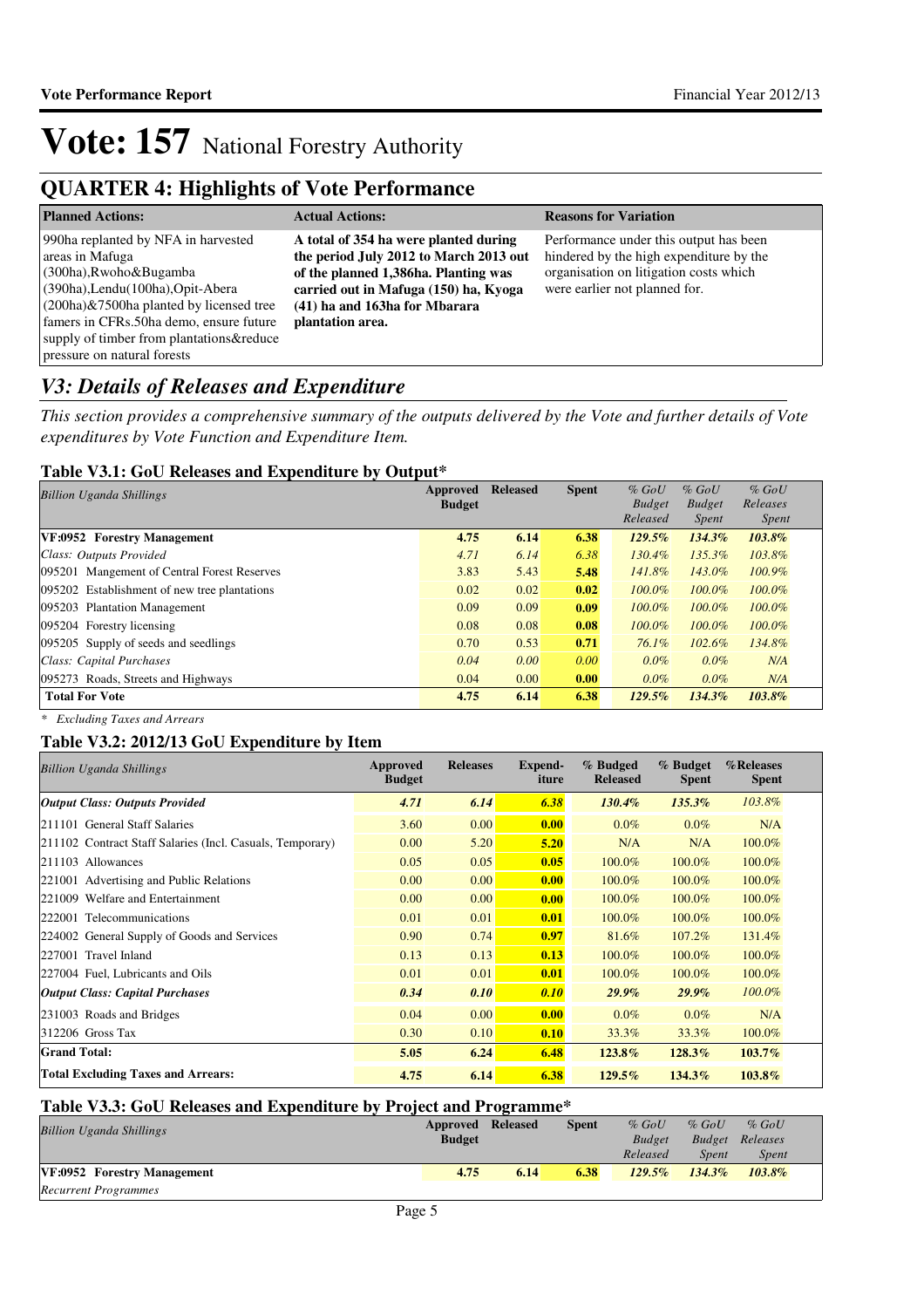## **QUARTER 4: Highlights of Vote Performance**

| <b>Billion Uganda Shillings</b>             | <b>Approved Released</b><br><b>Budget</b> |      | <b>Spent</b> | $%$ GoU<br><b>Budget</b><br>Released | $%$ GoU<br><b>Budget</b><br><i>Spent</i> | $%$ GoU<br>Releases<br><i>Spent</i> |
|---------------------------------------------|-------------------------------------------|------|--------------|--------------------------------------|------------------------------------------|-------------------------------------|
| 01<br>Headquarters                          | 3.75                                      | 5.35 | 5.35         | $142.7\%$                            | $142.7\%$                                | $100.0\%$                           |
| Development Projects                        |                                           |      |              |                                      |                                          |                                     |
| 0161 Support to National Forestry Authority | 1.00                                      | 0.80 | 1.03         | 79.9%                                | 103.0%                                   | 129.0%                              |
| <b>Total For Vote</b>                       | 4.75                                      | 6.14 | 6.38         | $129.5\%$                            | $134.3\%$                                | $103.8\%$                           |

*\* Excluding Taxes and Arrears*

#### **Table V3.4: Donor Releases and Expenditure by Project and Programme\***

| <b>Billion Uganda Shillings</b>                | <b>Approved Released</b> |      | <b>Spent</b> | $%$ GoU       | $%$ GoU       | $%$ GoU      |
|------------------------------------------------|--------------------------|------|--------------|---------------|---------------|--------------|
|                                                | <b>Budget</b>            |      |              | <b>Budget</b> | <b>Budget</b> | Releases     |
|                                                |                          |      |              | Released      | Spent         | <i>Spent</i> |
| VF:0952 Forestry Management                    | 3.19                     | 1.61 | 1.61         | $50.3\%$      | 50.3%         | $100.0\%$    |
| Development Projects                           |                          |      |              |               |               |              |
| Support to National Forestry Authority<br>0161 | 3.19                     | 1.61 | 1.61         | 50.3%         | 50.3%         | $100.0\%$    |
| <b>Total For Vote</b>                          | 3.19                     | 1.61 | 1.61         | $50.3\%$      | 50.3%         | $100.0\%$    |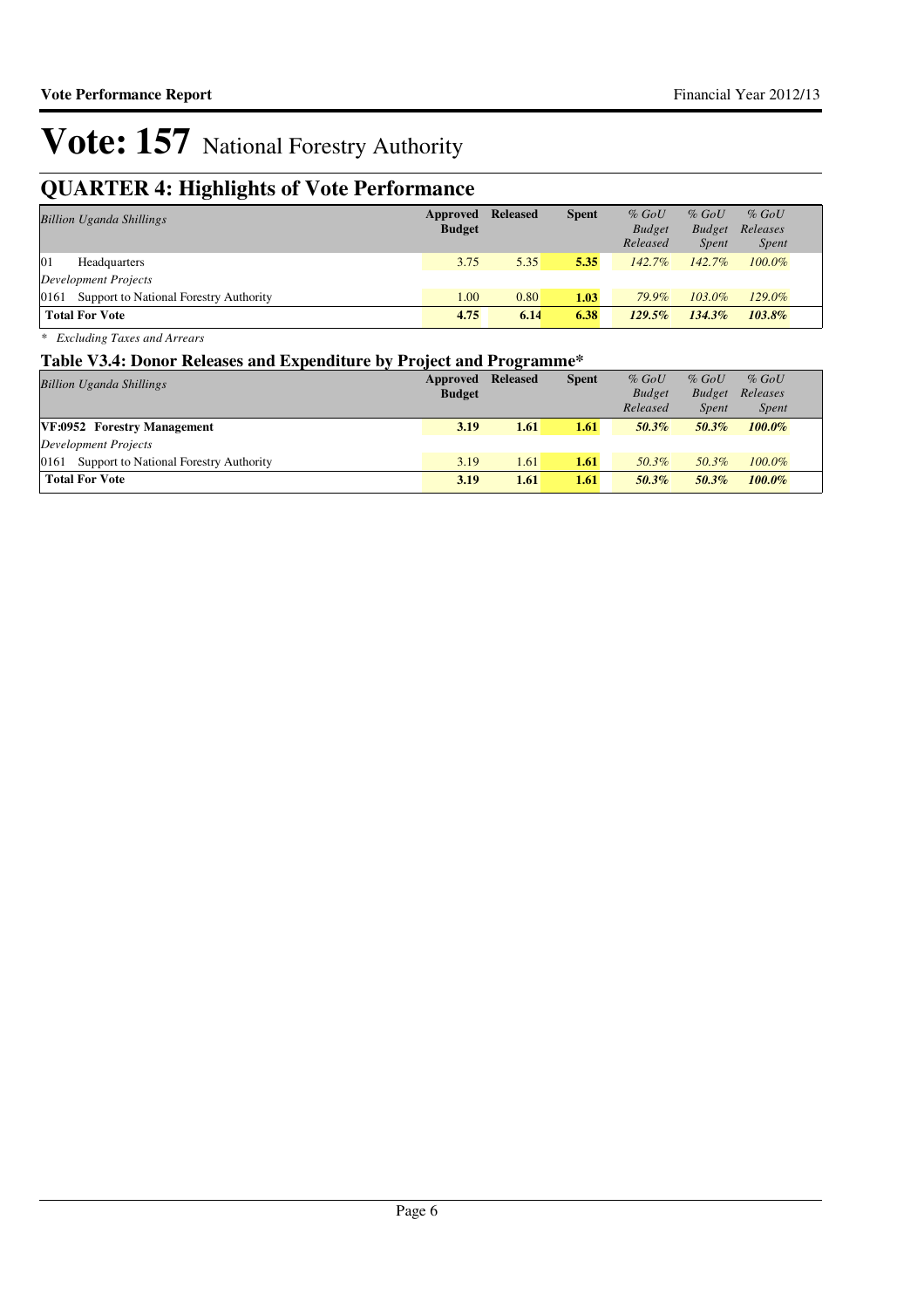*Item Spent*

## **Vote: 157** National Forestry Authority

### **QUARTER 4: Cumulative Outputs and Expenditure by End of Quarter**

| <b>Annual Planned Outputs and Cumulative Outputs Achieved by End of</b> | <b>Cumulative Expenditures made by the End of the Quarter to</b> |               |
|-------------------------------------------------------------------------|------------------------------------------------------------------|---------------|
| <b>Ouarter</b> (Quantity and Location)                                  | <b>Deliver Cumulative Outputs</b>                                | UShs Thousand |

#### **Vote Function: 0952 Forestry Management**

*Recurrent Programmes*

#### *Programme 01 Headquarters*

*Outputs Provided*

**09 5201 Mangement of Central Forest Reserves Output:**

**6,497 people evicted from CFRs of Mubuku CFR, Bugoma, Kisombwa Navugulu, Degeya, Buwa, Kalandazi and many others in** 

**Mganga sector.**

#### *Annual Planned Outputs:*

| 5,200,000<br>211102 Contract Staff Salaries (Incl. Casuals,<br>1.) Effective management of the 1.2 million ha of forestland in 506 Central<br><b>Forest Reserves</b><br>Temporary)<br>2.) Effective armed patrol of the entire forest estate & monitoring of the<br>258,737<br>211103 Allowances<br>forest produce trade on the roads and timber sheds with 150 personnel<br>212101 Social Security Contributions (NSSF)<br>420,822<br>3.) Collaborative Forest Management (CFM) agreements signed with 5<br>213001 Medical Expenses (To Employees)<br>275,321<br>forest-edge comunities covering 10 CFRs.<br>3,890<br>213002 Incapacity, death benefits and funeral<br>4.) 100 CFRs boundary plans linked to cadastar sheet<br>expenses<br>5.) 4 Project idea notes (PINs) for funding of REDD-Plus activities<br>developed for North Rwenzori, Mabira, Otzi-Kei landscape and Kasagala<br>338,389<br>213004 Gratuity Payments<br><b>PDDs</b><br>189,441<br>221001 Advertising and Public Relations<br>6.) File cases for cancellation of 30 illegal land titles issued in CFRs<br>126,749<br>221002 Workshops and Seminars<br>initiated.<br>521,784<br>221003 Staff Training<br>8.) Integrated stock survey of 650 ha in Budongo, Kalinzu, Bugoma<br>17,496<br>221004 Recruitment Expenses<br>9.) 37 meetings held with key partners in all CFRs.<br>10) 22 Forest Mgt plans approved by the Minister<br>1,207<br>221007 Books, Periodicals and Newspapers<br>11.) 18,600 forestry promotional material produced<br>221008 Computer Supplies and IT Services<br>161,233<br>12.) 2000 copies of Biomass and land use/cover technical report<br>40,403<br>221009 Welfare and Entertainment<br>disseminated<br>105,331<br>221011 Printing, Stationery, Photocopying and<br>13.) Active participation in the 4 National tree planting days celebrations<br>Binding<br>14.) 100 Permanent Sample plots established in natural forests and<br>7,000<br>monitored for growth and regeneration in Muzizi Range, Budongo,<br>221012 Small Office Equipment<br>Bugoma, Itwara, Matiri, Mabira, Kalinzu and Kasyoha Kitomi CFRs<br>19,584<br>221014 Bank Charges and other Bank related costs<br>15.) Carryout ISSMI in Budongo, Kalinzu, Itwara and Bugoma covering<br>5,465<br>221017 Subscriptions<br>covering 500ha.<br>57,375<br>222001 Telecommunications<br>Cumulatie Outputs Achieved by the end of the Quarter:<br>518<br>222002 Postage and Courier<br>Salaries paid for 340 NFA employees.<br>109,214<br>222003 Information and Communications<br>Technology<br>150 Environmental Protection Force personnel in place<br>72,845<br>223004 Guard and Security services<br>71,534<br>223005 Electricity<br>25 CFR boundary plans linked to cadastar sheet<br>29,284<br>223006 Water<br>18 Collaborative Forest Management (CFM) agreements signed and<br>67,629<br>224002 General Supply of Goods and Services<br>being implemented with with forest-edge comunities in Muziizi river<br>1,277,037<br>225001 Consultancy Services- Short-term<br>range and South western range.<br>168,571<br>226001 Insurances<br>65,661<br>226002 Licenses<br>27 ISSMI blocks covering 108 ha were demarcated and enumerate in<br>compartment 25 and 30 in Kalinzu CFR.<br>319,190<br>227001 Travel Inland<br>716,516<br>227004 Fuel, Lubricants and Oils<br>37 Sensitization meetings with district local government, encroachers<br>14,676<br>228001 Maintenance - Civil<br>and communities neighbouring the CFR held on voluntary eviction<br>228002 Maintenance - Vehicles<br>251,204<br>and other related issues.<br>23,668<br>228003 Maintenance Machinery, Equipment and<br>35 Permanent Sample Plots maintained South west Range (Kalinzu<br>Furniture<br>CFR) and Achwa River range.<br>228004 Maintenance Other<br>44,156<br>3,040<br>273102 Incapacity, death benefits and and funeral<br>Corporate planting covering 12 hectares done<br>expenses<br>282102 Fines and Penalties<br>10,000<br>231 forestry promotional material produced and circulated to relevant<br>195,250<br>321422 Boards and Commissions<br>stakeholders and 1 newspaper article produced. | <b>Annual Planned Outputs:</b> | 211101 General Staff Salaries | 1,817,320 |
|----------------------------------------------------------------------------------------------------------------------------------------------------------------------------------------------------------------------------------------------------------------------------------------------------------------------------------------------------------------------------------------------------------------------------------------------------------------------------------------------------------------------------------------------------------------------------------------------------------------------------------------------------------------------------------------------------------------------------------------------------------------------------------------------------------------------------------------------------------------------------------------------------------------------------------------------------------------------------------------------------------------------------------------------------------------------------------------------------------------------------------------------------------------------------------------------------------------------------------------------------------------------------------------------------------------------------------------------------------------------------------------------------------------------------------------------------------------------------------------------------------------------------------------------------------------------------------------------------------------------------------------------------------------------------------------------------------------------------------------------------------------------------------------------------------------------------------------------------------------------------------------------------------------------------------------------------------------------------------------------------------------------------------------------------------------------------------------------------------------------------------------------------------------------------------------------------------------------------------------------------------------------------------------------------------------------------------------------------------------------------------------------------------------------------------------------------------------------------------------------------------------------------------------------------------------------------------------------------------------------------------------------------------------------------------------------------------------------------------------------------------------------------------------------------------------------------------------------------------------------------------------------------------------------------------------------------------------------------------------------------------------------------------------------------------------------------------------------------------------------------------------------------------------------------------------------------------------------------------------------------------------------------------------------------------------------------------------------------------------------------------------------------------------------------------------------------------------------------------------------------------------------------------------------------------------------------------------------------------------------------------------------------------------------------------------------------------------------------------------------------------------------------------------------------------------------------------------------------------------------------------------------------------------------------------------------------------------------------------------------------------------------------------------------------------------------------------------------------------------------------------------------------------------|--------------------------------|-------------------------------|-----------|
|                                                                                                                                                                                                                                                                                                                                                                                                                                                                                                                                                                                                                                                                                                                                                                                                                                                                                                                                                                                                                                                                                                                                                                                                                                                                                                                                                                                                                                                                                                                                                                                                                                                                                                                                                                                                                                                                                                                                                                                                                                                                                                                                                                                                                                                                                                                                                                                                                                                                                                                                                                                                                                                                                                                                                                                                                                                                                                                                                                                                                                                                                                                                                                                                                                                                                                                                                                                                                                                                                                                                                                                                                                                                                                                                                                                                                                                                                                                                                                                                                                                                                                                                                                |                                |                               |           |
|                                                                                                                                                                                                                                                                                                                                                                                                                                                                                                                                                                                                                                                                                                                                                                                                                                                                                                                                                                                                                                                                                                                                                                                                                                                                                                                                                                                                                                                                                                                                                                                                                                                                                                                                                                                                                                                                                                                                                                                                                                                                                                                                                                                                                                                                                                                                                                                                                                                                                                                                                                                                                                                                                                                                                                                                                                                                                                                                                                                                                                                                                                                                                                                                                                                                                                                                                                                                                                                                                                                                                                                                                                                                                                                                                                                                                                                                                                                                                                                                                                                                                                                                                                |                                |                               |           |
|                                                                                                                                                                                                                                                                                                                                                                                                                                                                                                                                                                                                                                                                                                                                                                                                                                                                                                                                                                                                                                                                                                                                                                                                                                                                                                                                                                                                                                                                                                                                                                                                                                                                                                                                                                                                                                                                                                                                                                                                                                                                                                                                                                                                                                                                                                                                                                                                                                                                                                                                                                                                                                                                                                                                                                                                                                                                                                                                                                                                                                                                                                                                                                                                                                                                                                                                                                                                                                                                                                                                                                                                                                                                                                                                                                                                                                                                                                                                                                                                                                                                                                                                                                |                                |                               |           |
|                                                                                                                                                                                                                                                                                                                                                                                                                                                                                                                                                                                                                                                                                                                                                                                                                                                                                                                                                                                                                                                                                                                                                                                                                                                                                                                                                                                                                                                                                                                                                                                                                                                                                                                                                                                                                                                                                                                                                                                                                                                                                                                                                                                                                                                                                                                                                                                                                                                                                                                                                                                                                                                                                                                                                                                                                                                                                                                                                                                                                                                                                                                                                                                                                                                                                                                                                                                                                                                                                                                                                                                                                                                                                                                                                                                                                                                                                                                                                                                                                                                                                                                                                                |                                |                               |           |
|                                                                                                                                                                                                                                                                                                                                                                                                                                                                                                                                                                                                                                                                                                                                                                                                                                                                                                                                                                                                                                                                                                                                                                                                                                                                                                                                                                                                                                                                                                                                                                                                                                                                                                                                                                                                                                                                                                                                                                                                                                                                                                                                                                                                                                                                                                                                                                                                                                                                                                                                                                                                                                                                                                                                                                                                                                                                                                                                                                                                                                                                                                                                                                                                                                                                                                                                                                                                                                                                                                                                                                                                                                                                                                                                                                                                                                                                                                                                                                                                                                                                                                                                                                |                                |                               |           |
|                                                                                                                                                                                                                                                                                                                                                                                                                                                                                                                                                                                                                                                                                                                                                                                                                                                                                                                                                                                                                                                                                                                                                                                                                                                                                                                                                                                                                                                                                                                                                                                                                                                                                                                                                                                                                                                                                                                                                                                                                                                                                                                                                                                                                                                                                                                                                                                                                                                                                                                                                                                                                                                                                                                                                                                                                                                                                                                                                                                                                                                                                                                                                                                                                                                                                                                                                                                                                                                                                                                                                                                                                                                                                                                                                                                                                                                                                                                                                                                                                                                                                                                                                                |                                |                               |           |
|                                                                                                                                                                                                                                                                                                                                                                                                                                                                                                                                                                                                                                                                                                                                                                                                                                                                                                                                                                                                                                                                                                                                                                                                                                                                                                                                                                                                                                                                                                                                                                                                                                                                                                                                                                                                                                                                                                                                                                                                                                                                                                                                                                                                                                                                                                                                                                                                                                                                                                                                                                                                                                                                                                                                                                                                                                                                                                                                                                                                                                                                                                                                                                                                                                                                                                                                                                                                                                                                                                                                                                                                                                                                                                                                                                                                                                                                                                                                                                                                                                                                                                                                                                |                                |                               |           |
|                                                                                                                                                                                                                                                                                                                                                                                                                                                                                                                                                                                                                                                                                                                                                                                                                                                                                                                                                                                                                                                                                                                                                                                                                                                                                                                                                                                                                                                                                                                                                                                                                                                                                                                                                                                                                                                                                                                                                                                                                                                                                                                                                                                                                                                                                                                                                                                                                                                                                                                                                                                                                                                                                                                                                                                                                                                                                                                                                                                                                                                                                                                                                                                                                                                                                                                                                                                                                                                                                                                                                                                                                                                                                                                                                                                                                                                                                                                                                                                                                                                                                                                                                                |                                |                               |           |
|                                                                                                                                                                                                                                                                                                                                                                                                                                                                                                                                                                                                                                                                                                                                                                                                                                                                                                                                                                                                                                                                                                                                                                                                                                                                                                                                                                                                                                                                                                                                                                                                                                                                                                                                                                                                                                                                                                                                                                                                                                                                                                                                                                                                                                                                                                                                                                                                                                                                                                                                                                                                                                                                                                                                                                                                                                                                                                                                                                                                                                                                                                                                                                                                                                                                                                                                                                                                                                                                                                                                                                                                                                                                                                                                                                                                                                                                                                                                                                                                                                                                                                                                                                |                                |                               |           |
|                                                                                                                                                                                                                                                                                                                                                                                                                                                                                                                                                                                                                                                                                                                                                                                                                                                                                                                                                                                                                                                                                                                                                                                                                                                                                                                                                                                                                                                                                                                                                                                                                                                                                                                                                                                                                                                                                                                                                                                                                                                                                                                                                                                                                                                                                                                                                                                                                                                                                                                                                                                                                                                                                                                                                                                                                                                                                                                                                                                                                                                                                                                                                                                                                                                                                                                                                                                                                                                                                                                                                                                                                                                                                                                                                                                                                                                                                                                                                                                                                                                                                                                                                                |                                |                               |           |
|                                                                                                                                                                                                                                                                                                                                                                                                                                                                                                                                                                                                                                                                                                                                                                                                                                                                                                                                                                                                                                                                                                                                                                                                                                                                                                                                                                                                                                                                                                                                                                                                                                                                                                                                                                                                                                                                                                                                                                                                                                                                                                                                                                                                                                                                                                                                                                                                                                                                                                                                                                                                                                                                                                                                                                                                                                                                                                                                                                                                                                                                                                                                                                                                                                                                                                                                                                                                                                                                                                                                                                                                                                                                                                                                                                                                                                                                                                                                                                                                                                                                                                                                                                |                                |                               |           |
|                                                                                                                                                                                                                                                                                                                                                                                                                                                                                                                                                                                                                                                                                                                                                                                                                                                                                                                                                                                                                                                                                                                                                                                                                                                                                                                                                                                                                                                                                                                                                                                                                                                                                                                                                                                                                                                                                                                                                                                                                                                                                                                                                                                                                                                                                                                                                                                                                                                                                                                                                                                                                                                                                                                                                                                                                                                                                                                                                                                                                                                                                                                                                                                                                                                                                                                                                                                                                                                                                                                                                                                                                                                                                                                                                                                                                                                                                                                                                                                                                                                                                                                                                                |                                |                               |           |
|                                                                                                                                                                                                                                                                                                                                                                                                                                                                                                                                                                                                                                                                                                                                                                                                                                                                                                                                                                                                                                                                                                                                                                                                                                                                                                                                                                                                                                                                                                                                                                                                                                                                                                                                                                                                                                                                                                                                                                                                                                                                                                                                                                                                                                                                                                                                                                                                                                                                                                                                                                                                                                                                                                                                                                                                                                                                                                                                                                                                                                                                                                                                                                                                                                                                                                                                                                                                                                                                                                                                                                                                                                                                                                                                                                                                                                                                                                                                                                                                                                                                                                                                                                |                                |                               |           |
|                                                                                                                                                                                                                                                                                                                                                                                                                                                                                                                                                                                                                                                                                                                                                                                                                                                                                                                                                                                                                                                                                                                                                                                                                                                                                                                                                                                                                                                                                                                                                                                                                                                                                                                                                                                                                                                                                                                                                                                                                                                                                                                                                                                                                                                                                                                                                                                                                                                                                                                                                                                                                                                                                                                                                                                                                                                                                                                                                                                                                                                                                                                                                                                                                                                                                                                                                                                                                                                                                                                                                                                                                                                                                                                                                                                                                                                                                                                                                                                                                                                                                                                                                                |                                |                               |           |
|                                                                                                                                                                                                                                                                                                                                                                                                                                                                                                                                                                                                                                                                                                                                                                                                                                                                                                                                                                                                                                                                                                                                                                                                                                                                                                                                                                                                                                                                                                                                                                                                                                                                                                                                                                                                                                                                                                                                                                                                                                                                                                                                                                                                                                                                                                                                                                                                                                                                                                                                                                                                                                                                                                                                                                                                                                                                                                                                                                                                                                                                                                                                                                                                                                                                                                                                                                                                                                                                                                                                                                                                                                                                                                                                                                                                                                                                                                                                                                                                                                                                                                                                                                |                                |                               |           |
|                                                                                                                                                                                                                                                                                                                                                                                                                                                                                                                                                                                                                                                                                                                                                                                                                                                                                                                                                                                                                                                                                                                                                                                                                                                                                                                                                                                                                                                                                                                                                                                                                                                                                                                                                                                                                                                                                                                                                                                                                                                                                                                                                                                                                                                                                                                                                                                                                                                                                                                                                                                                                                                                                                                                                                                                                                                                                                                                                                                                                                                                                                                                                                                                                                                                                                                                                                                                                                                                                                                                                                                                                                                                                                                                                                                                                                                                                                                                                                                                                                                                                                                                                                |                                |                               |           |
|                                                                                                                                                                                                                                                                                                                                                                                                                                                                                                                                                                                                                                                                                                                                                                                                                                                                                                                                                                                                                                                                                                                                                                                                                                                                                                                                                                                                                                                                                                                                                                                                                                                                                                                                                                                                                                                                                                                                                                                                                                                                                                                                                                                                                                                                                                                                                                                                                                                                                                                                                                                                                                                                                                                                                                                                                                                                                                                                                                                                                                                                                                                                                                                                                                                                                                                                                                                                                                                                                                                                                                                                                                                                                                                                                                                                                                                                                                                                                                                                                                                                                                                                                                |                                |                               |           |
|                                                                                                                                                                                                                                                                                                                                                                                                                                                                                                                                                                                                                                                                                                                                                                                                                                                                                                                                                                                                                                                                                                                                                                                                                                                                                                                                                                                                                                                                                                                                                                                                                                                                                                                                                                                                                                                                                                                                                                                                                                                                                                                                                                                                                                                                                                                                                                                                                                                                                                                                                                                                                                                                                                                                                                                                                                                                                                                                                                                                                                                                                                                                                                                                                                                                                                                                                                                                                                                                                                                                                                                                                                                                                                                                                                                                                                                                                                                                                                                                                                                                                                                                                                |                                |                               |           |
|                                                                                                                                                                                                                                                                                                                                                                                                                                                                                                                                                                                                                                                                                                                                                                                                                                                                                                                                                                                                                                                                                                                                                                                                                                                                                                                                                                                                                                                                                                                                                                                                                                                                                                                                                                                                                                                                                                                                                                                                                                                                                                                                                                                                                                                                                                                                                                                                                                                                                                                                                                                                                                                                                                                                                                                                                                                                                                                                                                                                                                                                                                                                                                                                                                                                                                                                                                                                                                                                                                                                                                                                                                                                                                                                                                                                                                                                                                                                                                                                                                                                                                                                                                |                                |                               |           |
|                                                                                                                                                                                                                                                                                                                                                                                                                                                                                                                                                                                                                                                                                                                                                                                                                                                                                                                                                                                                                                                                                                                                                                                                                                                                                                                                                                                                                                                                                                                                                                                                                                                                                                                                                                                                                                                                                                                                                                                                                                                                                                                                                                                                                                                                                                                                                                                                                                                                                                                                                                                                                                                                                                                                                                                                                                                                                                                                                                                                                                                                                                                                                                                                                                                                                                                                                                                                                                                                                                                                                                                                                                                                                                                                                                                                                                                                                                                                                                                                                                                                                                                                                                |                                |                               |           |
|                                                                                                                                                                                                                                                                                                                                                                                                                                                                                                                                                                                                                                                                                                                                                                                                                                                                                                                                                                                                                                                                                                                                                                                                                                                                                                                                                                                                                                                                                                                                                                                                                                                                                                                                                                                                                                                                                                                                                                                                                                                                                                                                                                                                                                                                                                                                                                                                                                                                                                                                                                                                                                                                                                                                                                                                                                                                                                                                                                                                                                                                                                                                                                                                                                                                                                                                                                                                                                                                                                                                                                                                                                                                                                                                                                                                                                                                                                                                                                                                                                                                                                                                                                |                                |                               |           |
|                                                                                                                                                                                                                                                                                                                                                                                                                                                                                                                                                                                                                                                                                                                                                                                                                                                                                                                                                                                                                                                                                                                                                                                                                                                                                                                                                                                                                                                                                                                                                                                                                                                                                                                                                                                                                                                                                                                                                                                                                                                                                                                                                                                                                                                                                                                                                                                                                                                                                                                                                                                                                                                                                                                                                                                                                                                                                                                                                                                                                                                                                                                                                                                                                                                                                                                                                                                                                                                                                                                                                                                                                                                                                                                                                                                                                                                                                                                                                                                                                                                                                                                                                                |                                |                               |           |
|                                                                                                                                                                                                                                                                                                                                                                                                                                                                                                                                                                                                                                                                                                                                                                                                                                                                                                                                                                                                                                                                                                                                                                                                                                                                                                                                                                                                                                                                                                                                                                                                                                                                                                                                                                                                                                                                                                                                                                                                                                                                                                                                                                                                                                                                                                                                                                                                                                                                                                                                                                                                                                                                                                                                                                                                                                                                                                                                                                                                                                                                                                                                                                                                                                                                                                                                                                                                                                                                                                                                                                                                                                                                                                                                                                                                                                                                                                                                                                                                                                                                                                                                                                |                                |                               |           |
|                                                                                                                                                                                                                                                                                                                                                                                                                                                                                                                                                                                                                                                                                                                                                                                                                                                                                                                                                                                                                                                                                                                                                                                                                                                                                                                                                                                                                                                                                                                                                                                                                                                                                                                                                                                                                                                                                                                                                                                                                                                                                                                                                                                                                                                                                                                                                                                                                                                                                                                                                                                                                                                                                                                                                                                                                                                                                                                                                                                                                                                                                                                                                                                                                                                                                                                                                                                                                                                                                                                                                                                                                                                                                                                                                                                                                                                                                                                                                                                                                                                                                                                                                                |                                |                               |           |
|                                                                                                                                                                                                                                                                                                                                                                                                                                                                                                                                                                                                                                                                                                                                                                                                                                                                                                                                                                                                                                                                                                                                                                                                                                                                                                                                                                                                                                                                                                                                                                                                                                                                                                                                                                                                                                                                                                                                                                                                                                                                                                                                                                                                                                                                                                                                                                                                                                                                                                                                                                                                                                                                                                                                                                                                                                                                                                                                                                                                                                                                                                                                                                                                                                                                                                                                                                                                                                                                                                                                                                                                                                                                                                                                                                                                                                                                                                                                                                                                                                                                                                                                                                |                                |                               |           |
|                                                                                                                                                                                                                                                                                                                                                                                                                                                                                                                                                                                                                                                                                                                                                                                                                                                                                                                                                                                                                                                                                                                                                                                                                                                                                                                                                                                                                                                                                                                                                                                                                                                                                                                                                                                                                                                                                                                                                                                                                                                                                                                                                                                                                                                                                                                                                                                                                                                                                                                                                                                                                                                                                                                                                                                                                                                                                                                                                                                                                                                                                                                                                                                                                                                                                                                                                                                                                                                                                                                                                                                                                                                                                                                                                                                                                                                                                                                                                                                                                                                                                                                                                                |                                |                               |           |
|                                                                                                                                                                                                                                                                                                                                                                                                                                                                                                                                                                                                                                                                                                                                                                                                                                                                                                                                                                                                                                                                                                                                                                                                                                                                                                                                                                                                                                                                                                                                                                                                                                                                                                                                                                                                                                                                                                                                                                                                                                                                                                                                                                                                                                                                                                                                                                                                                                                                                                                                                                                                                                                                                                                                                                                                                                                                                                                                                                                                                                                                                                                                                                                                                                                                                                                                                                                                                                                                                                                                                                                                                                                                                                                                                                                                                                                                                                                                                                                                                                                                                                                                                                |                                |                               |           |
|                                                                                                                                                                                                                                                                                                                                                                                                                                                                                                                                                                                                                                                                                                                                                                                                                                                                                                                                                                                                                                                                                                                                                                                                                                                                                                                                                                                                                                                                                                                                                                                                                                                                                                                                                                                                                                                                                                                                                                                                                                                                                                                                                                                                                                                                                                                                                                                                                                                                                                                                                                                                                                                                                                                                                                                                                                                                                                                                                                                                                                                                                                                                                                                                                                                                                                                                                                                                                                                                                                                                                                                                                                                                                                                                                                                                                                                                                                                                                                                                                                                                                                                                                                |                                |                               |           |
|                                                                                                                                                                                                                                                                                                                                                                                                                                                                                                                                                                                                                                                                                                                                                                                                                                                                                                                                                                                                                                                                                                                                                                                                                                                                                                                                                                                                                                                                                                                                                                                                                                                                                                                                                                                                                                                                                                                                                                                                                                                                                                                                                                                                                                                                                                                                                                                                                                                                                                                                                                                                                                                                                                                                                                                                                                                                                                                                                                                                                                                                                                                                                                                                                                                                                                                                                                                                                                                                                                                                                                                                                                                                                                                                                                                                                                                                                                                                                                                                                                                                                                                                                                |                                |                               |           |
|                                                                                                                                                                                                                                                                                                                                                                                                                                                                                                                                                                                                                                                                                                                                                                                                                                                                                                                                                                                                                                                                                                                                                                                                                                                                                                                                                                                                                                                                                                                                                                                                                                                                                                                                                                                                                                                                                                                                                                                                                                                                                                                                                                                                                                                                                                                                                                                                                                                                                                                                                                                                                                                                                                                                                                                                                                                                                                                                                                                                                                                                                                                                                                                                                                                                                                                                                                                                                                                                                                                                                                                                                                                                                                                                                                                                                                                                                                                                                                                                                                                                                                                                                                |                                |                               |           |
|                                                                                                                                                                                                                                                                                                                                                                                                                                                                                                                                                                                                                                                                                                                                                                                                                                                                                                                                                                                                                                                                                                                                                                                                                                                                                                                                                                                                                                                                                                                                                                                                                                                                                                                                                                                                                                                                                                                                                                                                                                                                                                                                                                                                                                                                                                                                                                                                                                                                                                                                                                                                                                                                                                                                                                                                                                                                                                                                                                                                                                                                                                                                                                                                                                                                                                                                                                                                                                                                                                                                                                                                                                                                                                                                                                                                                                                                                                                                                                                                                                                                                                                                                                |                                |                               |           |
|                                                                                                                                                                                                                                                                                                                                                                                                                                                                                                                                                                                                                                                                                                                                                                                                                                                                                                                                                                                                                                                                                                                                                                                                                                                                                                                                                                                                                                                                                                                                                                                                                                                                                                                                                                                                                                                                                                                                                                                                                                                                                                                                                                                                                                                                                                                                                                                                                                                                                                                                                                                                                                                                                                                                                                                                                                                                                                                                                                                                                                                                                                                                                                                                                                                                                                                                                                                                                                                                                                                                                                                                                                                                                                                                                                                                                                                                                                                                                                                                                                                                                                                                                                |                                |                               |           |
|                                                                                                                                                                                                                                                                                                                                                                                                                                                                                                                                                                                                                                                                                                                                                                                                                                                                                                                                                                                                                                                                                                                                                                                                                                                                                                                                                                                                                                                                                                                                                                                                                                                                                                                                                                                                                                                                                                                                                                                                                                                                                                                                                                                                                                                                                                                                                                                                                                                                                                                                                                                                                                                                                                                                                                                                                                                                                                                                                                                                                                                                                                                                                                                                                                                                                                                                                                                                                                                                                                                                                                                                                                                                                                                                                                                                                                                                                                                                                                                                                                                                                                                                                                |                                |                               |           |
|                                                                                                                                                                                                                                                                                                                                                                                                                                                                                                                                                                                                                                                                                                                                                                                                                                                                                                                                                                                                                                                                                                                                                                                                                                                                                                                                                                                                                                                                                                                                                                                                                                                                                                                                                                                                                                                                                                                                                                                                                                                                                                                                                                                                                                                                                                                                                                                                                                                                                                                                                                                                                                                                                                                                                                                                                                                                                                                                                                                                                                                                                                                                                                                                                                                                                                                                                                                                                                                                                                                                                                                                                                                                                                                                                                                                                                                                                                                                                                                                                                                                                                                                                                |                                |                               |           |
|                                                                                                                                                                                                                                                                                                                                                                                                                                                                                                                                                                                                                                                                                                                                                                                                                                                                                                                                                                                                                                                                                                                                                                                                                                                                                                                                                                                                                                                                                                                                                                                                                                                                                                                                                                                                                                                                                                                                                                                                                                                                                                                                                                                                                                                                                                                                                                                                                                                                                                                                                                                                                                                                                                                                                                                                                                                                                                                                                                                                                                                                                                                                                                                                                                                                                                                                                                                                                                                                                                                                                                                                                                                                                                                                                                                                                                                                                                                                                                                                                                                                                                                                                                |                                |                               |           |
|                                                                                                                                                                                                                                                                                                                                                                                                                                                                                                                                                                                                                                                                                                                                                                                                                                                                                                                                                                                                                                                                                                                                                                                                                                                                                                                                                                                                                                                                                                                                                                                                                                                                                                                                                                                                                                                                                                                                                                                                                                                                                                                                                                                                                                                                                                                                                                                                                                                                                                                                                                                                                                                                                                                                                                                                                                                                                                                                                                                                                                                                                                                                                                                                                                                                                                                                                                                                                                                                                                                                                                                                                                                                                                                                                                                                                                                                                                                                                                                                                                                                                                                                                                |                                |                               |           |
|                                                                                                                                                                                                                                                                                                                                                                                                                                                                                                                                                                                                                                                                                                                                                                                                                                                                                                                                                                                                                                                                                                                                                                                                                                                                                                                                                                                                                                                                                                                                                                                                                                                                                                                                                                                                                                                                                                                                                                                                                                                                                                                                                                                                                                                                                                                                                                                                                                                                                                                                                                                                                                                                                                                                                                                                                                                                                                                                                                                                                                                                                                                                                                                                                                                                                                                                                                                                                                                                                                                                                                                                                                                                                                                                                                                                                                                                                                                                                                                                                                                                                                                                                                |                                |                               |           |
|                                                                                                                                                                                                                                                                                                                                                                                                                                                                                                                                                                                                                                                                                                                                                                                                                                                                                                                                                                                                                                                                                                                                                                                                                                                                                                                                                                                                                                                                                                                                                                                                                                                                                                                                                                                                                                                                                                                                                                                                                                                                                                                                                                                                                                                                                                                                                                                                                                                                                                                                                                                                                                                                                                                                                                                                                                                                                                                                                                                                                                                                                                                                                                                                                                                                                                                                                                                                                                                                                                                                                                                                                                                                                                                                                                                                                                                                                                                                                                                                                                                                                                                                                                |                                |                               |           |
|                                                                                                                                                                                                                                                                                                                                                                                                                                                                                                                                                                                                                                                                                                                                                                                                                                                                                                                                                                                                                                                                                                                                                                                                                                                                                                                                                                                                                                                                                                                                                                                                                                                                                                                                                                                                                                                                                                                                                                                                                                                                                                                                                                                                                                                                                                                                                                                                                                                                                                                                                                                                                                                                                                                                                                                                                                                                                                                                                                                                                                                                                                                                                                                                                                                                                                                                                                                                                                                                                                                                                                                                                                                                                                                                                                                                                                                                                                                                                                                                                                                                                                                                                                |                                |                               |           |
|                                                                                                                                                                                                                                                                                                                                                                                                                                                                                                                                                                                                                                                                                                                                                                                                                                                                                                                                                                                                                                                                                                                                                                                                                                                                                                                                                                                                                                                                                                                                                                                                                                                                                                                                                                                                                                                                                                                                                                                                                                                                                                                                                                                                                                                                                                                                                                                                                                                                                                                                                                                                                                                                                                                                                                                                                                                                                                                                                                                                                                                                                                                                                                                                                                                                                                                                                                                                                                                                                                                                                                                                                                                                                                                                                                                                                                                                                                                                                                                                                                                                                                                                                                |                                |                               |           |
|                                                                                                                                                                                                                                                                                                                                                                                                                                                                                                                                                                                                                                                                                                                                                                                                                                                                                                                                                                                                                                                                                                                                                                                                                                                                                                                                                                                                                                                                                                                                                                                                                                                                                                                                                                                                                                                                                                                                                                                                                                                                                                                                                                                                                                                                                                                                                                                                                                                                                                                                                                                                                                                                                                                                                                                                                                                                                                                                                                                                                                                                                                                                                                                                                                                                                                                                                                                                                                                                                                                                                                                                                                                                                                                                                                                                                                                                                                                                                                                                                                                                                                                                                                |                                |                               |           |
|                                                                                                                                                                                                                                                                                                                                                                                                                                                                                                                                                                                                                                                                                                                                                                                                                                                                                                                                                                                                                                                                                                                                                                                                                                                                                                                                                                                                                                                                                                                                                                                                                                                                                                                                                                                                                                                                                                                                                                                                                                                                                                                                                                                                                                                                                                                                                                                                                                                                                                                                                                                                                                                                                                                                                                                                                                                                                                                                                                                                                                                                                                                                                                                                                                                                                                                                                                                                                                                                                                                                                                                                                                                                                                                                                                                                                                                                                                                                                                                                                                                                                                                                                                |                                |                               |           |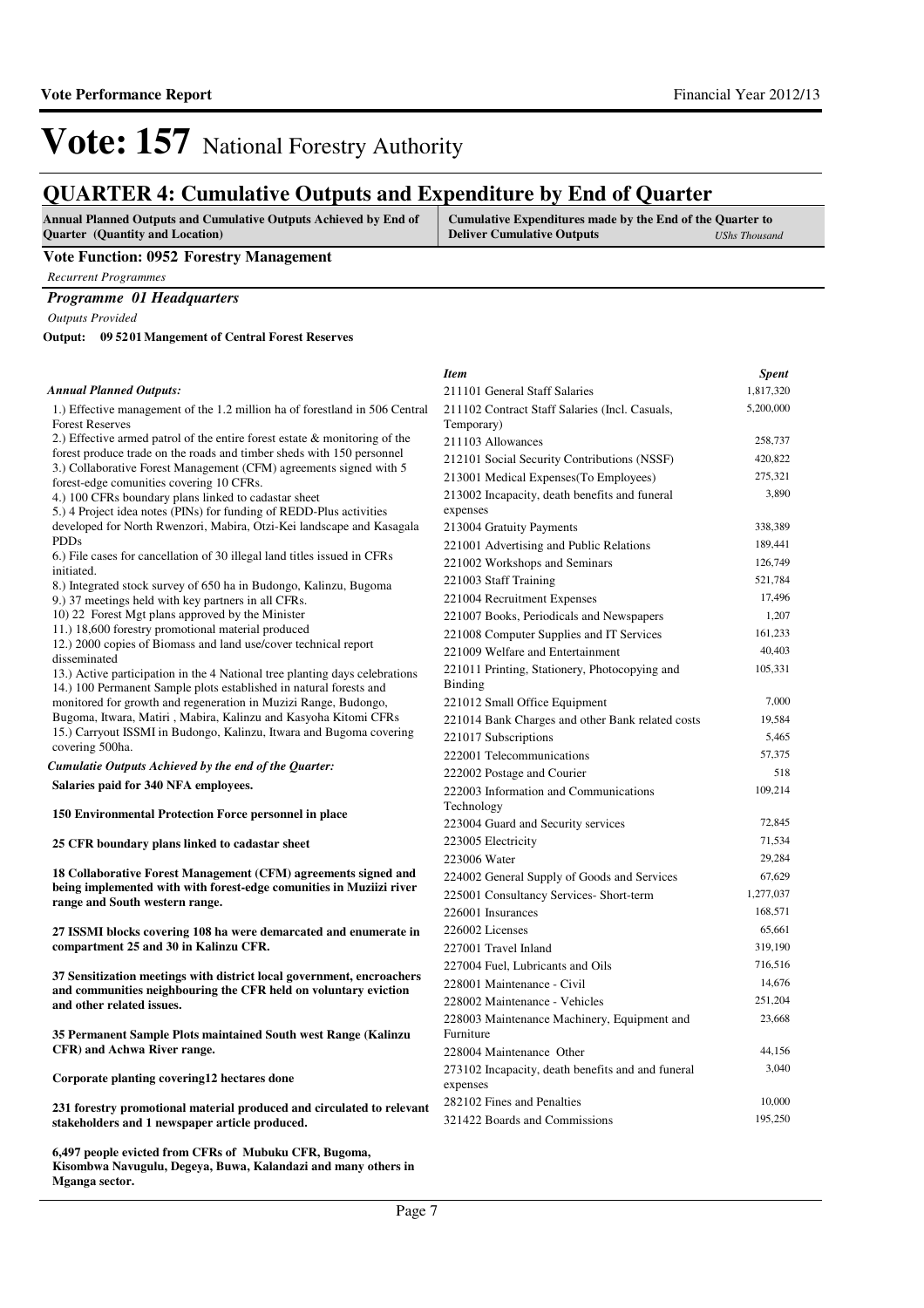### **QUARTER 4: Cumulative Outputs and Expenditure by End of Quarter**

| Annual Planned Outputs and Cumulative Outputs Achieved by End of | Cumulative Expenditures made by the End of the Quarter to |               |
|------------------------------------------------------------------|-----------------------------------------------------------|---------------|
| <b>Quarter</b> (Quantity and Location)                           | <b>Deliver Cumulative Outputs</b>                         | UShs Thousand |

#### **Vote Function: 0952 Forestry Management**

*Recurrent Programmes*

*Programme 01 Headquarters*

**Evictions exercise freed about 7,084 hectares of land.**

**2 monitoring visits conducted and findings and recommendations shared**

**Annual report and quarterly reports prepared and shared with relevant stakeholders.**

**Business Plan for NFA 2009-2014 reviewd and recommendations shared with all stakeholders.**

**Patrols carried in namanve CFR to mainly stop illegal cutting of tree for private farmers.**

**5 MoUs signed with WWF, Tree talk, Bakitara Community Group, NEPU (National Environment Protection Unit), ICRAF and the Alliance (Humanitarian Efforts & Relief Uganda, Uganda Muslim Youth Assembly And Uganda Muslim Teachers Association), Straight Talk Foundation and Uganda Parliamentary Forum on Millennium Development Goals (UPFMDGS)**

#### *Reasons for Variation in performance*

All targets for the financial year were met.

| 13,007,541<br><b>Total</b> |                           |
|----------------------------|---------------------------|
| <b>Wage Recurrent</b>      |                           |
| 5,288,031                  | <b>Non Wage Recurrent</b> |
| <b>NTR</b><br>7,719,510    |                           |

#### **09 5202 Establishment of new tree plantations Output:**

|                                                                                                                                                                                                                                                                                                                                                                                                                                                                               | <b>Item</b>                                 | <b>Spent</b> |
|-------------------------------------------------------------------------------------------------------------------------------------------------------------------------------------------------------------------------------------------------------------------------------------------------------------------------------------------------------------------------------------------------------------------------------------------------------------------------------|---------------------------------------------|--------------|
| <b>Annual Planned Outputs:</b>                                                                                                                                                                                                                                                                                                                                                                                                                                                | 211101 General Staff Salaries               | 54,720       |
| 1.) Production of management maps and marking of conservation zones                                                                                                                                                                                                                                                                                                                                                                                                           | 212101 Social Security Contributions (NSSF) | 6,080        |
| for 12,000 Ha of plantations established on CFRs achieved                                                                                                                                                                                                                                                                                                                                                                                                                     | 213004 Gratuity Payments                    | 2,784        |
| 2.) Technical support provided to 3,500 private tree farmers under license                                                                                                                                                                                                                                                                                                                                                                                                    | 224002 General Supply of Goods and Services | 336,243      |
| on CFRs.<br>3.) Data base maintained and updated on progress of plantation<br>development by NFA and private sector.<br>4.) 30 management plans of private tree famers lices ned on CFRs reverved<br>and approved<br>5.) 1000 copies of plantation establishment guidelines produced<br>Cumulatie Outputs Achieved by the end of the Quarter:<br>Production of management maps and marking of conservation zones<br>for 2,500 Ha of plantations established on CFRs achieved. | 227001 Travel Inland                        | 8,600        |
| Two support visit carried out in plantation areas of Mbarara and<br>Mafuga.                                                                                                                                                                                                                                                                                                                                                                                                   |                                             |              |
| <b>Reasons for Variation in performance</b>                                                                                                                                                                                                                                                                                                                                                                                                                                   |                                             |              |
| Some activities like development of plantation guidelines and provision of<br>of technical support to private tree farmers not undertaken due to poor cash<br>flows.                                                                                                                                                                                                                                                                                                          |                                             |              |
|                                                                                                                                                                                                                                                                                                                                                                                                                                                                               | Total                                       | 408.427      |

*Wage Recurrent Non Wage Recurrent*

*NTR*

*0 8,600 399,827*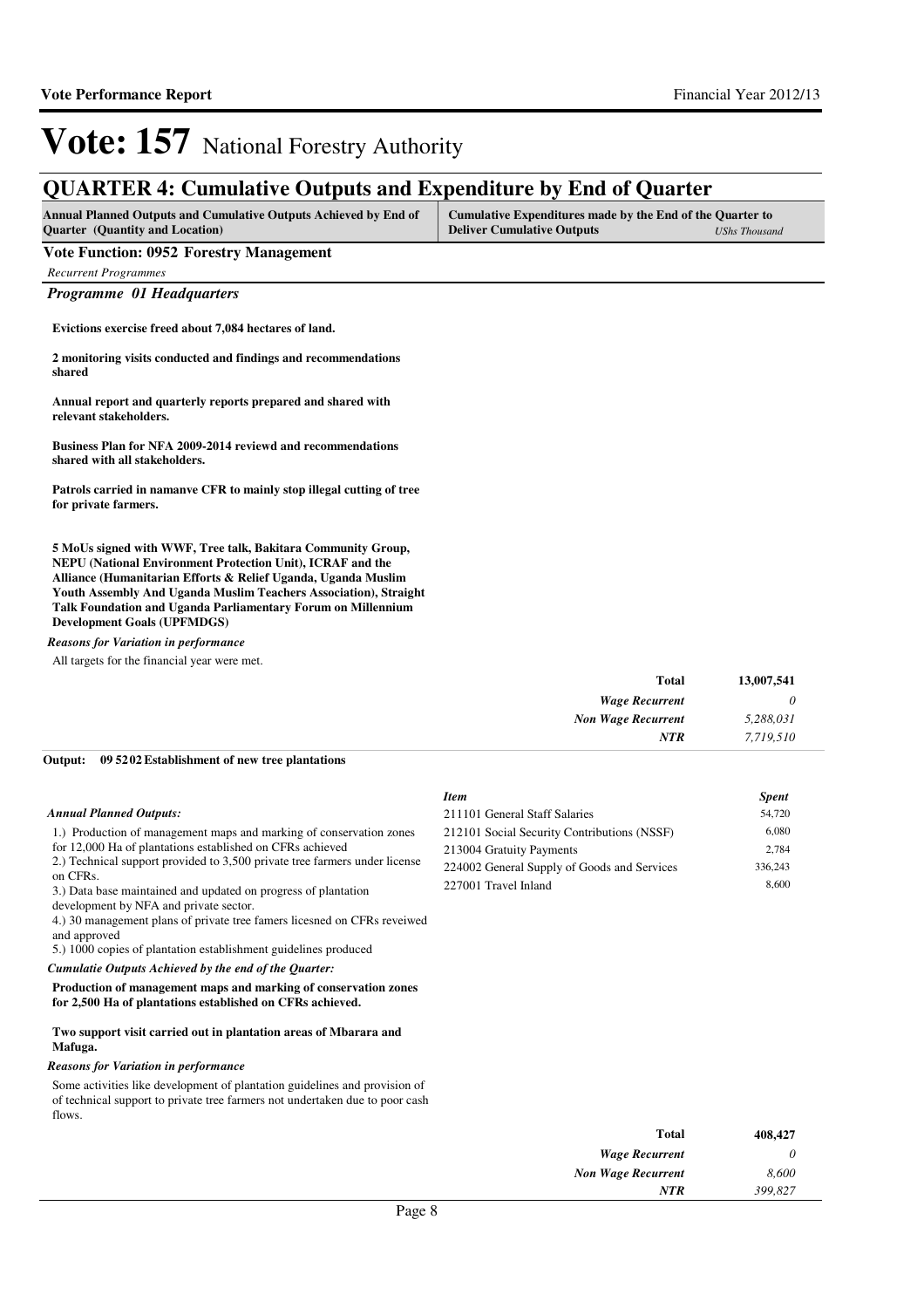### **QUARTER 4: Cumulative Outputs and Expenditure by End of Quarter**

| <b>Annual Planned Outputs and Cumulative Outputs Achieved by End of</b> | Cumulative Expenditures made by the End of the Quarter to |               |
|-------------------------------------------------------------------------|-----------------------------------------------------------|---------------|
| <b>Quarter</b> (Quantity and Location)                                  | <b>Deliver Cumulative Outputs</b>                         | UShs Thousand |

#### **Vote Function: 0952 Forestry Management**

*Recurrent Programmes*

*Programme 01 Headquarters*

**09 5203 Plantation Management Output:**

#### *Annual Planned Outputs:*

1.) Maintenance of 6 NFA plantations carried out according to approved Management plans 2.) Management maps for the 15,000 ha of NFA plantations updated

3.) Management plans for the 10,000 ha of private plantations on CFRs reviewed, and approved

4.) Technical field supervision of contracts for weeding activities covering 11897 ha of crop below 3 years.

3.) Technical field supervision of contracts for tending operations

(thinning and pruning) covering 2,437 ha.

4.) Techical field supervision of execution of contracts for maintenance fire-breaks covering 484 Km and fire protection crew.

#### *Cumulatie Outputs Achieved by the end of the Quarter:*

#### **Management maps for the 10,000 ha of NFA plantations updated.**

**1 Technical field supervision of contracts for weeding activities covering 4,685 ha of crop below 3 years conducted.**

**1 Technical field supervision of contracts for tending operations (thinning and pruning) covering 1,638ha conducted.**

**1 Techical field supervision of execution of contracts for maintenance fire-breaks covering 131 Km and fire protection crew conducted.**

#### *Reasons for Variation in performance*

No major variations. Fourth activities were affected by poor NTR cash flow.

| 693,635 | <b>Total</b>              |
|---------|---------------------------|
| 0       | <b>Wage Recurrent</b>     |
| 19,050  | <b>Non Wage Recurrent</b> |
| 674,585 | <b>NTR</b>                |

#### **09 5204 Forestry licensing Output:**

#### *Annual Planned Outputs:*

1.) Competitive and transparent licensing of 19,000 m3 of roundwood timber from plantations.

3.) Efficient conversion of 9,420 m3 of roundwood from natural forests using NFA own sawmills to produce 1,584 m3 of sawn timber 4.) 3,700 licenses for tree growing monitored on progress and adherence to license conditions.

6.) 16,000 running meters of treated fence posts sold.

7.) Monitoring of services in 5 Ecotourism sites managed by NFA and 7

sites managed by private sector.

8.) Data base of all licensed activities maintained and updated.

9.) A transparent and competitive system of licensing inplace and adhered to.

11.) Licenses for the 60 Telecommunication masts on vantage points maintained and monitored for payments

*Cumulatie Outputs Achieved by the end of the Quarter:*

| Item                                        | <b>Spent</b> |
|---------------------------------------------|--------------|
| 211101 General Staff Salaries               | 71.396       |
| 212101 Social Security Contributions (NSSF) | 7,933        |
| 213004 Gratuity Payments                    | 3,322        |
| 224002 General Supply of Goods and Services | 1.200        |

227001 Travel Inland 15,963 227004 Fuel, Lubricants and Oils 12,000

| Item                                        | <b>Spent</b> |
|---------------------------------------------|--------------|
| 211101 General Staff Salaries               | 249,282      |
| 212101 Social Security Contributions (NSSF) | 27,698       |
| 213004 Gratuity Payments                    | 12.991       |
| 224002 General Supply of Goods and Services | 384,615      |
| 227001 Travel Inland                        | 19,050       |
|                                             |              |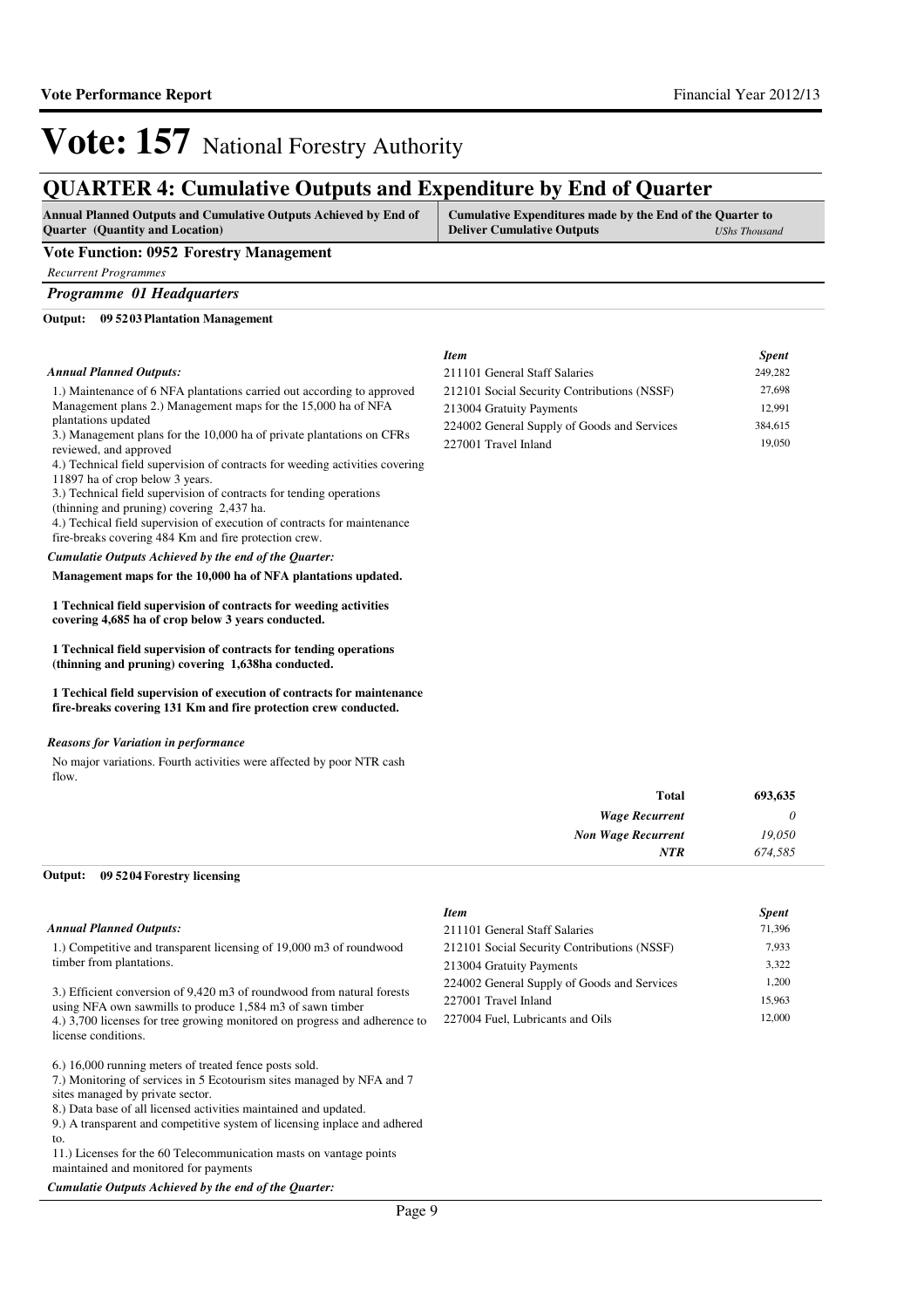### **QUARTER 4: Cumulative Outputs and Expenditure by End of Quarter**

| <b>Annual Planned Outputs and Cumulative Outputs Achieved by End of</b> | Cumulative Expenditures made by the End of the Quarter to |               |
|-------------------------------------------------------------------------|-----------------------------------------------------------|---------------|
| <b>Ouarter</b> (Quantity and Location)                                  | <b>Deliver Cumulative Outputs</b>                         | UShs Thousand |

**Vote Function: 0952 Forestry Management**

*Recurrent Programmes*

#### *Programme 01 Headquarters*

**66 licences for round wood harvesting, Private tree planting, telecom mast and research issued.**

**925 licenses for tree growing monitored on progress and adherence to license conditions.**

**Monitoring of services in 5 Ecotourism sites managed by NFA and 7 sites managed by private sector conducted.**

#### **Licenses for the 60 Telecommunication masts on vantage points maintained and followed up for payments**

*Reasons for Variation in performance*

All targets were met. No major variations.

| Total                     |
|---------------------------|
| <b>Wage Recurrent</b>     |
| <b>Non Wage Recurrent</b> |
| <b>NTR</b>                |
|                           |

#### **09 5205 Supply of seeds and seedlings Output:**

|                                                                                                                                                                                                                                                                                                                                                                                                                                                                                                                                                                                                                                                                             | <b>Item</b>                                                                                                                                                       | <b>Spent</b>                     |
|-----------------------------------------------------------------------------------------------------------------------------------------------------------------------------------------------------------------------------------------------------------------------------------------------------------------------------------------------------------------------------------------------------------------------------------------------------------------------------------------------------------------------------------------------------------------------------------------------------------------------------------------------------------------------------|-------------------------------------------------------------------------------------------------------------------------------------------------------------------|----------------------------------|
| <b>Annual Planned Outputs:</b>                                                                                                                                                                                                                                                                                                                                                                                                                                                                                                                                                                                                                                              | 211101 General Staff Salaries                                                                                                                                     | 54,261                           |
| 1.) Technical input and logistical support for collection, processing,<br>importation of Pine, Eucalyptus and indigenous tree/fruit seeds.<br>2.) Technical input and logistical support for raising of Tree seedlings,<br>Grafted fruit seedlings and Bamboo seedlings.<br>3.) Technical input and logistical support for establishment and<br>maintenance of seed stands for current and future supply of genetically<br>improved Pine, Eucalyptus and indigenous tree seeds.<br>4.) Technical capacity for nursery managers for the 27 NFA tree nurseries<br>and 200 private nurseries countrywide enhanced for quality, variety and<br>quantity production of seedlings | 212101 Social Security Contributions (NSSF)<br>213004 Gratuity Payments<br>221001 Advertising and Public Relations<br>224002 General Supply of Goods and Services | 6,029<br>2,784<br>1,308<br>4,050 |
| Cumulatie Outputs Achieved by the end of the Quarter:                                                                                                                                                                                                                                                                                                                                                                                                                                                                                                                                                                                                                       |                                                                                                                                                                   |                                  |
| 8 crop seed sources assessed (Namafuma, Namavundu, Namasiga,<br>Nakwaya, Nyakunyu and Katugo)                                                                                                                                                                                                                                                                                                                                                                                                                                                                                                                                                                               |                                                                                                                                                                   |                                  |
| Seed collection done (p.caribaea in Namafuma, p.oorcapa in<br>Namasiga).                                                                                                                                                                                                                                                                                                                                                                                                                                                                                                                                                                                                    |                                                                                                                                                                   |                                  |
| Technical input and logistical support for collection, processing,<br>importation of Pine, Eucalyptus and indigenous tree/fruit seeds<br>provided.                                                                                                                                                                                                                                                                                                                                                                                                                                                                                                                          |                                                                                                                                                                   |                                  |

**Technical input and logistical support for raising of Tree seedlings, Grafted fruit seedlings and Bamboo seedlings offered.**

**Technical capacity for nursery managers for the 27 NFA tree nurseries and 200 private nurseries countrywide enhanced for quality, variety and quantity production of seedlings**

*Reasons for Variation in performance*

All targets for the Financial year were met.

| Total                     | 68,432 |
|---------------------------|--------|
| <b>Wage Recurrent</b>     | 0      |
| <b>Non Wage Recurrent</b> | 1.308  |
| NTR                       | 67.124 |
|                           |        |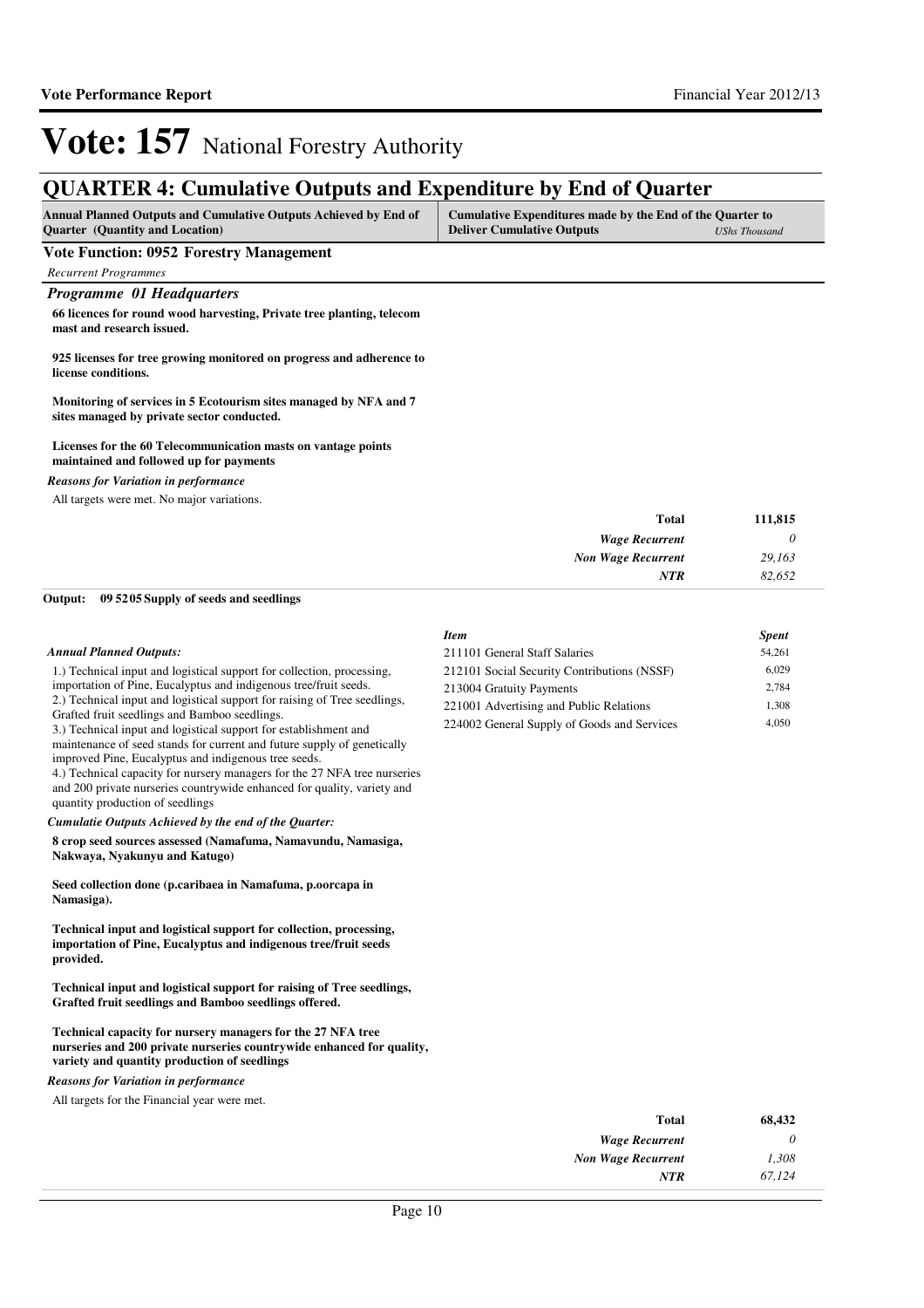### **QUARTER 4: Cumulative Outputs and Expenditure by End of Quarter**

| <b>Annual Planned Outputs and Cumulative Outputs Achieved by End of</b> | Cumulative Expenditures made by the End of the Quarter to |                      |
|-------------------------------------------------------------------------|-----------------------------------------------------------|----------------------|
| <b>Ouarter</b> (Quantity and Location)                                  | <b>Deliver Cumulative Outputs</b>                         | <b>UShs Thousand</b> |

#### **Vote Function: 0952 Forestry Management**

*Development Projects*

#### *Project 0161 Support to National Forestry Authority*

*Capital Purchases*

**09 5272 Government Buildings and Administrative Infrastructure Output:**

#### *Annual Planned Outputs:*

2 New buildings constructed Kilak and N/Rwenzori.

3.) 8 Ecotourism Bandas renovated at Lutoboka CFR and Gamatui Forest station

#### 50 Forest stations maintained country-wide

- 5.) Security doors installed at Hqs
- 6.)2 Pitlatrines constructed in Mbarara Plantation
- 7.) 18 Static water tanks installed in Muzizi Range 4, Kyoga Range-2,

Lendu-2, Mbarara-5 and Katugo plantation-4.

#### *Cumulatie Outputs Achieved by the end of the Quarter:*

**14 Forest stations maintained country-wide**

#### **5 Static water tanks installed in Mbarara plantation.**

#### *Reasons for Variation in performance*

Static tanks in Katugo, renovation of Bandas and building construction not done due to poor cash flow especially NTR.

| Total                     | 0 |
|---------------------------|---|
| <b>GoU</b> Development    | υ |
| <b>External Financing</b> |   |
| <b>NTR</b>                |   |

#### **09 5273 Roads, Streets and Highways Output:**

| <b>Annual Planned Outputs:</b><br>1.) 30Km of forest roads constrcuted in Katugo Plantation<br>2.) 253 Km of forest roads maintained in various CFRs countrywide (25)<br>Km in South Busoga, 5 Km in Opit-Abera, , 50 Km in Lendu, 30 Km in<br>Mwenge, 63 Km in Bugamba/ Rwoho and 40 Km in Katugo plantation.<br>Cumulatie Outputs Achieved by the end of the Quarter:<br>104 Km pf roads maintained in Mafuga, Mwenge and Katugo<br>plantations. | <b>Item</b><br>231003 Roads and Bridges |                           | <b>Spent</b><br>36,349 |
|----------------------------------------------------------------------------------------------------------------------------------------------------------------------------------------------------------------------------------------------------------------------------------------------------------------------------------------------------------------------------------------------------------------------------------------------------|-----------------------------------------|---------------------------|------------------------|
| <b>Reasons for Variation in performance</b>                                                                                                                                                                                                                                                                                                                                                                                                        |                                         |                           |                        |
| Some activities like road construction was not undertaken due to poor flow<br>of NTR funds.                                                                                                                                                                                                                                                                                                                                                        |                                         |                           |                        |
|                                                                                                                                                                                                                                                                                                                                                                                                                                                    |                                         | Total                     | 36,349                 |
|                                                                                                                                                                                                                                                                                                                                                                                                                                                    |                                         | <b>GoU</b> Development    | 0                      |
|                                                                                                                                                                                                                                                                                                                                                                                                                                                    |                                         | <b>External Financing</b> | 0                      |
|                                                                                                                                                                                                                                                                                                                                                                                                                                                    |                                         | <b>NTR</b>                | 36,349                 |

**Output: 09 5275 Purchase of Motor Vehicles and Other Transport Equipment**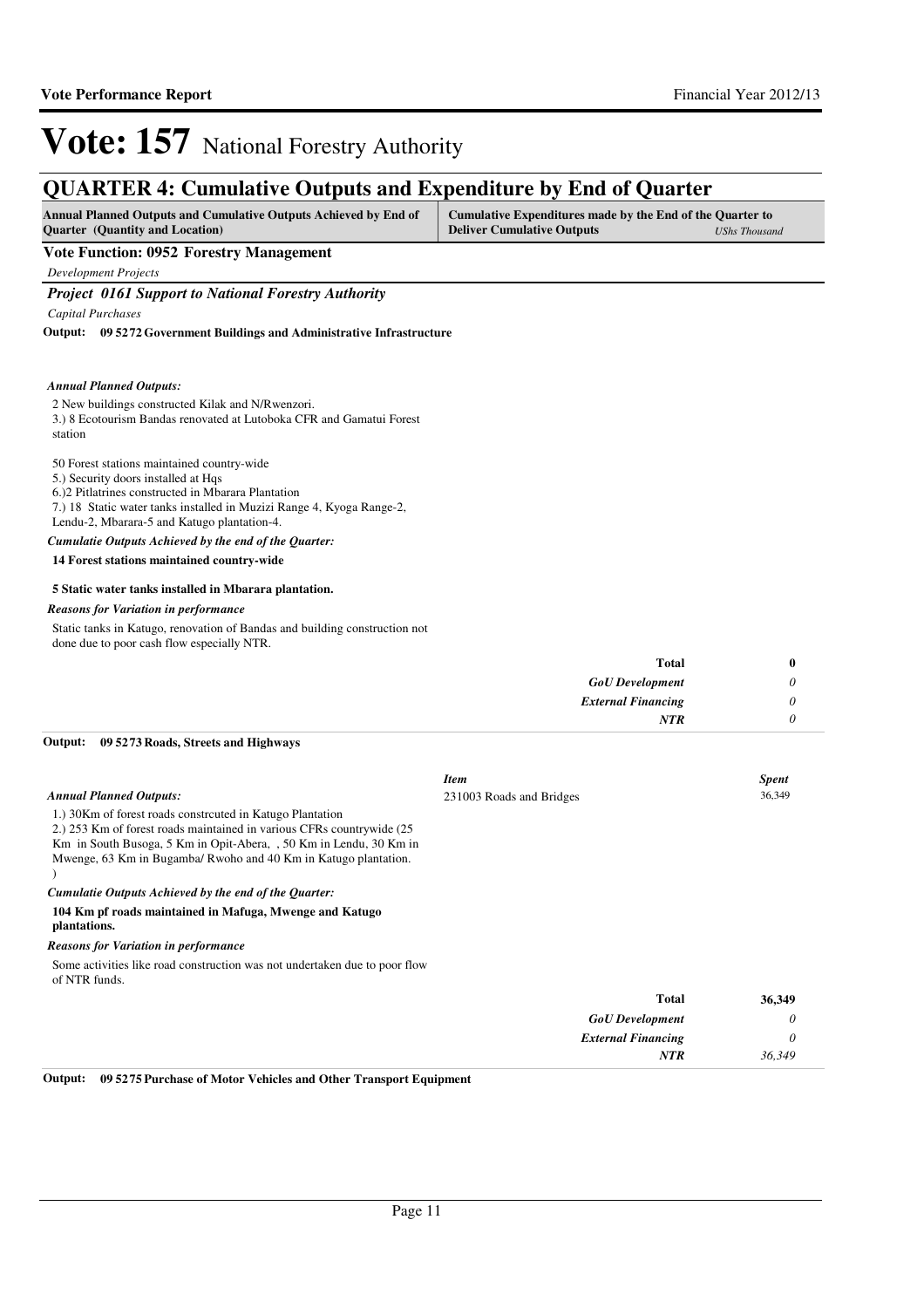### **QUARTER 4: Cumulative Outputs and Expenditure by End of Quarter**

| Annual Planned Outputs and Cumulative Outputs Achieved by End of | Cumulative Expenditures made by the End of the Quarter to |                      |
|------------------------------------------------------------------|-----------------------------------------------------------|----------------------|
| <b>Quarter</b> (Quantity and Location)                           | <b>Deliver Cumulative Outputs</b>                         | <b>UShs Thousand</b> |

#### **Vote Function: 0952 Forestry Management**

*Development Projects*

*Project 0161 Support to National Forestry Authority*

#### *Annual Planned Outputs:*

5 vehicles produced for headquarters and field,

20 Motorcycles procured for various ranges and plantations,

1 boat-HP(40-55) procured for for Buvuma and Bugala islands

#### 15 Fleet management systems packs procured and installed.

*Cumulatie Outputs Achieved by the end of the Quarter:*

#### **NIL**

#### *Reasons for Variation in performance*

No achievement registered due to poor NTR cash flow. Procurement of vehicles is catered for in the FY 2013/14 budget.

| 0 | Total                     |
|---|---------------------------|
| U | <b>GoU</b> Development    |
| U | <b>External Financing</b> |
|   | <b>NTR</b>                |
|   |                           |

#### **09 5276 Purchase of Office and ICT Equipment, including Software Output:**

#### *Annual Planned Outputs:*

1.) 1 map plotter with Scanner procured

3.) 1 file server procured

#### 30 computers with accessories procured for use in the various units at headquarters and the field

4. 8 switches, 8 routers and 8 WIC IT cards procured.

#### *Cumulatie Outputs Achieved by the end of the Quarter:*

#### **NIL**

#### *Reasons for Variation in performance*

All targets not met due to poor cash flows.

| <b>Total</b>              |          |
|---------------------------|----------|
| <b>GoU</b> Development    | $\theta$ |
| <b>External Financing</b> | $\theta$ |
| <b>NTR</b>                | 0        |

#### **09 5277 Purchase of Specialised Machinery & Equipment Output:**

################ **NIL** *Cumulatie Outputs Achieved by the end of the Quarter: Annual Planned Outputs:*

#### *Reasons for Variation in performance*

No achievement registered under this output due to poor cash flows.

| <b>Total</b>              |  |
|---------------------------|--|
| <b>GoU</b> Development    |  |
| <b>External Financing</b> |  |
|                           |  |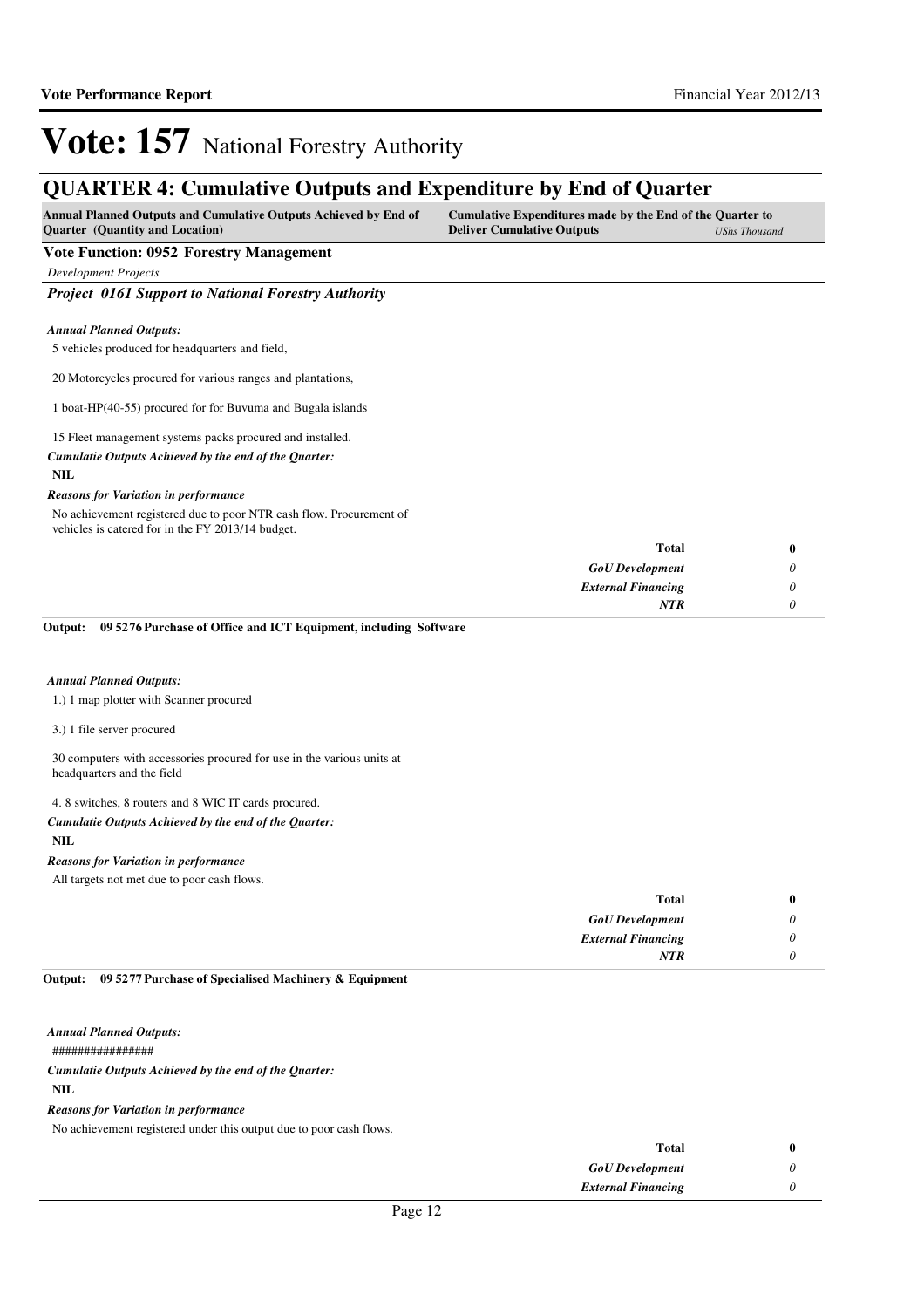*NTR 0*

## **Vote: 157** National Forestry Authority

### **QUARTER 4: Cumulative Outputs and Expenditure by End of Quarter**

| <b>Annual Planned Outputs and Cumulative Outputs Achieved by End of</b> | Cumulative Expenditures made by the End of the Quarter to |                      |
|-------------------------------------------------------------------------|-----------------------------------------------------------|----------------------|
| <b>Ouarter</b> (Quantity and Location)                                  | <b>Deliver Cumulative Outputs</b>                         | <b>UShs Thousand</b> |

**Vote Function: 0952 Forestry Management**

*Development Projects*

*Project 0161 Support to National Forestry Authority*

**09 5278 Purchase of Office and Residential Furniture and Fittings Output:**

#### *Annual Planned Outputs:*

#### 2. ) Solar system installed at Mafuga

3.) Office equipment maintained

4.) Furniture and fittings maintained

5.) 10 Fans procured

6.) 1 Fire proof cabinet procured

*Cumulatie Outputs Achieved by the end of the Quarter:*

**Office equipment maintained (routine)**

#### **Furniture and fittings maintained (routine)**

#### *Reasons for Variation in performance*

Due to poor cash flows some procurements were not made such as Solar system for Mafuga, 10 fans and 1 Fire proof cabinet.

| <b>Total</b>              | 0 |
|---------------------------|---|
| <b>GoU</b> Development    |   |
| <b>External Financing</b> |   |
| <b>NTR</b>                |   |

*Outputs Provided*

**09 5201 Mangement of Central Forest Reserves Output:**

#### *Annual Planned Outputs:*

1.) 10 Km of boundary length of highly threatened Central Forest Reserves

(CFRs) resurveyed and marked with concrete pillars (Pilot) 2.) 122 Km of Forest boundary of Otze, Zoka, Maracha, Packwach, Opit-

Abera CFRs maintained

3.) 365 Km of forest boundaries of Kyoga Range-17Km, Lake shore -

17Km, Achwa-16Km, Budongo-17Km, Muziizi-17Km and Lwankima-20Km Muzizi Range-S/west-17Km, W/Nile Range-18Km, South Busoga-

25 Km, Mwenge-30 Km, Opit/Abera-5 Km, Lendu-50Km, Mafuga-40 Km, Katugo 40 Km and Mbarara-63 Km reopened

4.) 14 Km of forest trails maintained in Kalinzu-6Km and Kasyoha-Kitomi-8Km ecotourism site

5.) 272 ha of formerly encroached and degraded forests planted/enriched with indigenous higher value species in S/West -87ha, Lake Shore-187 ha and Budongo Range-5ha.

114 ha of bamboo planted in selected reserves.

8.) 845 ha of restored by clearing colonising weed trees to restrore pure stand of bamboo

9.) Ecotourism promotion/ development activities piloted in 10 sites with local communities.

10.) 2609 ha of replanted areas weeded in West Nile-70ha, Budongo

Range-181ha, Kyoga 115ha, Achwa 143 ha, and 2020 ha in Muzizi range. 11.) 50 bee hives purchased for demo Bee keeping in Kalinzu

12.) Liberation tending of 55ha in Budongo, 65ha in Lake Shore range, and 27 ha in the South western Range.

#### *Cumulatie Outputs Achieved by the end of the Quarter:*

**103Km of Forest reserve boundaries opened and maintained in CFRs of Matiri, Ihimbo, Kasongoire, Towa, Kyamugongo, Mujuzi,** 

| Item                                        | <b>Spent</b> |
|---------------------------------------------|--------------|
| 211103 Allowances                           | 410          |
| 221002 Workshops and Seminars               | 7.020        |
| 224002 General Supply of Goods and Services | 723,527      |
| 227004 Fuel, Lubricants and Oils            | 600          |
| 228002 Maintenance - Vehicles               | 17.388       |
| 228004 Maintenance Other                    | 5.400        |

Page 13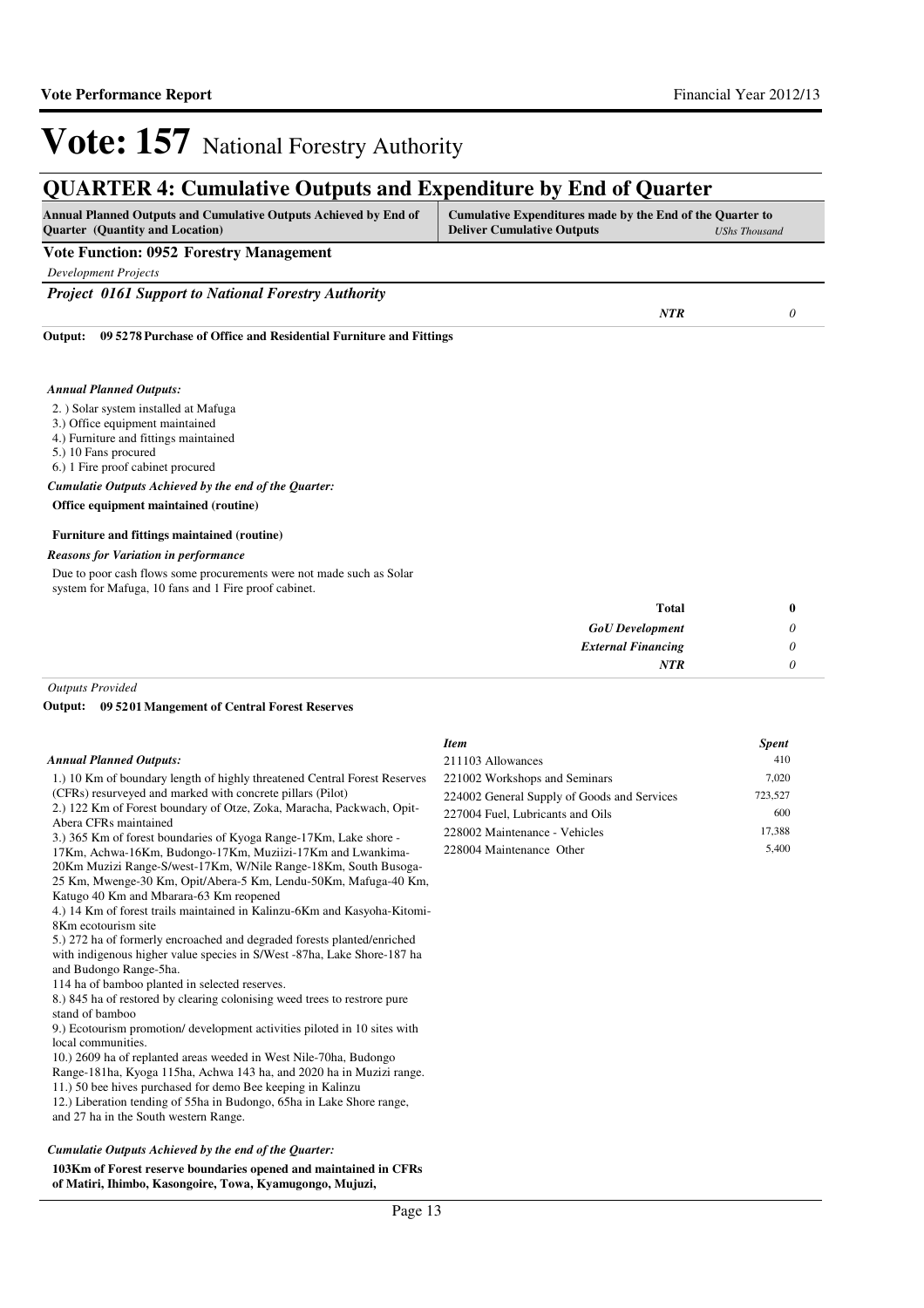### **QUARTER 4: Cumulative Outputs and Expenditure by End of Quarter**

| <b>Annual Planned Outputs and Cumulative Outputs Achieved by End of</b> | Cumulative Expenditures made by the End of the Quarter to |               |
|-------------------------------------------------------------------------|-----------------------------------------------------------|---------------|
| <b>Quarter</b> (Quantity and Location)                                  | <b>Deliver Cumulative Outputs</b>                         | UShs Thousand |

#### **Vote Function: 0952 Forestry Management**

*Development Projects*

#### *Project 0161 Support to National Forestry Authority*

**Mbarara, Plantation and Nile Bank** 

**Encroachment planting has also been done in Kassa and Kabukira CFRs (500) Natyonko CFR (31.5 ha), Kifu CFR (7ha), Maligita and Nagoje in Mabira CFR (6 ha), Bikira CFR (5ha), Mujuzi CFR (12 ha), Navugulu CFR in Mpanga sector (6 ha), Nandagi CFR (2 ha of Bambo) totalling to 581 hectares**

**700ha mapped and reserves divided into blocks and compartments in North Rwenzori CFR.**

**100.56 ha couped in Mafuga, Kirima, Muko and namafuma CFR yielding a total volume of 17,991M3**

**ISSMI (Integrated Stock Survey and Management Inventory) in 100Ha (25 ISSMI blocks) was done in the production zone of Kalinzu CFR CPT 25 and 24).**

**701 cubic mtres of timber confiscated by the law enforcement unit.**

**19 forest management plans for selected CFRs were prepared and approved by the Minister for Water and Environment.**

**3 management policies approved by Board including the information Technology Policy, Audit Policy and the Board Manual.**

**Board conducted a study tour to Tanzania and China focussed on Forestry management.**

**57 Km of road (Biking trail) opened in Budong CFRs.**

**8 Forest management Plans of Kasyoh-Kitomi, Kalinzu, Echuya, Mt Kei, Budongo, Otze-Zoka and Itwara were reviewed.**

#### **Kalinzu CFR Management Plan is being prepared based on the FSC standards and is expected to lead to forest certification.**

*Reasons for Variation in performance*

Some target like restoration planting not achieved due to the fact that mobilization for the encroachers to leave the CFRs took longer than anticipated.

| 754,345 | <b>Total</b>              |
|---------|---------------------------|
| 188,000 | <b>GoU</b> Development    |
| 175,596 | <b>External Financing</b> |
| 390,749 | <b>NTR</b>                |
|         |                           |

#### **09 5202 Establishment of new tree plantations Output:**

| <b>Item</b>                                 | <b>Spent</b> |
|---------------------------------------------|--------------|
| 224002 General Supply of Goods and Services | 358,878      |
| 227001 Travel Inland                        | 9.000        |

1.) 1,386 Ha of industrial timber plantations established (Lendu-75ha, Opit-Abera-142ha, Mafuga-240ha, Katugo-15 ha Rwoho and Bugamba-200ha and 600 hectares in Muziizi Range) 2.) 32 ha of roadside demo plantations established in S/West Range

*Cumulatie Outputs Achieved by the end of the Quarter:*

**689 hectares of new plantations established in Mafuga Plantation, West Nile, Mbarara planatation, Opit/Abera, Lendu and Kyoga range.**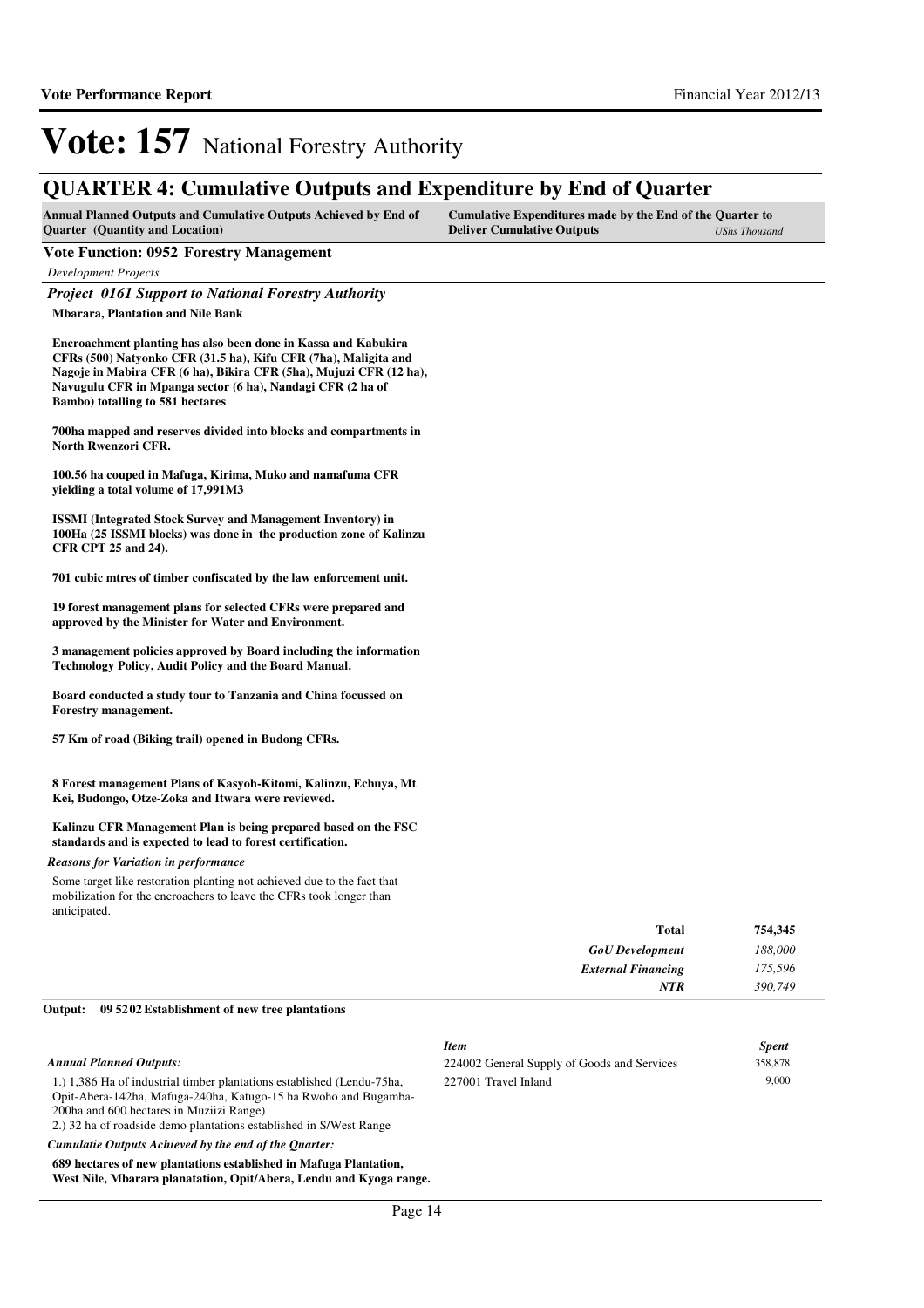### **QUARTER 4: Cumulative Outputs and Expenditure by End of Quarter**

| <b>Annual Planned Outputs and Cumulative Outputs Achieved by End of</b> | Cumulative Expenditures made by the End of the Quarter to |               |
|-------------------------------------------------------------------------|-----------------------------------------------------------|---------------|
| <b>Ouarter</b> (Quantity and Location)                                  | <b>Deliver Cumulative Outputs</b>                         | UShs Thousand |

#### **Vote Function: 0952 Forestry Management**

*Development Projects*

#### *Project 0161 Support to National Forestry Authority*

**30 fire awareness meetings conducted in North Rwenzori CFR, Muziizi, West Nile, Achwa and Budongo and Kyoga Ranges.**

**Corporate planting done with POSTA Uganda 1ha in Kitibulu, MTN 11ha's in Kyewaga, Jinja 3ha's Mbale 6.5ha's, British Council 11.5ha's Kajjansi, URA 20ha's Kwoba, Federation of Uganda Employers 2ha's in Nonve and 32ha's by Barclays Bank and 10ha's by Coca-Cola in West Bugwe.**

#### *Reasons for Variation in performance*

The plantation target was not met because the organisation spent more more to a tune of UGX 1.99 bn on litigation costs which had earlier on not planned for.

| <b>Total</b>              | 367,878 |
|---------------------------|---------|
| <b>GoU</b> Development    | 9,000   |
| <b>External Financing</b> | 222,861 |
| <b>NTR</b>                | 136,017 |

#### **09 5203 Plantation Management Output:**

|                                                                                                                                                                                                                                                                                                                                                                                                                                                                                                                                              | <b>Item</b>                                 |              | <b>Spent</b> |
|----------------------------------------------------------------------------------------------------------------------------------------------------------------------------------------------------------------------------------------------------------------------------------------------------------------------------------------------------------------------------------------------------------------------------------------------------------------------------------------------------------------------------------------------|---------------------------------------------|--------------|--------------|
| <b>Annual Planned Outputs:</b>                                                                                                                                                                                                                                                                                                                                                                                                                                                                                                               | 224002 General Supply of Goods and Services |              | 2,455,393    |
| 1.) 15,000 ha of NFA plantations maintained and protected according to<br>approved standards/ guidelines.<br>2.) 11,897 ha of crop below 3 years weeded.<br>3.) 2,437 Ha tended by thinning and pruning.<br>4.) 484 Km of fire breaks maintained to protect the young plantations from<br>fires.<br>5.) 176 fire patrol crews employed during the dry season to patrol and fire<br>fires during the dry season<br>6.) 300 fire beaters procured.<br>7.) Establish and monitor Permanent Sample plots in plantations for<br>growth monitoring |                                             |              |              |
| 1 fire tower constructed in Mbarara plantation                                                                                                                                                                                                                                                                                                                                                                                                                                                                                               |                                             |              |              |
| Cumulatie Outputs Achieved by the end of the Ouarter:                                                                                                                                                                                                                                                                                                                                                                                                                                                                                        |                                             |              |              |
| 7,643 hectares were weeded in plantation area of Mafuga, Mbarara,<br>lendu, Mwenge and Katugo.                                                                                                                                                                                                                                                                                                                                                                                                                                               |                                             |              |              |
| 4,178 hectares were prunned and thinned in Mafuga, Mbarara,<br>lendu, Mwenge and Katugo.                                                                                                                                                                                                                                                                                                                                                                                                                                                     |                                             |              |              |
| 295 Km of fire breaks/lines maintained in Mafuga, Mbarara,<br>Mwenge, West Nile, Achwa, Budongo, Muzizi, West Nile and Kyoga.                                                                                                                                                                                                                                                                                                                                                                                                                |                                             |              |              |
| <b>Reasons for Variation in performance</b>                                                                                                                                                                                                                                                                                                                                                                                                                                                                                                  |                                             |              |              |
| Targets for plantation maintainance were met with some targets like<br>weeding over performing.                                                                                                                                                                                                                                                                                                                                                                                                                                              |                                             |              |              |
|                                                                                                                                                                                                                                                                                                                                                                                                                                                                                                                                              |                                             | <b>Total</b> | 2.455,393    |

#### **Output: 09 5204 Forestry licensing**

*GoU Development External Financing*

*NTR*

*67,000 797,186 1,591,207*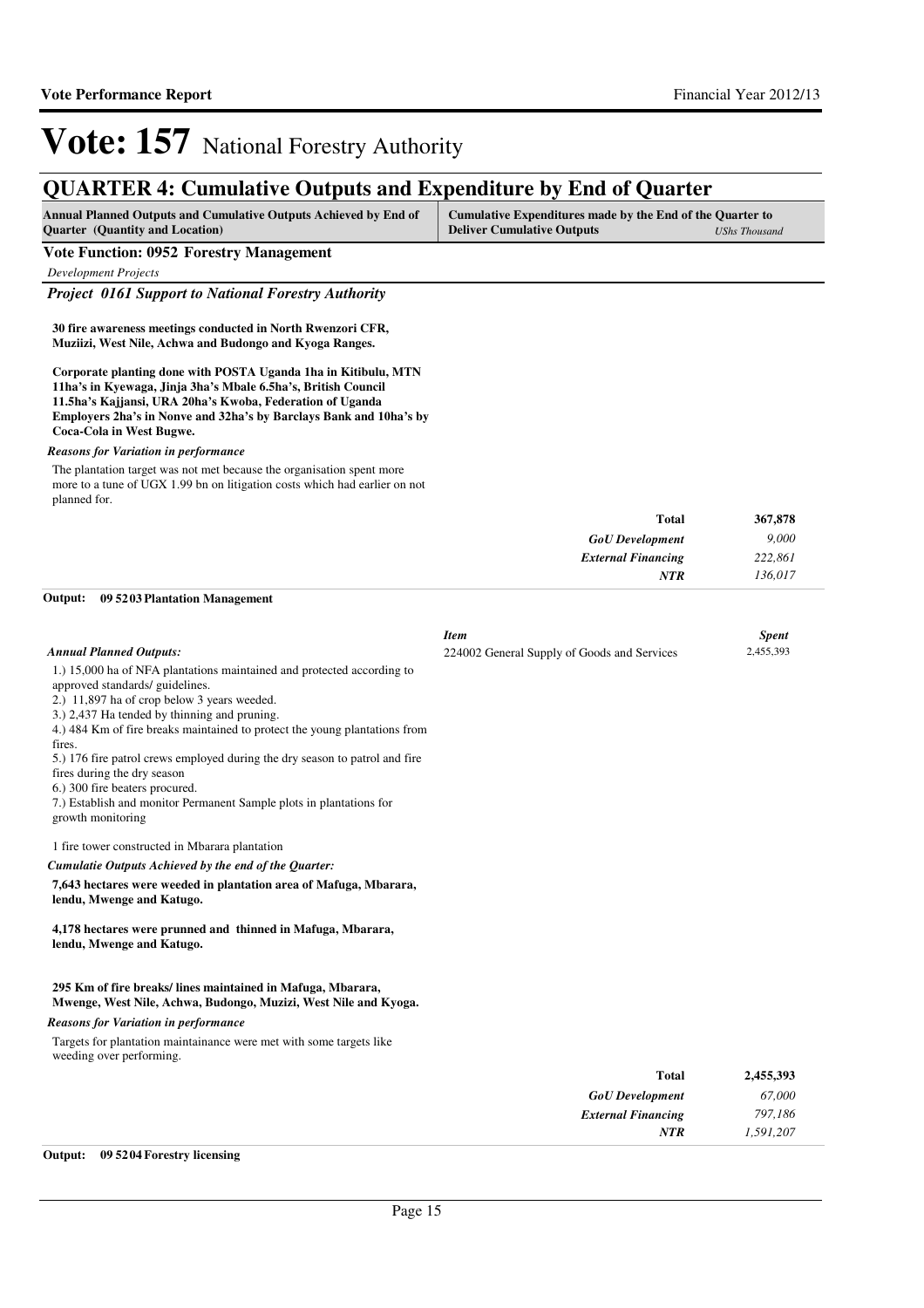### **QUARTER 4: Cumulative Outputs and Expenditure by End of Quarter**

| Annual Planned Outputs and Cumulative Outputs Achieved by End of<br><b>Quarter</b> (Quantity and Location)                            | Cumulative Expenditures made by the End of the Quarter to<br><b>Deliver Cumulative Outputs</b> | <b>UShs Thousand</b> |
|---------------------------------------------------------------------------------------------------------------------------------------|------------------------------------------------------------------------------------------------|----------------------|
| <b>Vote Function: 0952 Forestry Management</b>                                                                                        |                                                                                                |                      |
| <b>Development Projects</b>                                                                                                           |                                                                                                |                      |
| Project 0161 Support to National Forestry Authority                                                                                   |                                                                                                |                      |
|                                                                                                                                       | <b>Item</b>                                                                                    | <b>Spent</b>         |
| <b>Annual Planned Outputs:</b>                                                                                                        | 224002 General Supply of Goods and Services                                                    | 57,855               |
| 1.) 10,000 ha of land demarcated for tree farming                                                                                     | 227001 Travel Inland                                                                           | 53,420               |
| 10,000 ha of land verified and mapped with all CFRs.                                                                                  |                                                                                                |                      |
| 2.) 5 sites set aside for ecotourism development, promoted and licensed<br>for development by the private sector.                     |                                                                                                |                      |
| 3.) 1,900 m3 of sawn timber produced                                                                                                  |                                                                                                |                      |
| 4.) 49,734 m3 of Roundwood sold to private sector for sawing into timber                                                              |                                                                                                |                      |
| (38,314m3 from plantations and 11,420m3 from production zones of                                                                      |                                                                                                |                      |
| natural forests where integrated stock survey has been carried out.                                                                   |                                                                                                |                      |
| 5.) 44,800 bamboo culms sold                                                                                                          |                                                                                                |                      |
| 7.) Licenses for 44 Telecommunications masts renewed<br>8.) 1,500 Utility poles sold                                                  |                                                                                                |                      |
| 9.) Payment made for Certified Emission Rights (CERs) for 15,000 tonnes                                                               |                                                                                                |                      |
| sequestered in Rwoho plantation                                                                                                       |                                                                                                |                      |
| Cumulatie Outputs Achieved by the end of the Quarter:                                                                                 |                                                                                                |                      |
| 4,464 hectares of land demarcated for private tree farmers including<br>those under CFM arrangement.                                  |                                                                                                |                      |
| 3,924 hectares of land under private tree farmers mapped in<br>Kasana_Kasambya, Lwamunda, Namatale, West Bugwe and Itwara<br>sectors. |                                                                                                |                      |
| <b>Reasons for Variation in performance</b>                                                                                           |                                                                                                |                      |
| Targets for land demarcation and mapping were not met due to poor cash<br>flow.                                                       |                                                                                                |                      |
|                                                                                                                                       | Total                                                                                          | 111,275              |
|                                                                                                                                       | <b>GoU</b> Development                                                                         | 53,420               |
|                                                                                                                                       | <b>External Financing</b>                                                                      | $\theta$             |
|                                                                                                                                       | <b>NTR</b>                                                                                     | 57,855               |
| Output:<br>09 52 05 Supply of seeds and seedlings                                                                                     |                                                                                                |                      |
|                                                                                                                                       | <b>Item</b>                                                                                    | <b>Spent</b>         |
| <b>Annual Planned Outputs:</b>                                                                                                        | 224002 General Supply of Goods and Services                                                    | 2,566,098            |
| 1.) 270 Kg of imported Pine tree seed imported.                                                                                       |                                                                                                |                      |
| 2.) 13,279 Kg of indigenous and Eucalyptus tree seed purchased.                                                                       |                                                                                                |                      |
| 3.)9,968,156 seedlings raised (30,000 ornamental seedlings, 101,720                                                                   |                                                                                                |                      |
| Grafted fruit seedlings,<br>2,191,700 seedlings raised for community tree planting and 1.402,257                                      |                                                                                                |                      |
|                                                                                                                                       |                                                                                                |                      |

million seedlings for NFA own planting and 6,374,199 for sale.

4.) 14 ha of new seed stands established

5.) 10 ha of seed stands developed from existing established plantations

6.) 26Km of fire breaks maintained around seed stands during fire season in Katugo and other areas

*Cumulatie Outputs Achieved by the end of the Quarter:*

#### **260 Kg of pine seed imported by the National Tree seed Centre.**

#### **7,734,560 tree seedlings produced from the National tree seed Centre and the regional nurseries**

#### **4,883.4 kg of local seed procured by the National Tree Seed Centre for use by all the regional nurseries .**

#### *Reasons for Variation in performance*

Target for seeddling production was not met because of the delay in the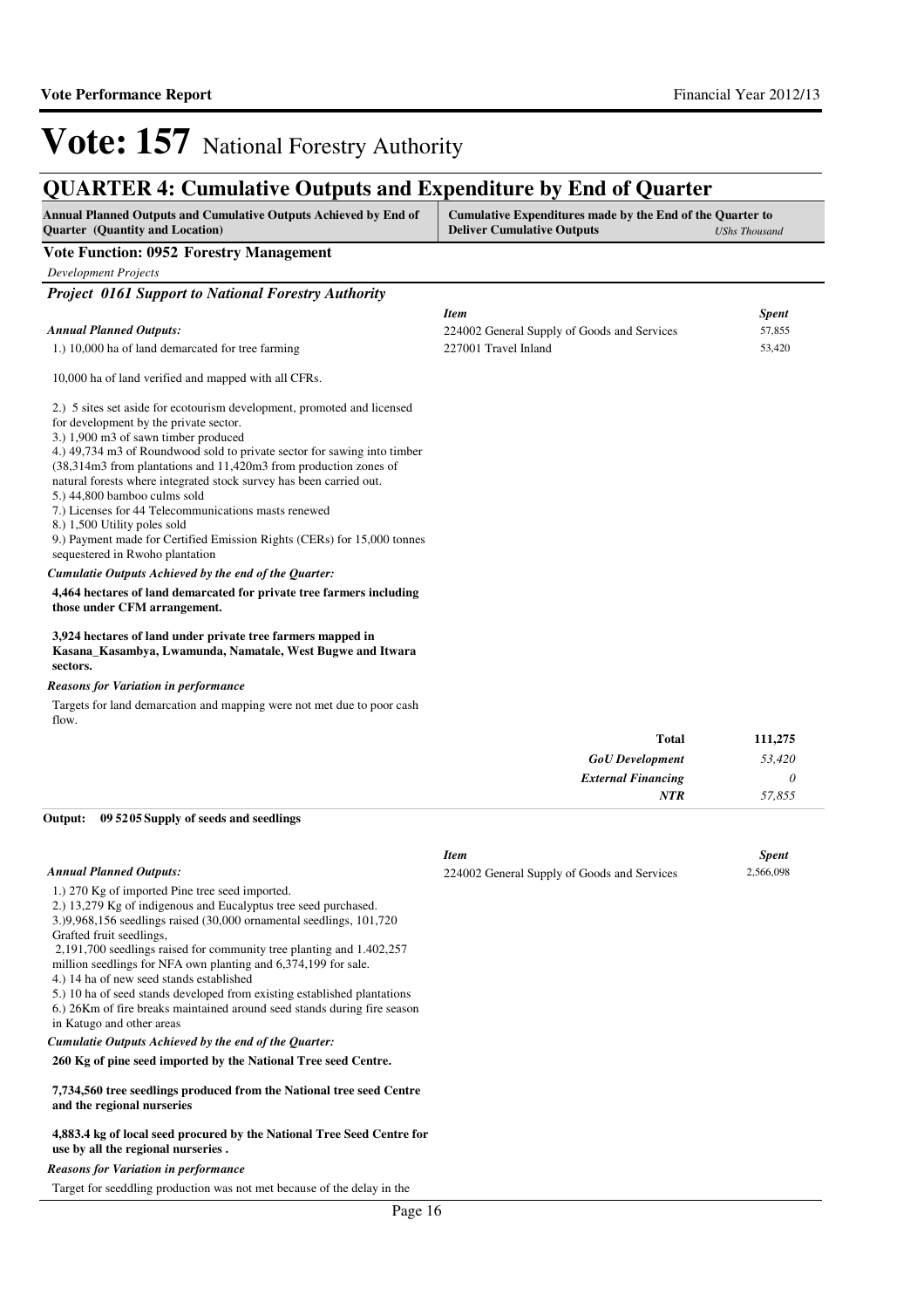## **QUARTER 4: Cumulative Outputs and Expenditure by End of Quarter**

| <b>Annual Planned Outputs and Cumulative Outputs Achieved by End of</b> | Cumulative Expenditures made by the End of the Quarter to |                      |
|-------------------------------------------------------------------------|-----------------------------------------------------------|----------------------|
| <b>Quarter</b> (Quantity and Location)                                  | <b>Deliver Cumulative Outputs</b>                         | <b>UShs Thousand</b> |

**Vote Function: 0952 Forestry Management**

*Development Projects*

#### *Project 0161 Support to National Forestry Authority*

importation of pine seed from Brazil and this affected seedling production in the first season of the year

|                           | <b>Total</b> | 2,566,098  |
|---------------------------|--------------|------------|
| <b>GoU</b> Development    |              | 712,850    |
| <b>External Financing</b> |              | 409,741    |
|                           | <b>NTR</b>   | 1,443,508  |
| <b>GRAND TOTAL</b>        |              | 20,581,188 |
| <b>Wage Recurrent</b>     |              | 0          |
| <b>Non Wage Recurrent</b> |              | 5,346,152  |
| <b>GoU</b> Development    |              | 1,030,270  |
| <b>External Financing</b> |              | 1,605,384  |
|                           | <b>NTR</b>   | 12,599,382 |
|                           |              |            |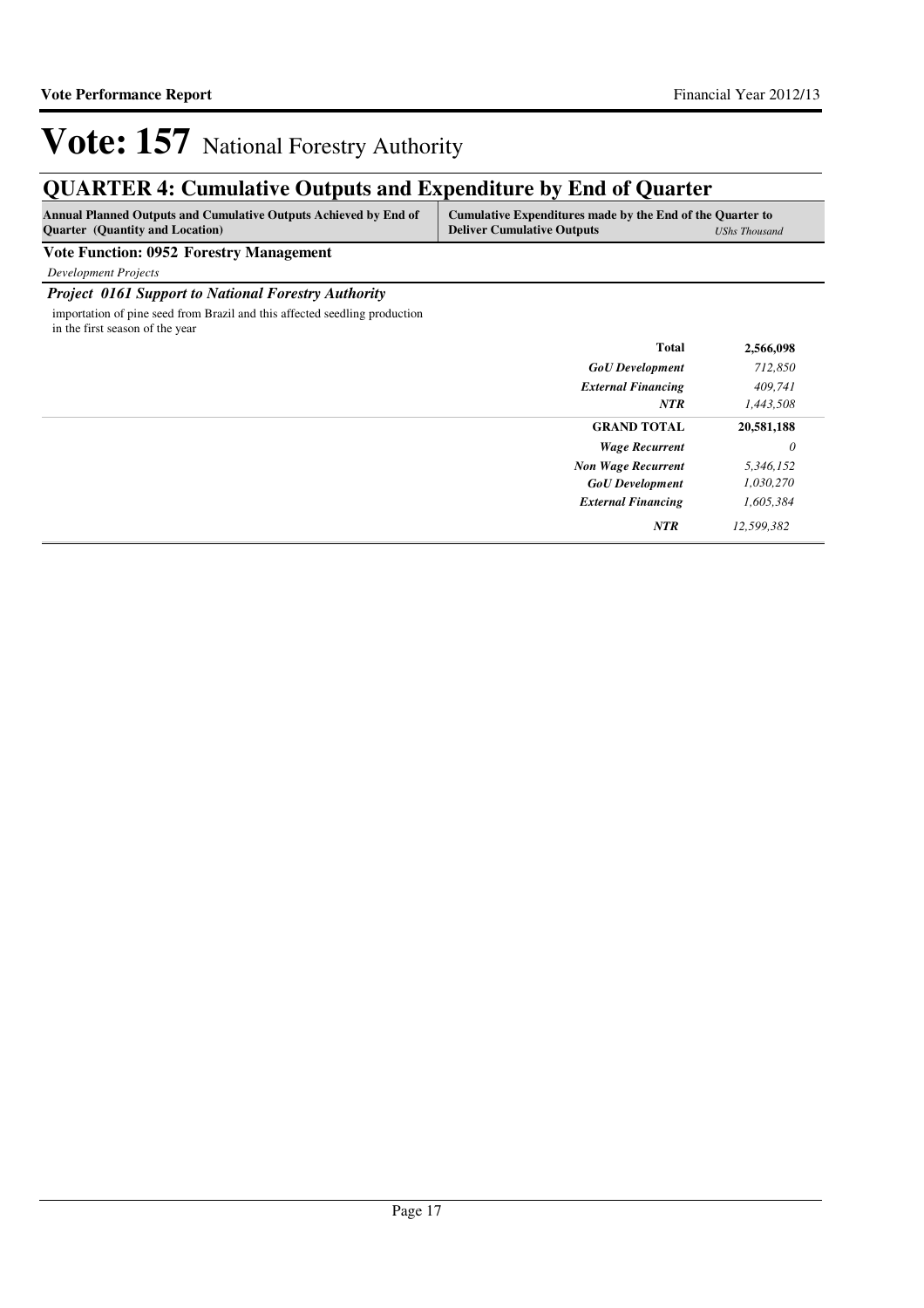### **QUARTER 4: Outputs and Expenditure in Quarter**

| <b>Planned and Actual Outputs in Quarter</b><br>(Quantity and Location)                            | <b>Expenditures incurred in the Quarter to deliver outputs</b>  | <b>UShs Thousand</b> |
|----------------------------------------------------------------------------------------------------|-----------------------------------------------------------------|----------------------|
| <b>Vote Function: 0952 Forestry Management</b>                                                     |                                                                 |                      |
| <b>Recurrent Programmes</b>                                                                        |                                                                 |                      |
| Programme 01 Headquarters                                                                          |                                                                 |                      |
| <b>Outputs Provided</b>                                                                            |                                                                 |                      |
| Output: 09 5201 Mangement of Central Forest Reserves                                               |                                                                 |                      |
|                                                                                                    |                                                                 |                      |
|                                                                                                    | <b>Item</b>                                                     | <b>Spent</b>         |
| <b>Outputs Planned in Quarter:</b>                                                                 | 211101 General Staff Salaries                                   | $\Omega$             |
| 340 NFA employees in place                                                                         | 211102 Contract Staff Salaries (Incl. Casuals,<br>Temporary)    | 2,617,271            |
| 150 Environmental Protection Force personnel in place                                              | 211103 Allowances                                               | 2,883                |
|                                                                                                    | 212101 Social Security Contributions (NSSF)                     | 109,522              |
| 1 Project idea note (PIN) for funding of REDD-Plus activities developed                            | 213001 Medical Expenses (To Employees)                          | 125,096              |
| Carry out Integrated stock survey of 150 ha in Bugoma                                              | 213002 Incapacity, death benefits and funeral<br>expenses       | 1,100                |
| 5 Sensitization meetings with encroachers held on voluntary eviction                               | 213004 Gratuity Payments                                        | 91,268               |
|                                                                                                    | 221001 Advertising and Public Relations                         | 46,380               |
| 180 Permanent sample plots assessed and 125 new ones established                                   | 221002 Workshops and Seminars                                   | 34,057               |
| 4,650 forestry promotional material produced                                                       | 221003 Staff Training                                           | 275,908              |
|                                                                                                    | 221004 Recruitment Expenses                                     | 6,764                |
| Participation in the National tree planting day celebrations                                       | 221007 Books, Periodicals and Newspapers                        | $\mathbf{0}$         |
| <b>Actual Outputs Achieved in Quarter:</b>                                                         | 221008 Computer Supplies and IT Services                        | $\Omega$             |
| 6,497 people evicted from CFRs of Mubuku CFR, Bugoma,                                              | 221009 Welfare and Entertainment                                | 16,998               |
| Kisombwa Navugulu, Degeya, Buwa, Kalandazi and many others in<br>Mganga sector.                    | 221011 Printing, Stationery, Photocopying and<br><b>Binding</b> | 51,014               |
|                                                                                                    | 221012 Small Office Equipment                                   | $\mathbf{0}$         |
| Evictions exercise freed about 7,084 hectares of land.                                             | 221014 Bank Charges and other Bank related costs                | 7,356                |
| 22 district stakeholder meetings were held in Mityana, Kyegegwa,                                   | 221017 Subscriptions                                            | 2,113                |
| Mpigi, Mukono, Hoima, Masindi, Kibale, Nebbi, Buvuma and others                                    | 222001 Telecommunications                                       | 7,920                |
| on management of encroachment.                                                                     | 222002 Postage and Courier                                      | $\mathbf{0}$         |
|                                                                                                    | 222003 Information and Communications                           | 31,875               |
| Patrols carried in namanye CFR to mainly stop illegal cutting of tree                              | Technology                                                      |                      |
| for private farmers.                                                                               | 223004 Guard and Security services                              | 18,199               |
|                                                                                                    | 223005 Electricity                                              | 15,287               |
| <b>Business Plan for NFA 2009-2014 reviewd and recommendations</b>                                 | 223006 Water                                                    | 9,371                |
| shared with all stakeholders.                                                                      | 224002 General Supply of Goods and Services                     | $\mathbf{0}$         |
| 5 MoUs signed with WWF, Tree talk, Bakitara Community Group,                                       | 225001 Consultancy Services- Short-term                         | 57,835               |
| NEPU (National Environment Protection Unit), ICRAF and the                                         | 226001 Insurances                                               | 29,794               |
| Alliance (Humanitarian Efforts & Relief Uganda, Uganda Muslim                                      | 226002 Licenses                                                 | $\mathbf{0}$         |
| Youth Assembly And Uganda Muslim Teachers Association), Straight                                   | 227001 Travel Inland                                            | 120,966              |
| Talk Foundation and Uganda Parliamentary Forum on Millennium<br><b>Development Goals (UPFMDGS)</b> | 227004 Fuel, Lubricants and Oils                                | 212,809              |
| <b>Reasons for Variation in performance</b>                                                        | 228001 Maintenance - Civil                                      | 4,233                |
|                                                                                                    | 228002 Maintenance - Vehicles                                   | 109,515              |
| All targets for the financial year were met.                                                       | 228003 Maintenance Machinery, Equipment and                     | 4,441                |

Furniture

expenses

*Wage Recurrent Non Wage Recurrent*

228004 Maintenance Other 17,611

282102 Fines and Penalties 0 321422 Boards and Commissions 0

273102 Incapacity, death benefits and and funeral

**Total**

*NTR*

*0 2,633,962 1,393,625*

0

**4,027,587**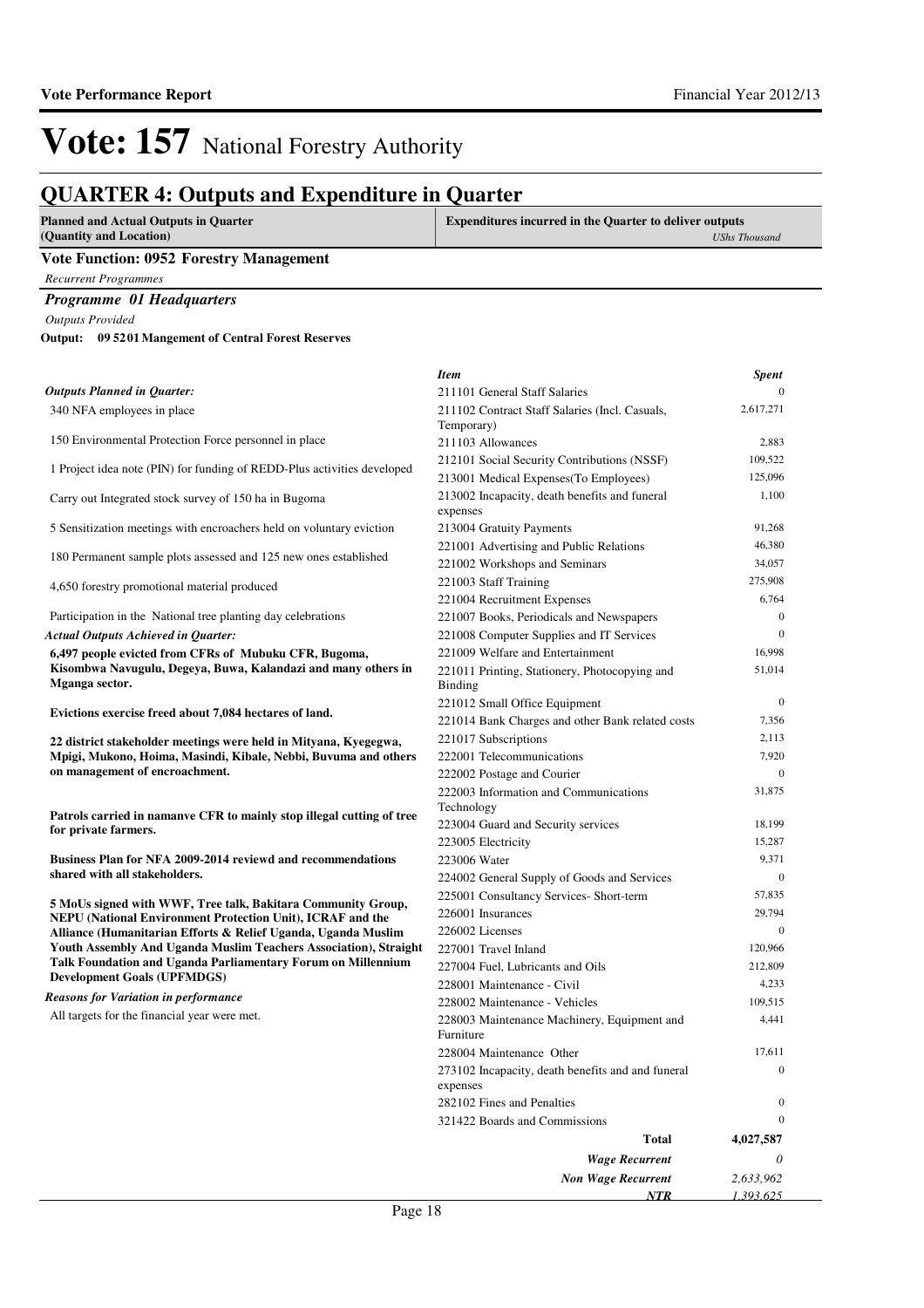*Item Spent* 211101 General Staff Salaries 0 212101 Social Security Contributions (NSSF) 0 213004 Gratuity Payments 0 224002 General Supply of Goods and Services 336,243 227001 Travel Inland 6,600

## **Vote: 157** National Forestry Authority

### **QUARTER 4: Outputs and Expenditure in Quarter**

| <b>Planned and Actual Outputs in Quarter</b><br>(Quantity and Location) | <b>Expenditures incurred in the Quarter to deliver outputs</b><br><b>UShs Thousand</b> |
|-------------------------------------------------------------------------|----------------------------------------------------------------------------------------|
| <b>Vote Function: 0952 Forestry Management</b>                          |                                                                                        |
| <b>Recurrent Programmes</b>                                             |                                                                                        |
| <b>Programme 01 Headquarters</b>                                        |                                                                                        |
| 09 5202 Establishment of new tree plantations<br>Output:                |                                                                                        |

#### *Outputs Planned in Quarter:*

Production of management maps and marking of conservation zones for 2,500 Ha of plantations established on CFRs achieved

Technical support provided for roadside demo plantations establishment with a variety of species covering 62.5 ha.

Technical support torwards establishment of 500 ha of community fuelwood lots in Northen Uganda

8 management plans of private tree farmers licenced for CFRs revieves and approves)

#### *Actual Outputs Achieved in Quarter:*

#### **One support visit carried out in plantation areas of Mbarara, South Busoga and Mafuga Plantation areas.**

#### *Reasons for Variation in performance*

Some activities like development of plantation guidelines and provision of of technical support to private tree farmers not undertaken due to poor cash flows.

| 342,843 |
|---------|
|         |
| 6,600   |
| 336,243 |
|         |

#### **09 5203 Plantation Management Output:**

|                                                                                                                                | <b>Item</b>                                 | <b>Spent</b> |
|--------------------------------------------------------------------------------------------------------------------------------|---------------------------------------------|--------------|
| <b>Outputs Planned in Quarter:</b>                                                                                             | 211101 General Staff Salaries               | $\Omega$     |
| Maintenance of 6 NFA plantations carried out according to approved                                                             | 212101 Social Security Contributions (NSSF) | $\Omega$     |
| Management plans                                                                                                               | 213004 Gratuity Payments                    | $\Omega$     |
|                                                                                                                                | 224002 General Supply of Goods and Services | 384,615      |
| Management maps for the 3,750 ha of NFA plantations updated                                                                    | 227001 Travel Inland                        | 12,825       |
| Management plans for the 12,500 ha of private plantations on CFRs<br>reviewed, and approved                                    |                                             |              |
| Technical field supervision of contracts for weeding activities covering<br>300 ha of crop below 3 years.                      |                                             |              |
| Technical field supervision of contracts for tending operations (thinning<br>and pruning) covering 609.25ha.                   |                                             |              |
| Techical field supervision of execution of contracts for maintenance fire-<br>breaks covering 121 Km and fire protection crew. |                                             |              |
| <b>Actual Outputs Achieved in Quarter:</b>                                                                                     |                                             |              |
| 2 monitoring and technical field support visits carried out in South<br><b>Busoga and North Rwenzori plantations.</b>          |                                             |              |
| <b>Reasons for Variation in performance</b>                                                                                    |                                             |              |

No major variations. Fourth activities were affected by poor NTR cash flow.

**Total 397,440**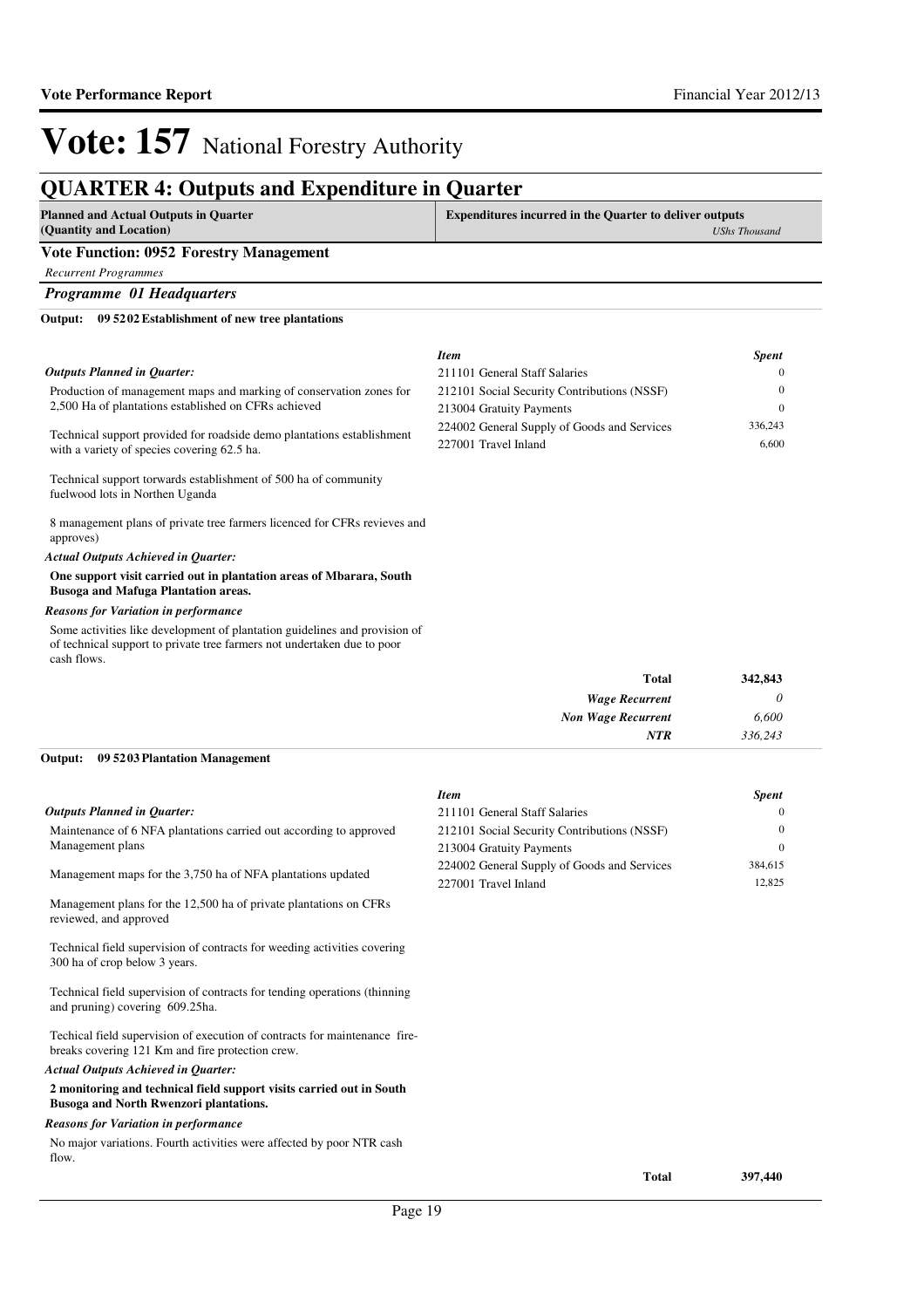## **QUARTER 4: Outputs and Expenditure in Quarter**

| <b>Planned and Actual Outputs in Quarter</b><br>(Quantity and Location) | <b>Expenditures incurred in the Quarter to deliver outputs</b><br>UShs Thousand |  |
|-------------------------------------------------------------------------|---------------------------------------------------------------------------------|--|
| <b>Vote Function: 0952 Forestry Management</b>                          |                                                                                 |  |
| Recurrent Programmes                                                    |                                                                                 |  |

*Programme 01 Headquarters*

|                                    | <b>Wage Recurrent</b>     |         |  |
|------------------------------------|---------------------------|---------|--|
|                                    | <b>Non Wage Recurrent</b> | 12,825  |  |
|                                    | NTR                       | 384.615 |  |
| Output: 09 5204 Forestry licensing |                           |         |  |

|                                                                                                                             | <b>Item</b>                                 | <b>Spent</b> |
|-----------------------------------------------------------------------------------------------------------------------------|---------------------------------------------|--------------|
| <b>Outputs Planned in Quarter:</b>                                                                                          | 211101 General Staff Salaries               | $\mathbf{0}$ |
| Competitive and transparent licensing of 5,895.25m3 of roundwood                                                            | 212101 Social Security Contributions (NSSF) | $\mathbf{0}$ |
| timber from plantations.                                                                                                    | 213004 Gratuity Payments                    | $\mathbf{0}$ |
| Competitive and transparent licensing of 2,355 m3 of roundwood timber                                                       | 224002 General Supply of Goods and Services | 1,200        |
| from production zones of natural forests.                                                                                   | 227001 Travel Inland                        | 10,749       |
|                                                                                                                             | 227004 Fuel, Lubricants and Oils            | 12,000       |
| Efficient conversion of 1,320m3 of roundwood from natural forests using<br>NFA own sawmills to produce 396m3 of sawn timber |                                             |              |
| 925 licenses for tree growing monitored on progress and adherence to<br>license conditions.                                 |                                             |              |
| 13,500 bamboo culms licensed for harvesting.                                                                                |                                             |              |
| 5,362.5 Construction, 187.5 utility poles and 6,750 running meters of<br>treated fence posts sold.                          |                                             |              |
| Monitoring of services in 5 Ecotourism sites managed by NFA and 7 sites<br>managed by private sector.                       |                                             |              |
| Data base of all licensed activities maintained and updated.                                                                |                                             |              |
| Licenses for the 60 Telecommunication masts on vantage points<br>maintained and followed up for payments                    |                                             |              |
|                                                                                                                             |                                             |              |

#### *Actual Outputs Achieved in Quarter:*

#### **51 icences issued out for round wood harvesting, Private tree planting, telecom mast and research.**

#### *Reasons for Variation in performance*

Eucalyptus and indigenous tree seeds.

*Actual Outputs Achieved in Quarter:*

All targets were met. No major variations.

| 23,949 | <b>Total</b>              |
|--------|---------------------------|
| 0      | <b>Wage Recurrent</b>     |
| 23,949 | <b>Non Wage Recurrent</b> |
| 0      | <b>NTR</b>                |
|        |                           |

#### **09 5205 Supply of seeds and seedlings Output:**

|                                                                                                                                                        | <b>Item</b>                                 | <b>Spent</b> |
|--------------------------------------------------------------------------------------------------------------------------------------------------------|---------------------------------------------|--------------|
| <b>Outputs Planned in Quarter:</b>                                                                                                                     | 211101 General Staff Salaries               |              |
| Technical input and logistical support for collection, processing,                                                                                     | 212101 Social Security Contributions (NSSF) |              |
| importation of Pine, Eucalyptus and indigenous tree/fruit seeds.                                                                                       | 213004 Gratuity Payments                    |              |
| Technical input and logistical support for raising of Tree seedlings,<br>Grafted fruit seedlings and Bamboo seedlings.                                 | 221001 Advertising and Public Relations     | 1,308        |
|                                                                                                                                                        | 224002 General Supply of Goods and Services | $\Omega$     |
| Technical input and logistical support for establishment and maintenance<br>of seed stands for current and future supply of genetically improved Pine, |                                             |              |

Page 20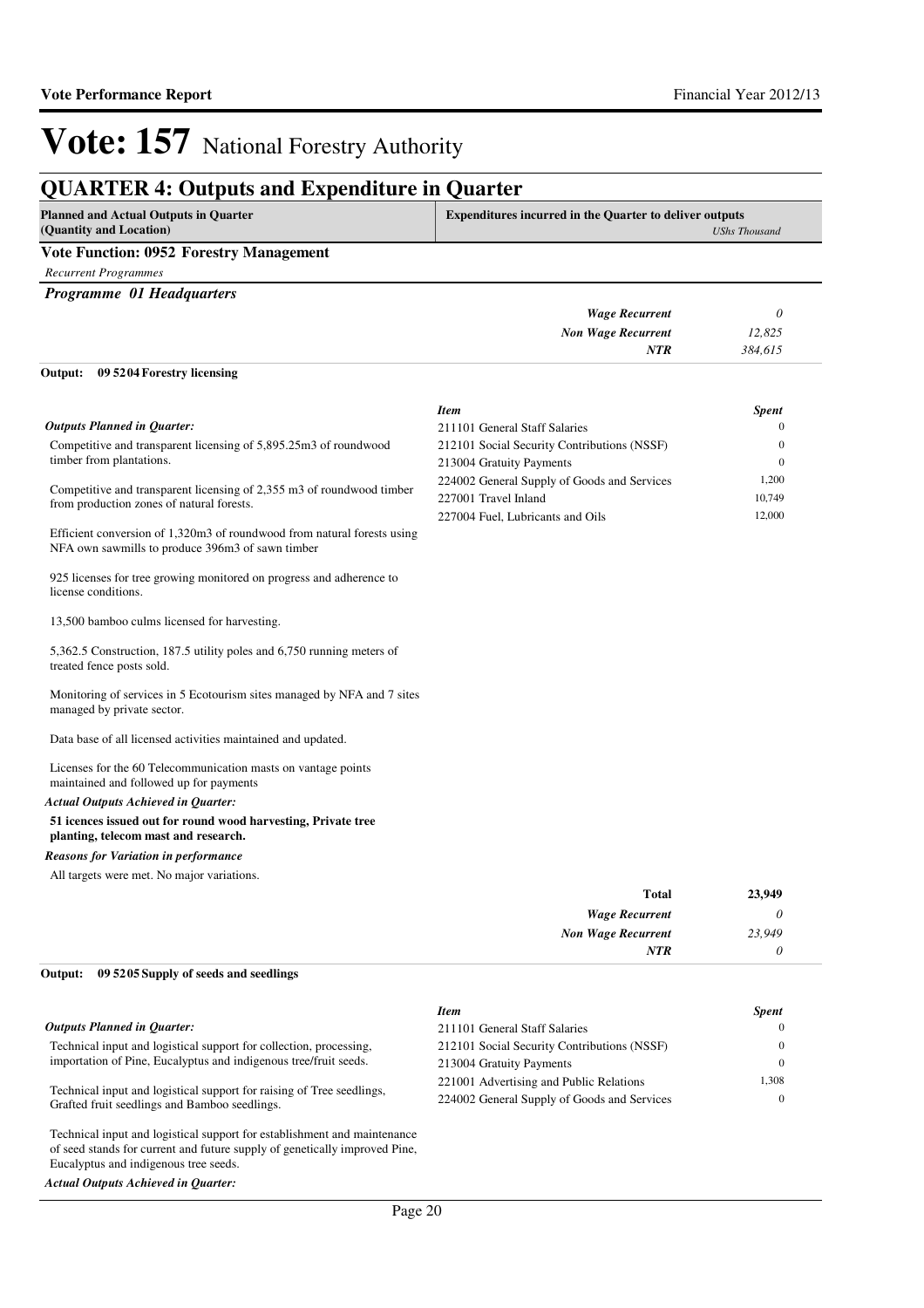#### **QUARTER 4: Outputs and Expenditure in Quarter Planned and Actual Outputs in Quarter (Quantity and Location) Expenditures incurred in the Quarter to deliver outputs**  *UShs Thousand* **Vote Function: 0952 Forestry Management** *Recurrent Programmes Programme 01 Headquarters* **Technical input and logistical support for collection, processing, importation of Pine, Eucalyptus and indigenous tree/fruit seeds provided at the National Tree seed centre. Technical input and logistical support for raising of Tree seedlings, Grafted fruit seedlings and Bamboo seedlings provided. Technical input and logistical support for establishment and maintenance of seed stands provided** *Wage Recurrent Non Wage Recurrent* **Total** *0 1,308 0* **1,308** *NTR* All targets for the Financial year were met. *Reasons for Variation in performance Development Projects Project 0161 Support to National Forestry Authority Capital Purchases* Maintain 12 Forest stations country-wide 4 Static water tanks installed at Katugo plantation. **12 Forest stations maintained country-wide. 09 5272 Government Buildings and Administrative Infrastructure Output:** *GoU Development External Financing* **Total** *0 0 0* **0** *Actual Outputs Achieved in Quarter: Outputs Planned in Quarter: NTR* Static tanks in Katugo, renovation of Bandas and building construction not done due to poor cash flow especially NTR. *Reasons for Variation in performance* 7 Km of roads constructed in Katugo CFR. Maintain 50 Km in Lendu, 30Km in Mwenge, 63 Km in Bugamba/ Rwoho, and 25 Km in South Busoga. **43 Km of roads maintained in plantations of Mafuga. 09 5273 Roads, Streets and Highways Output:** *Actual Outputs Achieved in Quarter: Outputs Planned in Quarter:* Some activities like road construction was not undertaken due to poor flow *Reasons for Variation in performance Item Spent* 231003 Roads and Bridges 4,000

of NTR funds.

| 4,000 | Total                     |
|-------|---------------------------|
|       | <b>GoU</b> Development    |
|       | <b>External Financing</b> |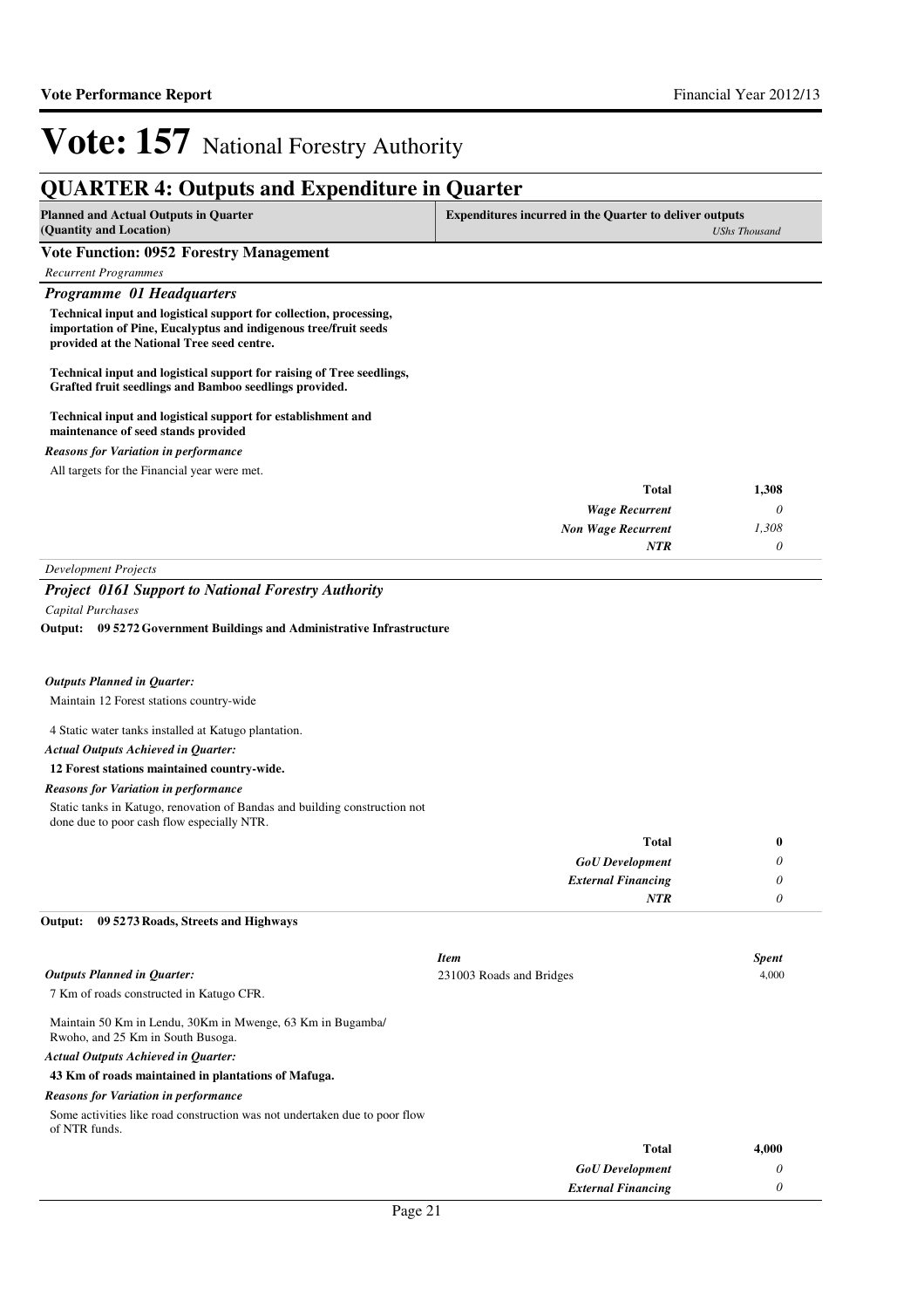|                                                                                                                                           | <b>QUARTER 4: Outputs and Expenditure in Quarter</b> |                           |  |
|-------------------------------------------------------------------------------------------------------------------------------------------|------------------------------------------------------|---------------------------|--|
| <b>Planned and Actual Outputs in Quarter</b><br><b>Expenditures incurred in the Quarter to deliver outputs</b><br>(Quantity and Location) |                                                      | <b>UShs Thousand</b>      |  |
| <b>Vote Function: 0952 Forestry Management</b>                                                                                            |                                                      |                           |  |
| <b>Development Projects</b>                                                                                                               |                                                      |                           |  |
| <b>Project 0161 Support to National Forestry Authority</b>                                                                                |                                                      |                           |  |
|                                                                                                                                           | <b>NTR</b>                                           | 4,000                     |  |
| 09 5275 Purchase of Motor Vehicles and Other Transport Equipment<br>Output:                                                               |                                                      |                           |  |
| <b>Outputs Planned in Quarter:</b>                                                                                                        |                                                      |                           |  |
| 7 Motorcycles procured                                                                                                                    |                                                      |                           |  |
| 2 Vehicles procured                                                                                                                       |                                                      |                           |  |
| 1 Boats procured for Buvuma and Bugala sectors                                                                                            |                                                      |                           |  |
| <b>Actual Outputs Achieved in Quarter:</b>                                                                                                |                                                      |                           |  |
| <b>NIL</b>                                                                                                                                |                                                      |                           |  |
| <b>Reasons for Variation in performance</b>                                                                                               |                                                      |                           |  |
| No achievement registered due to poor NTR cash flow. Procurement of<br>vehicles is catered for in the FY 2013/14 budget.                  |                                                      |                           |  |
|                                                                                                                                           | <b>Total</b>                                         | $\bf{0}$                  |  |
|                                                                                                                                           | <b>GoU</b> Development                               | 0                         |  |
|                                                                                                                                           | <b>External Financing</b>                            | 0                         |  |
| 09 5276 Purchase of Office and ICT Equipment, including Software<br>Output:                                                               | <b>NTR</b>                                           | 0                         |  |
| <b>Outputs Planned in Quarter:</b>                                                                                                        |                                                      |                           |  |
| 1 Map Plotter with scanner procured                                                                                                       |                                                      |                           |  |
| 7 Set of switches, routers and WIC IT cards procured.                                                                                     |                                                      |                           |  |
| <b>Actual Outputs Achieved in Quarter:</b>                                                                                                |                                                      |                           |  |
| <b>NIL</b>                                                                                                                                |                                                      |                           |  |
| <b>Reasons for Variation in performance</b>                                                                                               |                                                      |                           |  |
| All targets not met due to poor cash flows.                                                                                               |                                                      |                           |  |
|                                                                                                                                           | <b>Total</b>                                         | $\boldsymbol{0}$          |  |
|                                                                                                                                           | <b>GoU</b> Development                               | $\boldsymbol{\mathit{0}}$ |  |
|                                                                                                                                           | <b>External Financing</b>                            | $\boldsymbol{\theta}$     |  |
|                                                                                                                                           | <b>NTR</b>                                           | $\boldsymbol{\theta}$     |  |

#### Sawmill parts and other assoretd parts procured

#### *Actual Outputs Achieved in Quarter:*

**NIL**

#### *Reasons for Variation in performance*

No achievement registered under this output due to poor cash flows.

| 0 | <b>Total</b>              |
|---|---------------------------|
|   | <b>GoU</b> Development    |
|   | <b>External Financing</b> |
|   | <b>NTR</b>                |
|   |                           |

#### **Output: 09 5278 Purchase of Office and Residential Furniture and Fittings**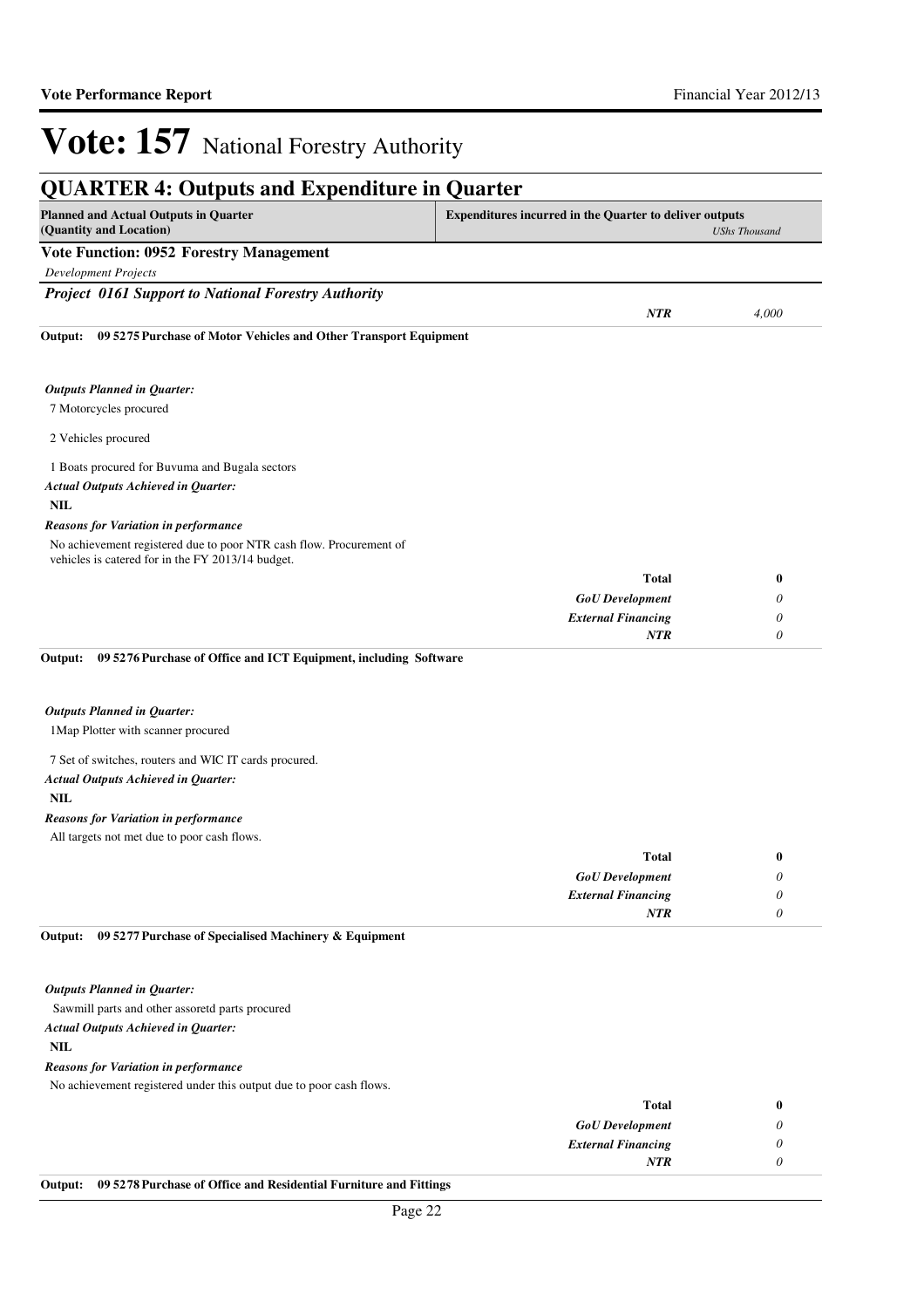### **QUARTER 4: Outputs and Expenditure in Quarter**

| Planned and Actual Outputs in Quarter   | <b>Expenditures incurred in the Quarter to deliver outputs</b> |  |
|-----------------------------------------|----------------------------------------------------------------|--|
| (Quantity and Location)                 | UShs Thousand                                                  |  |
| Vote Function: 0952 Forestry Management |                                                                |  |

*Development Projects*

*Project 0161 Support to National Forestry Authority*

#### Office equipment maintained *Outputs Planned in Quarter:*

#### Furniture and fittings maintained *Actual Outputs Achieved in Quarter:*

**Office equipment maintained (routine)**

#### **Furniture and fittings maintained (routine)**

#### *Reasons for Variation in performance*

Due to poor cash flows some procurements were not made such as Solar system for Mafuga, 10 fans and 1 Fire proof cabinet.

| <b>Total</b>              |
|---------------------------|
| <b>GoU</b> Development    |
| <b>External Financing</b> |
| <b>NTR</b>                |
|                           |

*Outputs Provided*

#### **09 5201 Mangement of Central Forest Reserves Output:**

|                                                                                                                                                                                                                          | <b>Item</b>                                 | <b>Spent</b> |
|--------------------------------------------------------------------------------------------------------------------------------------------------------------------------------------------------------------------------|---------------------------------------------|--------------|
| <b>Outputs Planned in Ouarter:</b>                                                                                                                                                                                       | 211103 Allowances                           |              |
| 17.0 Km of Forest boundary of selected CFRs reopened                                                                                                                                                                     | 221002 Workshops and Seminars               |              |
| 302 ha of formerly encroached and degraded forests planted/enriched with<br>indigenous valuable timber, higher value (environmental) and medicinal<br>species starting with northern and central regions of the country. | 224002 General Supply of Goods and Services | 214,181      |
|                                                                                                                                                                                                                          | 227004 Fuel, Lubricants and Oils            |              |
|                                                                                                                                                                                                                          | 228002 Maintenance - Vehicles               |              |
|                                                                                                                                                                                                                          | 228004 Maintenance Other                    |              |
| Ecotourism promotion/ development activities piloted in 2 sites with local<br>communities.                                                                                                                               |                                             |              |
|                                                                                                                                                                                                                          |                                             |              |

#### *Actual Outputs Achieved in Quarter:*

**57 Km of road (Biking trail) opened in Budong CFRs**

**8 Forest management Plans of Kasyoh-Kitomi, Kalinzu, Echuya, Mt Kei, Budongo, Otze-Zoka and Itwara were reviewed.**

#### **Kalinzu CFR Management Plan is being prepared based on the FSC standards and is expected to lead to forest certification.**

#### *Reasons for Variation in performance*

Some target like restoration planting not achieved due to the fact that mobilization for the encroachers to leave the CFRs took longer than anticipated.

| Total                     | 214,181 |
|---------------------------|---------|
| <b>GoU</b> Development    | 88,979  |
| <b>External Financing</b> | U       |
| <b>NTR</b>                | 125,203 |

#### **Output: 09 5202 Establishment of new tree plantations**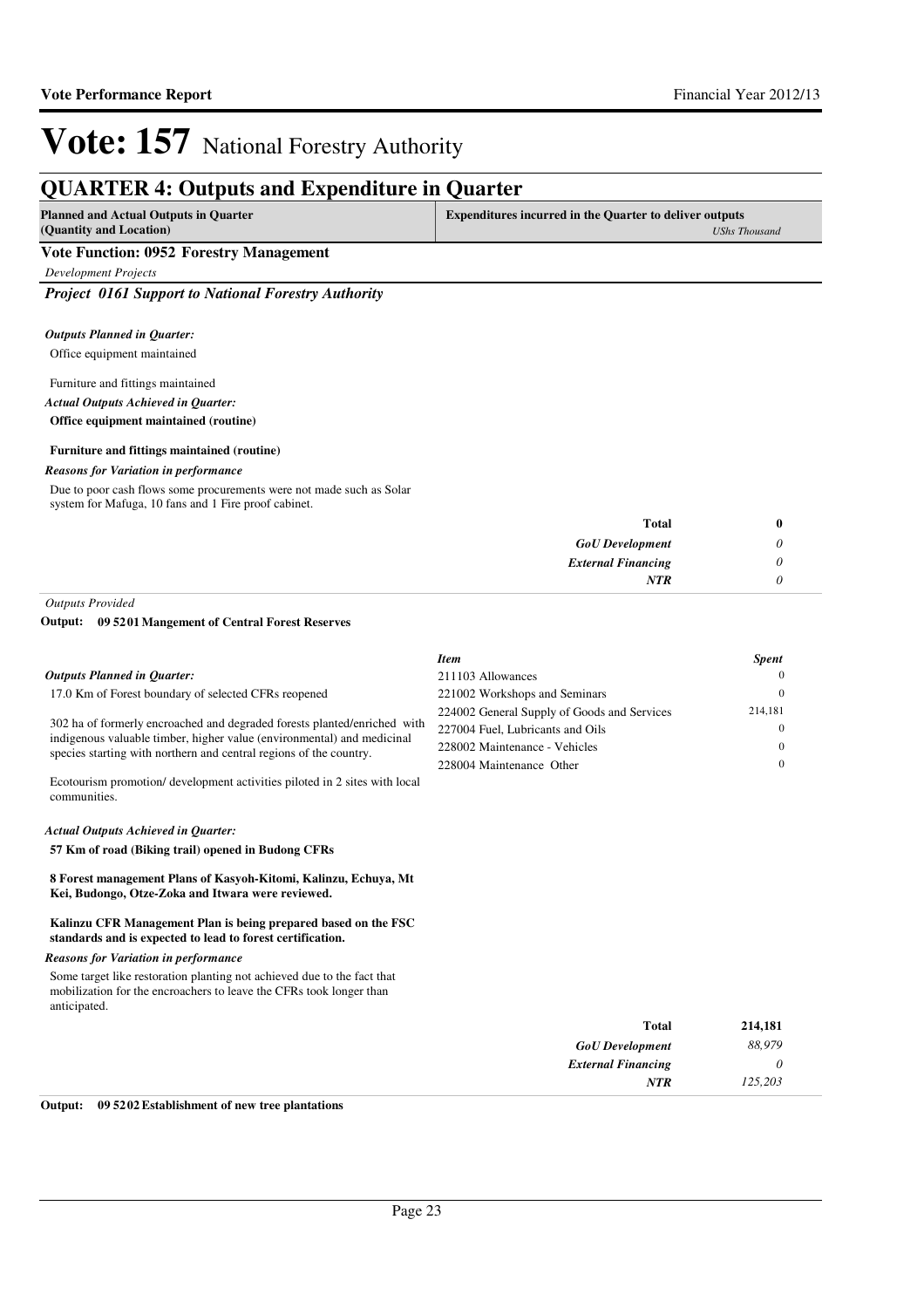## **QUARTER 4: Outputs and Expenditure in Quarter**

| <b>Planned and Actual Outputs in Quarter</b><br>(Quantity and Location)                                                                                                                                                 | <b>Expenditures incurred in the Quarter to deliver outputs</b><br><b>UShs Thousand</b> |                         |  |
|-------------------------------------------------------------------------------------------------------------------------------------------------------------------------------------------------------------------------|----------------------------------------------------------------------------------------|-------------------------|--|
| <b>Vote Function: 0952 Forestry Management</b>                                                                                                                                                                          |                                                                                        |                         |  |
| <b>Development Projects</b>                                                                                                                                                                                             |                                                                                        |                         |  |
| <b>Project 0161 Support to National Forestry Authority</b>                                                                                                                                                              |                                                                                        |                         |  |
| <b>Outputs Planned in Quarter:</b>                                                                                                                                                                                      | <b>Item</b><br>224002 General Supply of Goods and Services                             | <b>Spent</b><br>28,959  |  |
| 462 Ha of tree species for timber planted in 100 hectares in North                                                                                                                                                      | 227001 Travel Inland                                                                   | 9,000                   |  |
| Rwenzori CFR, 142 hectares in Opit/Abera, 100 hectares in Lendu<br>plantations, 25 hectares in Namanve CFR, 15 hectares in Katugo<br>Plantation, 40 hectares in Nile Bank CFR and 40 hectares in Natyonko<br><b>CFR</b> |                                                                                        |                         |  |
| 46 ha of a variety of species planted for Roadside demo plantations                                                                                                                                                     |                                                                                        |                         |  |
| <b>Actual Outputs Achieved in Quarter:</b>                                                                                                                                                                              |                                                                                        |                         |  |
| 249 hectares of new plantations established in North Rwenzori, Opit<br>and Abera CFRs                                                                                                                                   |                                                                                        |                         |  |
| 14 fire awareness meetings carried out in Muziizi, West Nile, Achwa<br>and Budongo                                                                                                                                      |                                                                                        |                         |  |
| Reasons for Variation in performance                                                                                                                                                                                    |                                                                                        |                         |  |
| The plantation target was not met because the organisation spent more<br>more to a tune of UGX 1.99 bn on litigation costs which had earlier on not<br>planned for.                                                     |                                                                                        |                         |  |
|                                                                                                                                                                                                                         | <b>Total</b>                                                                           | 37,959                  |  |
|                                                                                                                                                                                                                         | <b>GoU</b> Development                                                                 | 9,000                   |  |
|                                                                                                                                                                                                                         | <b>External Financing</b>                                                              | 0                       |  |
|                                                                                                                                                                                                                         | NTR                                                                                    | 28,959                  |  |
| 09 5203 Plantation Management<br>Output:                                                                                                                                                                                |                                                                                        |                         |  |
|                                                                                                                                                                                                                         | <b>Item</b>                                                                            |                         |  |
| <b>Outputs Planned in Quarter:</b>                                                                                                                                                                                      | 224002 General Supply of Goods and Services                                            | <b>Spent</b><br>674,119 |  |
| 300 ha of crop below 3 years weeded.                                                                                                                                                                                    |                                                                                        |                         |  |
|                                                                                                                                                                                                                         |                                                                                        |                         |  |
| 687.5 Ha tended by thinning and pruning.                                                                                                                                                                                |                                                                                        |                         |  |
| <b>Actual Outputs Achieved in Quarter:</b>                                                                                                                                                                              |                                                                                        |                         |  |
| 3,000 hectares of young plantations weeded in Mafuga, Mbarara,<br>Opit/Abera, South Busoga, Katugo, Mwenge, lendu, Mwenge and<br>Katugo.                                                                                |                                                                                        |                         |  |
| 1,375 hectares of plantations maintained through prunning and<br>thinning.                                                                                                                                              |                                                                                        |                         |  |
| 295 Km of fire breaks/lines maintained in Mafuga, Mbarara,<br>Mwenge, West Nile, Achwa, Budongo, Muzizi, West Nile and Kyoga.                                                                                           |                                                                                        |                         |  |
| <b>Reasons for Variation in performance</b>                                                                                                                                                                             |                                                                                        |                         |  |
| Targets for plantation maintainance were met with some targets like<br>weeding over performing.                                                                                                                         |                                                                                        |                         |  |
|                                                                                                                                                                                                                         | <b>Total</b>                                                                           | 674,119                 |  |
|                                                                                                                                                                                                                         | <b>GoU</b> Development                                                                 | 67,000                  |  |
|                                                                                                                                                                                                                         | <b>External Financing</b>                                                              | 0                       |  |
|                                                                                                                                                                                                                         | NTR                                                                                    | 607,119                 |  |
| Output:<br>09 5204 Forestry licensing                                                                                                                                                                                   |                                                                                        |                         |  |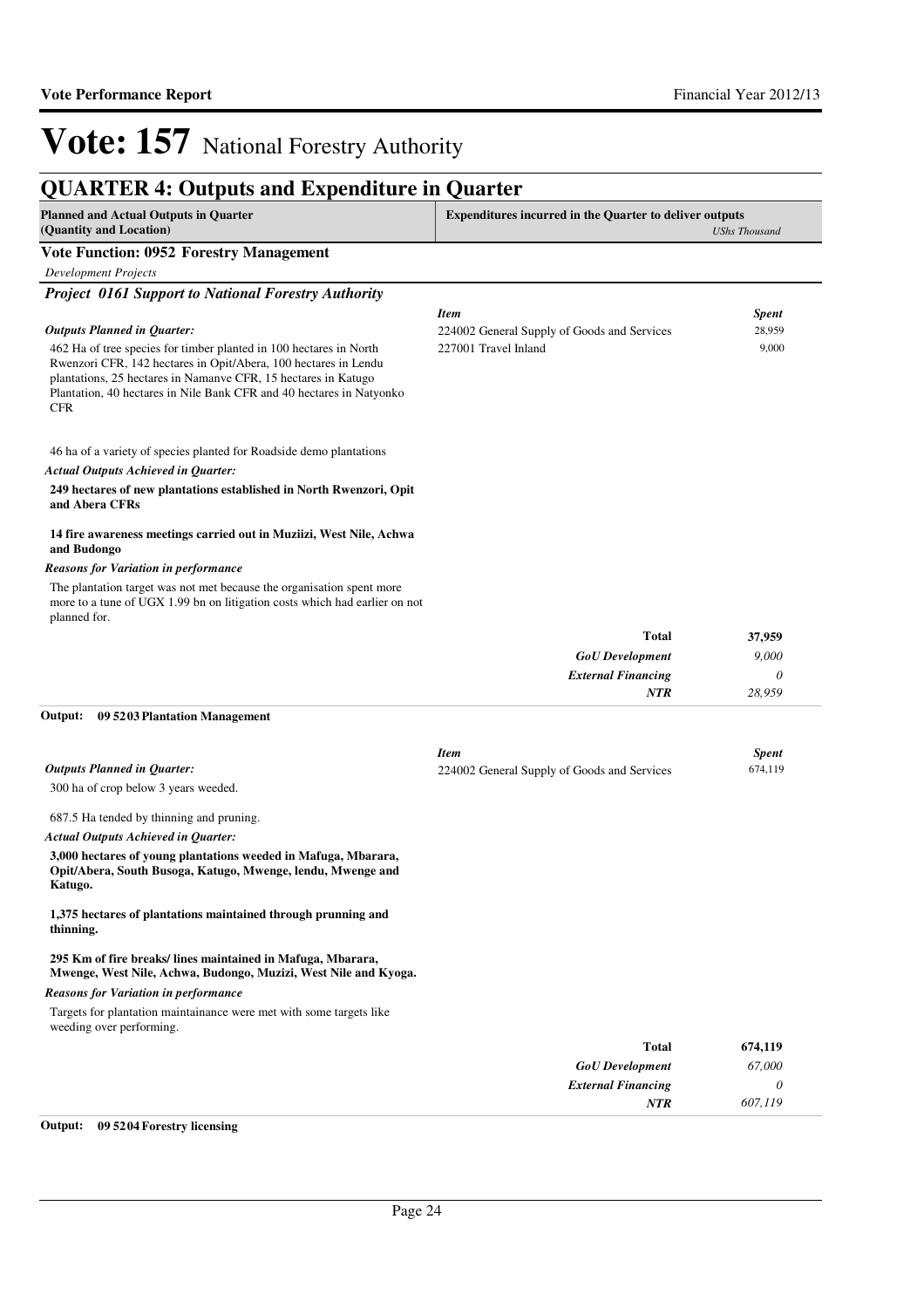### **QUARTER 4: Outputs and Expenditure in Quarter**

| <b>Planned and Actual Outputs in Quarter</b><br>(Quantity and Location)                                                                                                                  | <b>Expenditures incurred in the Quarter to deliver outputs</b><br><b>UShs Thousand</b> |              |  |
|------------------------------------------------------------------------------------------------------------------------------------------------------------------------------------------|----------------------------------------------------------------------------------------|--------------|--|
| <b>Vote Function: 0952 Forestry Management</b>                                                                                                                                           |                                                                                        |              |  |
| <b>Development Projects</b>                                                                                                                                                              |                                                                                        |              |  |
| <b>Project 0161 Support to National Forestry Authority</b>                                                                                                                               |                                                                                        |              |  |
|                                                                                                                                                                                          | <b>Item</b>                                                                            | Spent        |  |
| <b>Outputs Planned in Quarter:</b>                                                                                                                                                       | 224002 General Supply of Goods and Services                                            | 48,254       |  |
| 2,500 ha of land demarcated for tree farming                                                                                                                                             | 227001 Travel Inland                                                                   | 53,420       |  |
| 7 site set aside for ecotourism development, promoted and licensed for<br>development by the private sector.                                                                             |                                                                                        |              |  |
| <b>Actual Outputs Achieved in Quarter:</b>                                                                                                                                               |                                                                                        |              |  |
| <b>NIL</b>                                                                                                                                                                               |                                                                                        |              |  |
| <b>Reasons for Variation in performance</b>                                                                                                                                              |                                                                                        |              |  |
| Targets for land demarcation and mapping were not met due to poor cash<br>flow.                                                                                                          |                                                                                        |              |  |
|                                                                                                                                                                                          | <b>Total</b>                                                                           | 101,674      |  |
|                                                                                                                                                                                          | <b>GoU</b> Development                                                                 | 53,420       |  |
|                                                                                                                                                                                          | <b>External Financing</b>                                                              | 0            |  |
|                                                                                                                                                                                          | <b>NTR</b>                                                                             | 48,254       |  |
| 09 5205 Supply of seeds and seedlings<br>Output:                                                                                                                                         |                                                                                        |              |  |
|                                                                                                                                                                                          | <b>Item</b>                                                                            | <b>Spent</b> |  |
| <b>Outputs Planned in Quarter:</b>                                                                                                                                                       | 224002 General Supply of Goods and Services                                            | 683,551      |  |
| 50ha of existing newly established seed stands<br>maintained by weeding.                                                                                                                 |                                                                                        |              |  |
| 2,000,000 tree seedlings produced in all regional nurseries and the NTSC                                                                                                                 |                                                                                        |              |  |
| 198 ha of seed stands developed from existing established plantations<br>(Katugo=167.5 ha, Other=30.5ha)                                                                                 |                                                                                        |              |  |
| <b>Actual Outputs Achieved in Quarter:</b>                                                                                                                                               |                                                                                        |              |  |
| 2,200,000 seedlings produced from NTSC and the regional nurseries.                                                                                                                       |                                                                                        |              |  |
| <b>Reasons for Variation in performance</b>                                                                                                                                              |                                                                                        |              |  |
| Target for seeddling production was not met because of the delay in the<br>importation of pine seed from Brazil and this affected seedling production<br>in the first season of the year |                                                                                        |              |  |
|                                                                                                                                                                                          | <b>Total</b>                                                                           | 683,551      |  |
|                                                                                                                                                                                          | <b>GoU</b> Development                                                                 | 280,321      |  |
|                                                                                                                                                                                          | <b>External Financing</b>                                                              | $\theta$     |  |
|                                                                                                                                                                                          | <b>NTR</b>                                                                             | 403,230      |  |
|                                                                                                                                                                                          | <b>GRAND TOTAL</b>                                                                     | 6,508,611    |  |
|                                                                                                                                                                                          | <b>Wage Recurrent</b>                                                                  | $\theta$     |  |
|                                                                                                                                                                                          | <b>Non Wage Recurrent</b>                                                              | 2,678,644    |  |
|                                                                                                                                                                                          | <b>GoU</b> Development                                                                 | 498,720      |  |
|                                                                                                                                                                                          | <b>External Financing</b>                                                              | $\theta$     |  |
|                                                                                                                                                                                          | NTR                                                                                    | 3,331,247    |  |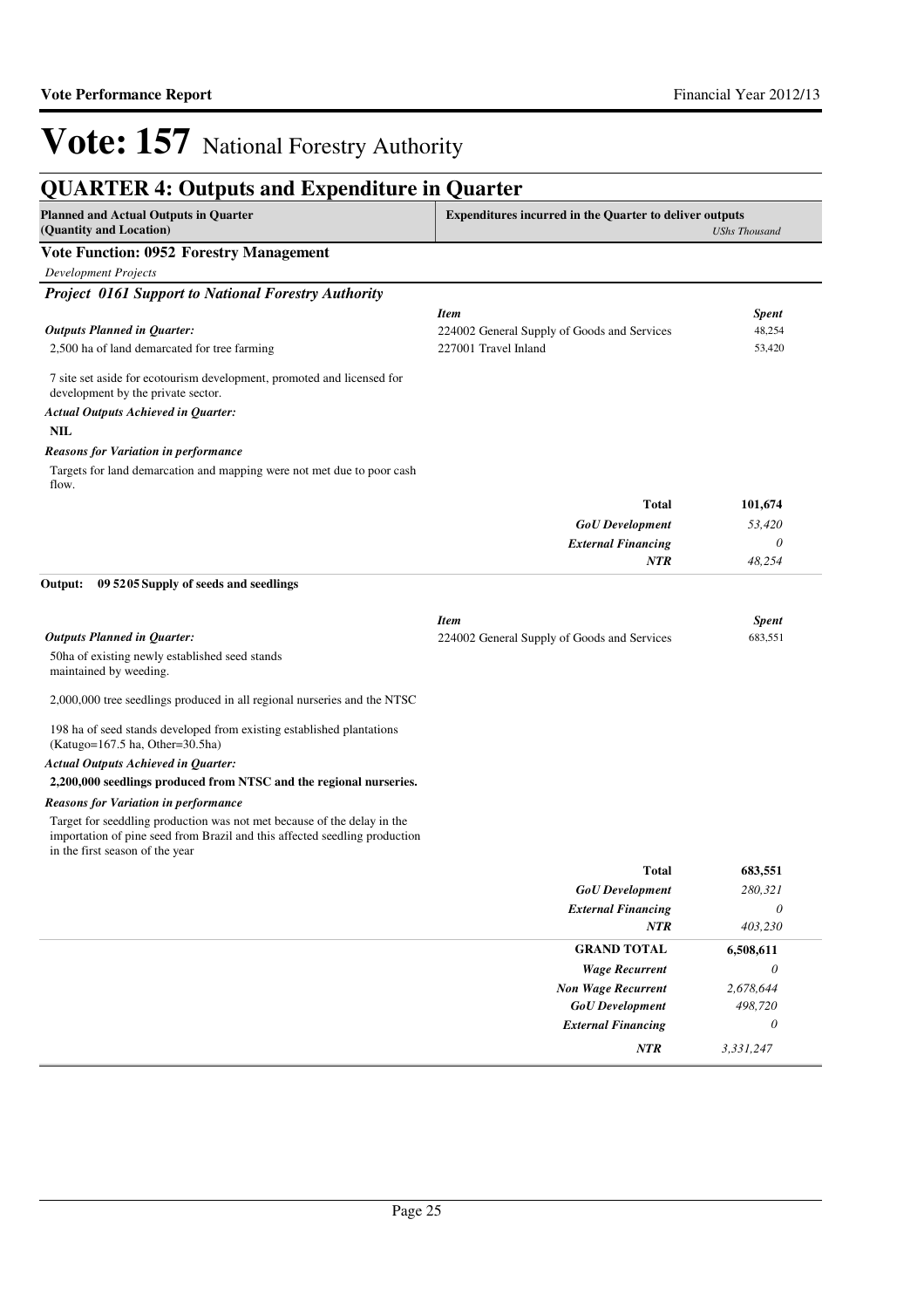### **Checklist for OBT Submissions made during QUARTER 1 of following FY**

*This is an automated checklist which shows whether data has been entered into the areas which are required for a complete quarterly submission. It does not verify the quality of the data that has been entered. A complete checklist is therefore a necessary, but not sufficient condition for a satisfactory submission to MoFPED.*

### *Project and Programme Quarterly Performance Reports and Workplans (Step 2)*

The table below shows whether output information, and where relevant donor and ntr data has been entered into the required areas for the quarterly performance reports and quarterly workplans under step 2.

#### **Output Information**

| <b>Vote Function, Project and Program</b>               | Q <sub>4</sub><br><b>Report</b> |
|---------------------------------------------------------|---------------------------------|
| 0952 Forestry Management                                |                                 |
| $\circ$ Recurrent Programmes                            |                                 |
| $-01$<br>Headquarters                                   | Data In                         |
| $\circ$ Development Projects                            |                                 |
| $-0161$<br>Support to National Forestry Authority       | Data In                         |
| <b>Donor Releases and Expenditure</b>                   |                                 |
| <b>Vote Function, Project and Program</b>               | Q <sub>4</sub><br><b>Report</b> |
| 0952 Forestry Management                                |                                 |
| $\circ$ Development Projects                            |                                 |
| - 0161<br><b>Support to National Forestry Authority</b> | Data In                         |
| <b>NTR Releases and Expenditure</b>                     |                                 |
| <b>Vote Function, Project and Program</b>               | Q <sub>4</sub><br><b>Report</b> |
| 0952 Forestry Management                                |                                 |
| ○ Recurrent Programmes                                  |                                 |
| $-01$<br>Headquarters                                   | Data In                         |
| $\circ$ Development Projects                            |                                 |
| $-0161$<br>Support to National Forestry Authority       | Data In                         |

### *Vote Performance Summary (Step 3)*

The table below shows whether information has been entered into the required fields in the vote performance summary tables for each vote functions under step 3.1:

| <b>Vote Function</b>     | Perf.<br><b>Indicators</b> | <b>Output</b><br><b>Summary</b> | <b>Actions</b> |
|--------------------------|----------------------------|---------------------------------|----------------|
| 0952 Forestry Management | Data In                    | Data In                         | Data In        |

The table below shows whether data has been entered in the fields for key variances in budget execution under step 3.2: